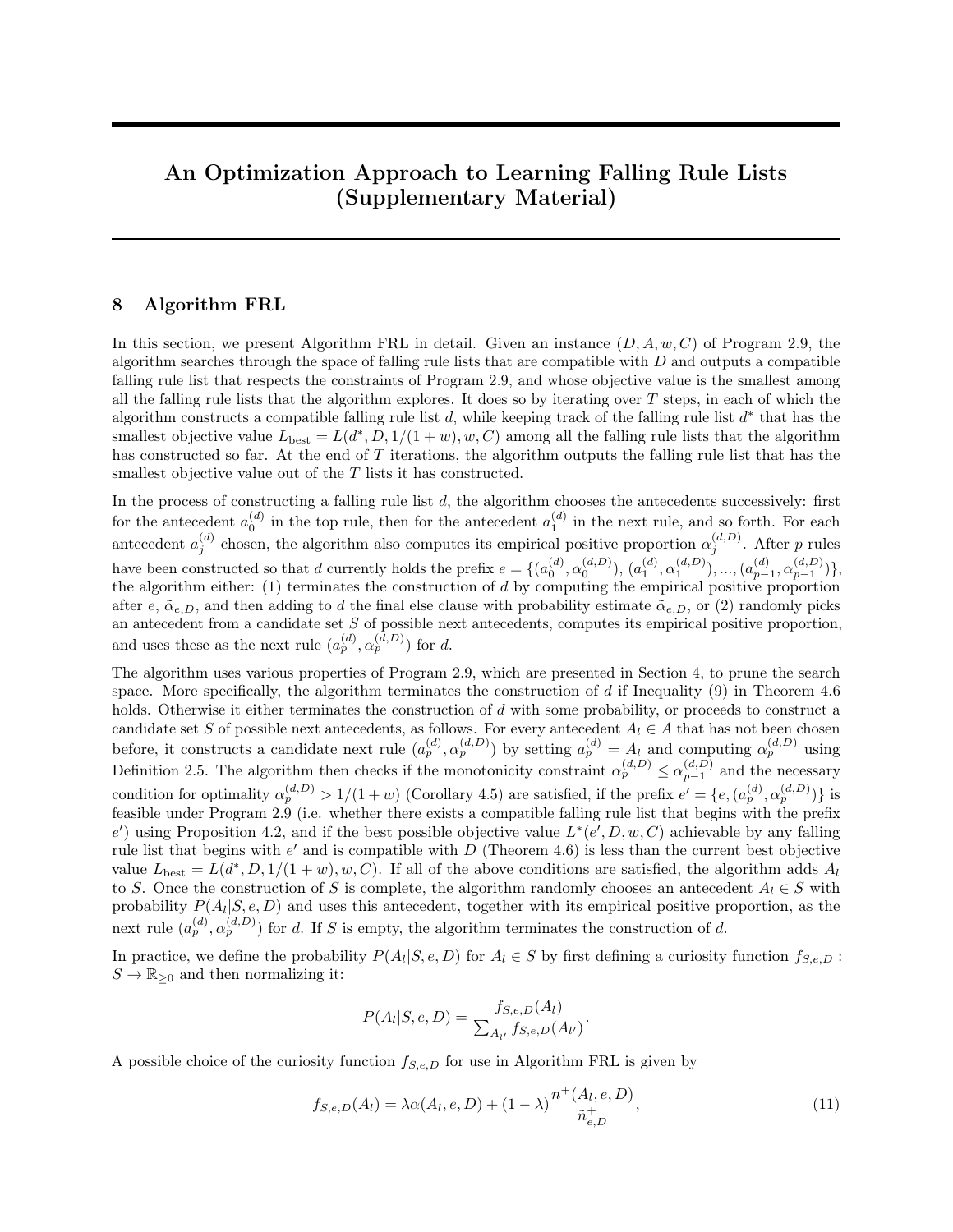where  $\alpha(A_l, e, D)$  is the empirical positive proportion of  $A_l$ , and  $n^+(A_l, e, D)$  is the number of positive training inputs captured by  $A_l$ , should  $A_l$  be chosen as the next antecedent after the prefix e. The curiosity function  $f_{S,e,D}$  given by [\(11\)](#page-0-0) is a weighted sum of  $\alpha(A_l, e, D)$  and  $n^+(A_l, e, D)/\tilde{n}_{e,D}^+$  for each  $A_l \in S$ : the former encourages the algorithm to choose antecedents that have large empirical positive proportions, and the latter encourages the algorithm to choose antecedents that have large positive supports in the training data not captured by e. We used this curiosity function for Algorithm FRL in our experiments.

The pseudocode of Algorithm FRL is shown in Algorithm [1.](#page-1-0)

<span id="page-1-0"></span>Input: an instance  $(D, A, w, C)$  of Program 2.9 Result: a falling rule list  $d^*$  that are compatible with  $D$  and whose antecedents come from  $A$ initialize  $d^* = \emptyset$ ,  $L_{\text{best}} = \infty$ ; for  $t = 1, ..., T$  do set  $p = -1$ ,  $\alpha_p = 1$ ,  $d = e = \emptyset$ ; while Inequality (9) in Theorem 4.6 does not hold do go to Terminate with some probability; set  $p = p + 1$ ,  $S = \emptyset$ ; for every antecedent  $A_l \in A$  that is not in d do set  $a_p^{(d)} = A_l$ , compute  $\alpha_p^{(d,D)}$ , and let  $e' = \{e, (a_p^{(d)}, \alpha_p^{(d,D)})\};$ if  $\alpha_p^{(d,D)} \leq \alpha_{p-1}^{(d,D)}$ ,  $\alpha_p^{(d,D)} > 1/(1+w)$ , and e' is feasible under Program 2.9 then compute  $\hat{L}^*(e', D, w, C)$  using Theorem 4.6; if  $L^*(e', D, w, C) < L(d^*, D, 1/(1+w), w, C)$  then | add  $A_l$  to  $S$ ; end end end if  $S \neq \emptyset$  then choose an antecedent  $A_l \in S$  with probability  $P(A_l|S, e, D)$  according to a discrete probability distribution over S; set  $a_p^{(d)} = A_l$  and add  $(a_p^{(d)}, a_p^{(d,D)})$  to d; set  $e = d$ ;  $\frac{1}{2}$  save the partially constructed list d as the prefix e else go to Terminate end end Terminate: terminate the construction of d, and compute  $L(d, D, 1/(1+w), w, C)$ ; if  $L(d, D, 1/(1 + w), w, C) < L_{best}$  then set  $d^* = d$ ,  $L_{\text{best}} = L(d, D, 1/(1+w), w, C);$ end end Algorithm 1: Algorithm FRL

### 9 Algorithm softFRL

In this section, we present Algorithm softFRL in detail. Given an instance  $(D, A, w, C, C_1)$  of Program 5.1, the algorithm searches through the space of rule lists that are compatible with D and finds a compatible rule list whose antecedents come from A, and whose objective value is the smallest among all the rule lists that the algorithm explores. It does so by iterating over T steps, in each of which the algorithm constructs a compatible rule list  $d$ , while keeping track of the rule list  $d^*$  that has the smallest objective value  $\tilde{L}_{\text{best}} = \tilde{L}(d^*, D, 1/(1+w), w, C, C_1)$  among all the rule lists that the algorithm has constructed so far. At the end of T iterations, the algorithm transforms the rule list  $d^*$  that has the smallest objective value out of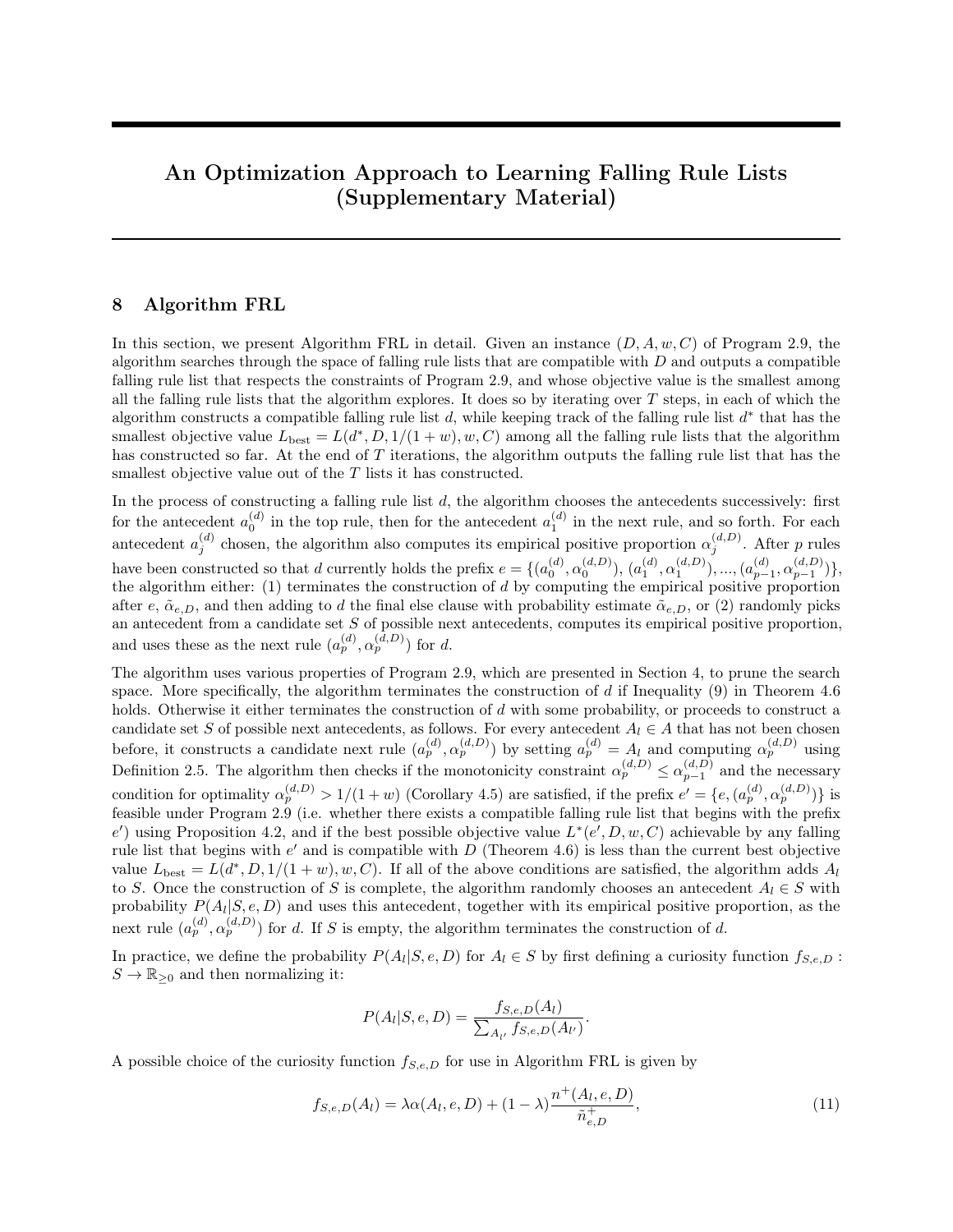the T lists it has constructed, into a falling rule list by setting  $\hat{\alpha}_j^{(d^*)} = \min_{k \leq j} \alpha_k^{(d^*,D)}$  $\binom{a^-,D^+}{k}$ .

In the process of constructing a rule list  $d$ , the algorithm chooses the antecedents successively: first for the antecedent  $a_0^{(d)}$  in the top rule, then for the antecedent  $a_1^{(d)}$  in the next rule, and so forth. For each antecedent  $a_j^{(d)}$  chosen, the algorithm also computes its empirical positive proportion  $\alpha_j^{(d,D)}$ . After p rules have been constructed so that d currently holds the prefix  $e = \{ (a_0^{(d)}, \alpha_0^{(d,D)})$ ,  $(a_1^{(d)}, \alpha_1^{(d,D)})$ , ...,  $(a_{p-1}^{(d)}, \alpha_{p-1}^{(d,D)}) \}$ , the algorithm either:  $(1)$  terminates the construction of d by computing the empirical positive proportion after e,  $\tilde{\alpha}_{e,D}$ , and then adding to d the final else clause with probability estimate  $\tilde{\alpha}_{e,D}$ , or (2) randomly picks an antecedent from a candidate set S of possible next antecedents, computes its empirical positive proportion, and use these as the next rule  $(a_p^{(d)}, \alpha_p^{(d,D)})$  for d.

The algorithm uses Theorem 5.2 to prune the search space. More specifically, the algorithm terminates the construction of d if  $\tilde{L}^*(e, D, w, C, C_1)$  defined by Equation (10) in Theorem 5.2 is equal to  $\tilde{L}(\bar{e}, D, 1/(1+\bar{e})$ w), w, C, C<sub>1</sub>), where  $\bar{e} = \{e, \tilde{\alpha}_{e,D}\}\$ is the compatible rule list in which the prefix e is followed directly by the final else clause. The condition  $\tilde{L}^*(e, D, w, C, C_1) = \tilde{L}(\bar{e}, D, 1/(1+w), w, C, C_1)$  implies that  $\bar{e}$  is an optimal compatible rule list that begins with e. If we have  $\tilde{L}^*(e, D, w, C, C_1) < \tilde{L}(\bar{e}, D, 1/(1+w), w, C, C_1)$  instead, the algorithm either terminates the construction of d with some probability, or it proceeds to construct a candidate set S of possible next antecedents, as follows. For every antecedent  $A_l \in A$  that has not been chosen before, it constructs a candidate next rule  $(a_p^{(d)}, \alpha_p^{(d,D)})$  by setting  $a_p^{(d)} = A_l$  and computing  $\alpha_p^{(d,D)}$  using Definition 2.5. The algorithm then checks if the best possible objective value  $\tilde{L}^*(e', D, w, C, C_1)$  achievable by any rule list that begins with  $e' = \{e, (a_p^{(d)}, \alpha_p^{(d,D)})\}$  and is compatible with D (Theorem 5.2) is less than the current best objective value  $\tilde{L}_{\text{best}} = \tilde{L}(d^*, D, 1/(1+w), w, C, C_1)$ . If so, the algorithm adds  $A_l$ to S. Once the construction of S is complete, the algorithm randomly chooses an antecedent  $A_l \in S$  with probability  $P(A_l|S, e, D)$  and uses this antecedent, together with its empirical positive proportion, as the next rule  $(a_p^{(d)}, a_p^{(d,D)})$  for d. If S is empty, the algorithm terminates the construction of d.

In practice, we define the probability  $P(A_l|S, e, D)$  for  $A_l \in S$  by first defining a curiosity function  $f_{S, e, D}$ :  $S \to \mathbb{R}_{\geq 0}$  and then normalizing it:

<span id="page-2-0"></span>
$$
P(A_l|S, e, D) = \frac{f_{S,e,D}(A_l)}{\sum_{A_{l'}} f_{S,e,D}(A_{l'})}.
$$

A possible choice of the curiosity function  $f_{S,e,D}$  for use in Algorithm softFRL is given by

$$
f_{S,e,D}(A_l) = \lambda \lfloor \min(\alpha(A_l, e, D), \frac{1.01}{0.01} \alpha_{\min}^{(e, D)} - \frac{1}{0.01} \alpha(A_l, e, D)) \rfloor_+ + (1 - \lambda) \frac{n^+(A_l, e, D)}{\tilde{n}_{e, D}^+},\tag{12}
$$

where  $\alpha_{\min}^{(e,D)} = \min_{k < |e|} \alpha_k^{(e,D)}$  $\binom{e, D}{k}$  is the minimum empirical positive proportion of the antecedents in the prefix  $e, \alpha(A_l, e, D)$  is the empirical positive proportion of  $A_l$ , and  $n^+(A_l, e, D)$  is the number of positive training inputs captured by  $A_l$ , should  $A_l$  be chosen as the next antecedent after the prefix e. The curiosity function  $f_{S,e,D}$  given by [\(12\)](#page-2-0) is a weighted sum of  $\left[\min(\alpha(A_l, e, D), (1.01/0.01)\alpha_{|e|-1}^{(e, D)} - (1/0.01)\alpha(A_l, e, D))\right]_+$  and  $n^+(A_l, e, D)/\tilde{n}_{e, D}^+$  for each  $A_l \in S$ : the former encourages the algorithm to choose antecedents that have large empirical positive proportions but do not violate the monotonicity constraint  $\alpha(A_l, e, D) \leq \alpha_{\min}^{(e, D)}$ min by more than 1%, and the latter encourages the algorithm to choose antecedents that have large positive supports in the training data not captured by  $e$ . We used this curiosity function for Algorithm softFRL in our experiments.

The pseudocode of Algorithm softFRL is shown in Algorithm [2.](#page-3-0)

### 10 Proofs of Theorem 2.8, Proposition 4.2, Lemma 4.4, Corollary 4.5, and Theorem 4.6

Theorem 2.8. Given the training data  $D$ , a rule list  $d$  that is compatible with  $D$ , and the weight  $w$  for the positive class, we have

$$
R(d, D, 1/(1+w), w) \le R(d, D, \tau, w)
$$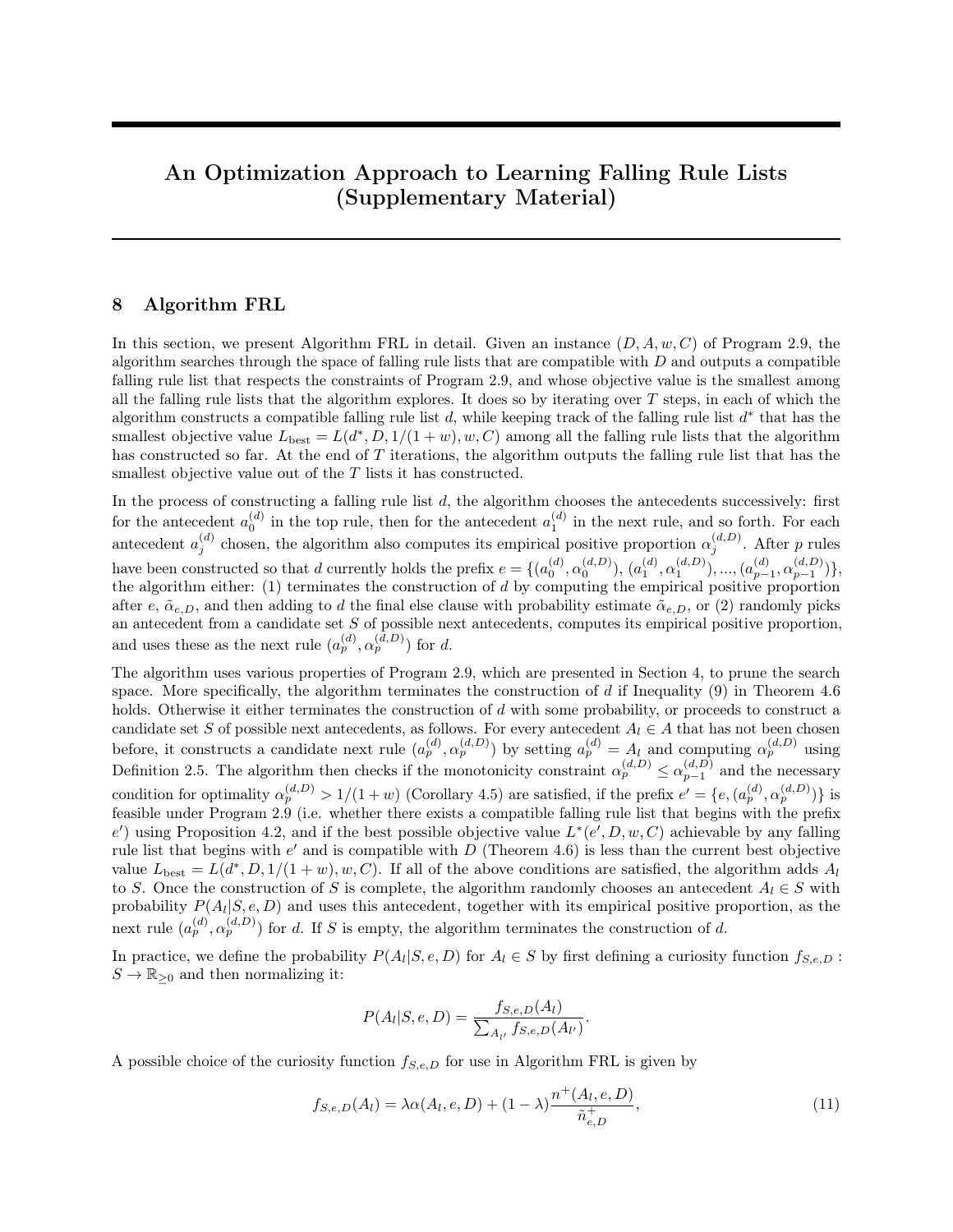```
Input: an instance (D, A, w, C, C_1) of Program 5.1
Result: a falling rule list d^* whose antecedents come from Ainitialize d^* = \emptyset, \tilde{L}_{\text{best}} = \infty;
for t = 1, ..., T do
    set p = -1, \, \alpha_p = 1, \, d = e = \emptyset;while \tilde{L}^*(e,D,w,C,C_1)<\tilde{L}(\bar{e},D,1/(1+w),w,C,C_1) do
        go to Terminate with some probability;
        set p = p + 1, S = \emptyset;
        for every antecedent A_l \in A that is not in d do
             set a_p^{(d)} = A_l, compute \alpha_p^{(d,D)}, and let e' = \{e, (a_p^{(d)}, \alpha_p^{(d,D)})\};compute \tilde{L}^*(e', D, w, C, C_1) using Theorem 5.2;
             if \tilde{L}^*(e', D, w, C, C_1) < \tilde{L}(d^*, D, 1/(1+w), w, C, C_1) then
              | add A_l to S;
             end
        end
        if S \neq \emptyset then
             choose an antecedent A_l \in S with probability P(A_l|S, e, D) according to a discrete
              probability distribution over S;
             set a_p^{(d)} = A_l and add (a_p^{(d)}, \alpha_p^{(d,D)}) to d;
             set e = d;
            \frac{1}{2} save the partially constructed list d as the prefix e
        else
         go to Terminate
        end
    end
    Terminate: terminate the construction of d, and compute \tilde{L}(d, D, 1/(1+w), w, C, C_1);if \tilde{L}(d, D, 1/(1+w), w, C, C_1) < \tilde{L}_{\text{best}} then
         set d^* = d, \tilde{L}_{\text{best}} = \tilde{L}(d, D, 1/(1+w), w, C, C_1);end
end
transform d^* into a falling rule list by setting \hat{\alpha}_j^{(d^*)} = \min_{k \leq j} \alpha_k^{(d^*,D)}\binom{(a^-,D)}{k};
                                           Algorithm 2: Algorithm softFRL
```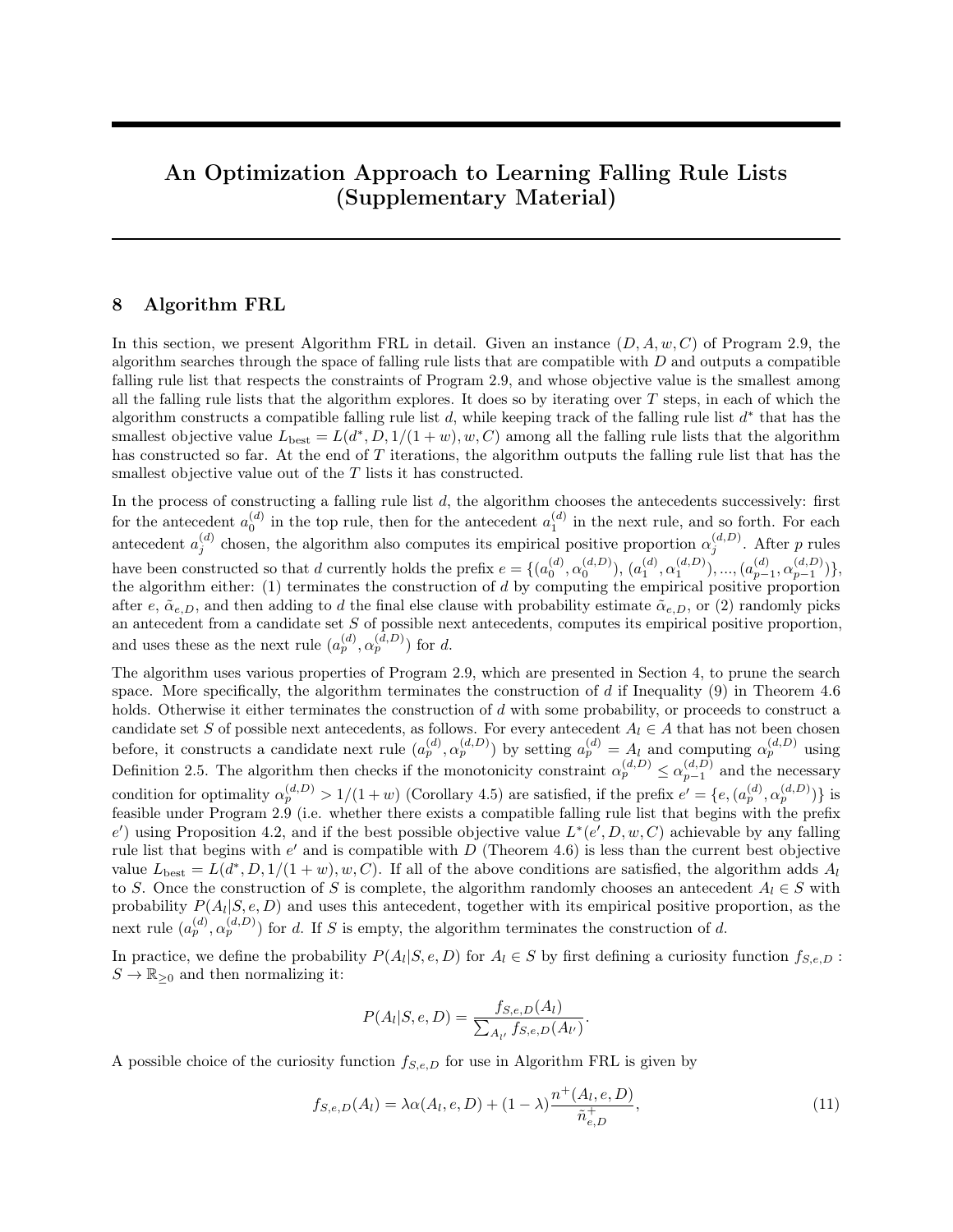for all  $\tau \geq 0$ .

Proof. Suppose  $\tau > 1/(1+w)$ . Consider the j-th rule  $(a_j^{(d)}, \alpha_j^{(d,D)})$  in d, whose antecedent captures  $\alpha_j^{(d,D)}n_{j,d,D}$  positive training inputs and  $(1-\alpha_j^{(d,D)})n_{j,d,D}$  negative training inputs. Let  $R_j(d,D,\tau,w)$  denote the contribution by the j-th rule to  $R(d, D, \tau, w)$ , i.e.

<span id="page-4-0"></span>
$$
R_j(d, D, \tau, w) = \frac{1}{n} \left( w \sum_{\substack{i:y_i=1 \land \\ \text{capt}(\mathbf{x}_i, d)=j}} [\alpha_j^{(d, D)} \le \tau] + \sum_{\substack{i:y_i=-1 \land \\ \text{capt}(\mathbf{x}_i, d)=j}} [\alpha_j^{(d, D)} > \tau] \right) = \begin{cases} \frac{1}{n} n_{j,d,D}^- & \text{if } \alpha_j^{(d, D)} > \tau \\ \frac{w}{n} n_{j,d,D}^+ & \text{otherwise.} \end{cases} \tag{13}
$$

Case 1.  $1/(1+w) < \alpha_j^{(d,D)} \leq \tau$ . In this case, we have

$$
R_j(d, D, 1/(1+w), w) = \frac{1}{n} n_{j,d,D}^-
$$
 (by the definition of  $R_j$  in Equation (13))  
\n
$$
= \frac{1}{n} (n_{j,d,D} - n_{j,d,D}^+)
$$
 (by the definition of  $n_{j,d,D}^+, n_{j,d,D}^-$  in Definition 2.5)  
\n
$$
= \frac{1}{n} (n_{j,d,D} - \alpha_j^{(d,D)} n_{j,d,D})
$$
 (by the definition of  $\alpha_j^{(d,D)}$  in Definition 2.5)  
\n
$$
= \frac{1}{n} (1 - \alpha_j^{(d,D)}) n_{j,d,D}
$$
  
\n
$$
< \frac{1}{n} \left(1 - \frac{1}{1+w}\right) n_{j,d,D}
$$
  
\n
$$
= \frac{w}{n} \frac{1}{1+w} n_{j,d,D}
$$
  
\n
$$
< \frac{w}{n} \alpha_j^{(d,D)} n_{j,d,D}
$$
  
\n
$$
= \frac{w}{n} n_{j,d,D}^+,
$$
 (by the definition of  $\alpha_j^{(d,D)}$  in Definition 2.5)  
\n
$$
= R_j(d, D, \tau, w).
$$
 (by the definition of  $R_j$  in Equation (13))

Case 2.  $\alpha_j^{(d,D)} > \tau$ . In this case, both  $R_j(d, D, 1/(1+w), w)$  and  $R_j(d, D, \tau, w)$  are equal to  $\frac{1}{n} n_{j,d,D}^-(d, D, \tau, w)$ . Case 3.  $\alpha_j^{(d,D)} \le 1/(1+w)$ . In this case, both  $R_j(d, D, 1/(1+w), w)$  and  $R_j(d, D, \tau, w)$  are equal to  $\frac{w}{n} n_{j,d,D}^+$ . Hence, given  $\tau > 1/(1+w)$ , we have

$$
R(d, D, 1/(1+w), w) = \sum_{j=0}^{|d|} R_j(d, D, 1/(1+w), w) \le \sum_{j=0}^{|d|} R_j(d, D, \tau, w) = R(d, D, \tau, w).
$$

 $\Box$ 

The proof for  $R(d, D, 1/(1+w), w) \leq R(d, D, \tau, w)$  given  $\tau < 1/(1+w)$  is similar.

Proposition 4.2. Given the training data  $D$ , the set of antecedents  $A$ , and a prefix  $e$  that is compatible with D and satisfies  $a_j^{(e)} \in A$  for all  $j \in \{0, 1, ..., |\mathcal{e}|-1\}$  and  $\alpha_{k-1}^{(e,D)} \geq \alpha_k^{(e,D)}$  $f_k^{(e,D)}$  for all  $k \in \{1, 2, ..., |e|-1\}$ , the following statements are equivalent: (1) e is feasible for Program 2.9 under D and A; (2)  $\tilde{\alpha}_{e,D} \leq \alpha_{|e|-1}^{(e,D)}$  $\big|_{e|-1}^{(e,D)}$  holds; (3)  $\tilde{n}_{e,D}^- \ge ((1/\alpha_{|e|-1}^{(e,D)}) - 1)\tilde{n}_{e,D}^+$  holds.

*Proof.* (1)  $\Rightarrow$  (3): Suppose that Statement (1) holds. Then there exists a falling rule list

$$
d = \{e, (a_{|e|}^{(d)}, \alpha_{|e|}^{(d,D)}), ..., (a_{|d|-1}^{(d)}, \alpha_{|d|-1}^{(d,D)}), \alpha_{|d|}^{(d,D)}\}
$$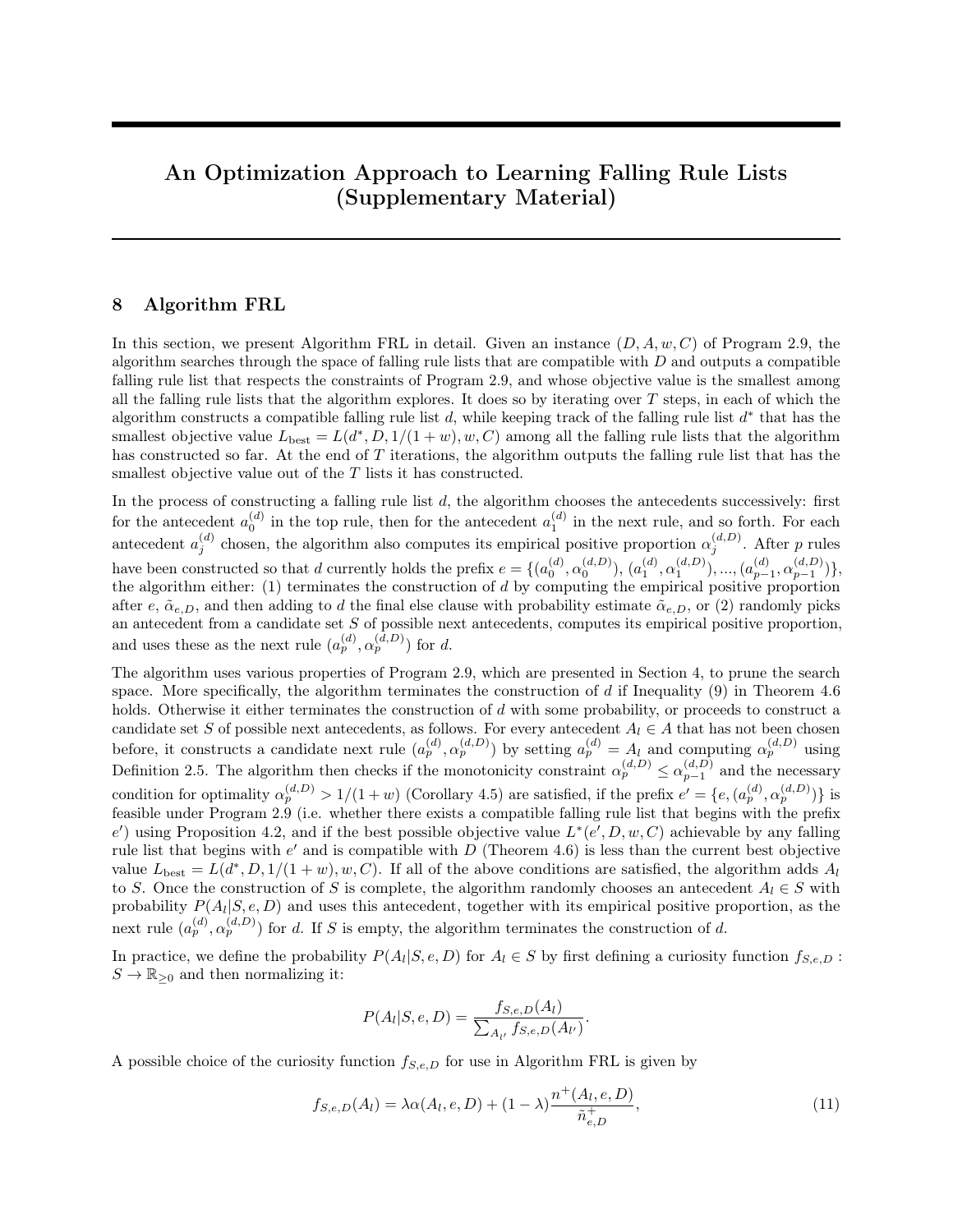that is compatible with  $D$ , and we have

$$
\tilde{n}_{e,D}^{-} = \tilde{n}_{e,D} - \tilde{n}_{e,D}^{+}
$$
\n
$$
= n_{|e|,d,D} + \dots + n_{|d|,d,D} - \tilde{n}_{e,D}^{+}
$$
\n
$$
= \frac{1}{\alpha_{|e|}^{(d,D)}} n_{|e|,d,D}^{+} + \dots + \frac{1}{\alpha_{|d|}^{(d,D)}} n_{|d|,d,D}^{+} - \tilde{n}_{e,D}^{+} \qquad \text{(by Definition 2.5)}
$$
\n
$$
\geq \frac{1}{\alpha_{|e|-1}^{(d,D)}} n_{|e|,d,D}^{+} + \dots + \frac{1}{\alpha_{|e|-1}^{(d,D)}} n_{|d|,d,D}^{+} - \tilde{n}_{e,D}^{+} \qquad \text{(by the monotonicity constraint)}
$$
\n
$$
= \frac{1}{\alpha_{|e|-1}^{(d,D)}} (n_{|e|,d,D}^{+} + \dots + n_{|d|,d,D}^{+}) - \tilde{n}_{e,D}^{+}
$$
\n
$$
= \frac{1}{\alpha_{|e|-1}^{(d,D)}} \tilde{n}_{e,D}^{+} - \tilde{n}_{e,D}^{+}
$$
\n
$$
= ((1/\alpha_{|e|-1}^{(d,D)}) - 1)\tilde{n}_{e,D}^{+}
$$
\n
$$
= ((1/\alpha_{|e|-1}^{(e,D)}) - 1)\tilde{n}_{e,D}^{+}.
$$

 $(3) \Rightarrow (2)$ : Suppose that Statement (3) holds. Then we have

$$
\tilde{\alpha}_{e,D} = \frac{\tilde{n}_{e,D}^+}{\tilde{n}_{e,D}^-} \quad \text{(by Definition 2.5)}
$$
\n
$$
= \frac{\tilde{n}_{e,D}^+}{\tilde{n}_{e,D}^+ + \tilde{n}_{e,D}^-}
$$
\n
$$
\leq \frac{\tilde{n}_{e,D}^+}{\tilde{n}_{e,D}^+ + ((1/\alpha_{|e|-1}^{(d,D)}) - 1)\tilde{n}_{e,D}^+} \quad \text{(by Statement (3))}
$$
\n
$$
= \frac{\tilde{n}_{e,D}^+}{(1 + (1/\alpha_{|e|-1}^{(d,D)}) - 1)\tilde{n}_{e,D}^+} = \alpha_{|e|-1}^{(d,D)}.
$$

 $(2) \Rightarrow (1)$ : Suppose that Statement (2) holds. Then the falling rule list  $d = \{e, \tilde{\alpha}_{e,D}\}$  begins with e and is compatible with  $D$ . By Definition 4.1,  $e$  is feasible for Program 2.9 under the training data  $D$ .  $\Box$ 

Before we proceed with proving Lemma 4.4, we make the following observation.

Observation 10.1 For any rule list

$$
d' = \{e, (a_{|e|}^{(d')}, \hat{\alpha}_{|e|}^{(d')}), ..., (a_{|d'|-1}^{(d')}, \hat{\alpha}_{|d'|-1}^{(d')}), \hat{\alpha}_{|d'|}^{(d')}\}
$$

that begins with a given prefix  $e$ , we have

<span id="page-5-0"></span>
$$
\tilde{n}_{e,D}^+ = n_{|e|,d',D}^+ + \dots + n_{|d'|,d',D}^+, \tag{14}
$$

$$
\tilde{n}_{e,D}^- = n_{|e|,d',D}^- + \dots n_{|d'|,d',D}^-,\tag{15}
$$

<span id="page-5-2"></span><span id="page-5-1"></span>and

$$
\tilde{n}_{e,D} = n_{|e|,d',D} + ...n_{|d'|,d',D}.\tag{16}
$$

Proof. Any positive training input  $\mathbf{x}_i$  that is not captured by the prefix e must be captured by some antecedent  $a_j^{(d')}$  with  $|e| \leq j < |d'|$  in d', or the final else clause in d'. Conversely, any positive training input  $\mathbf{x}_i$  that is captured by some antecedent  $a_j^{(d')}$  with  $|e| \leq j < |d'|$  in d', or the final else clause in d', must not satisfy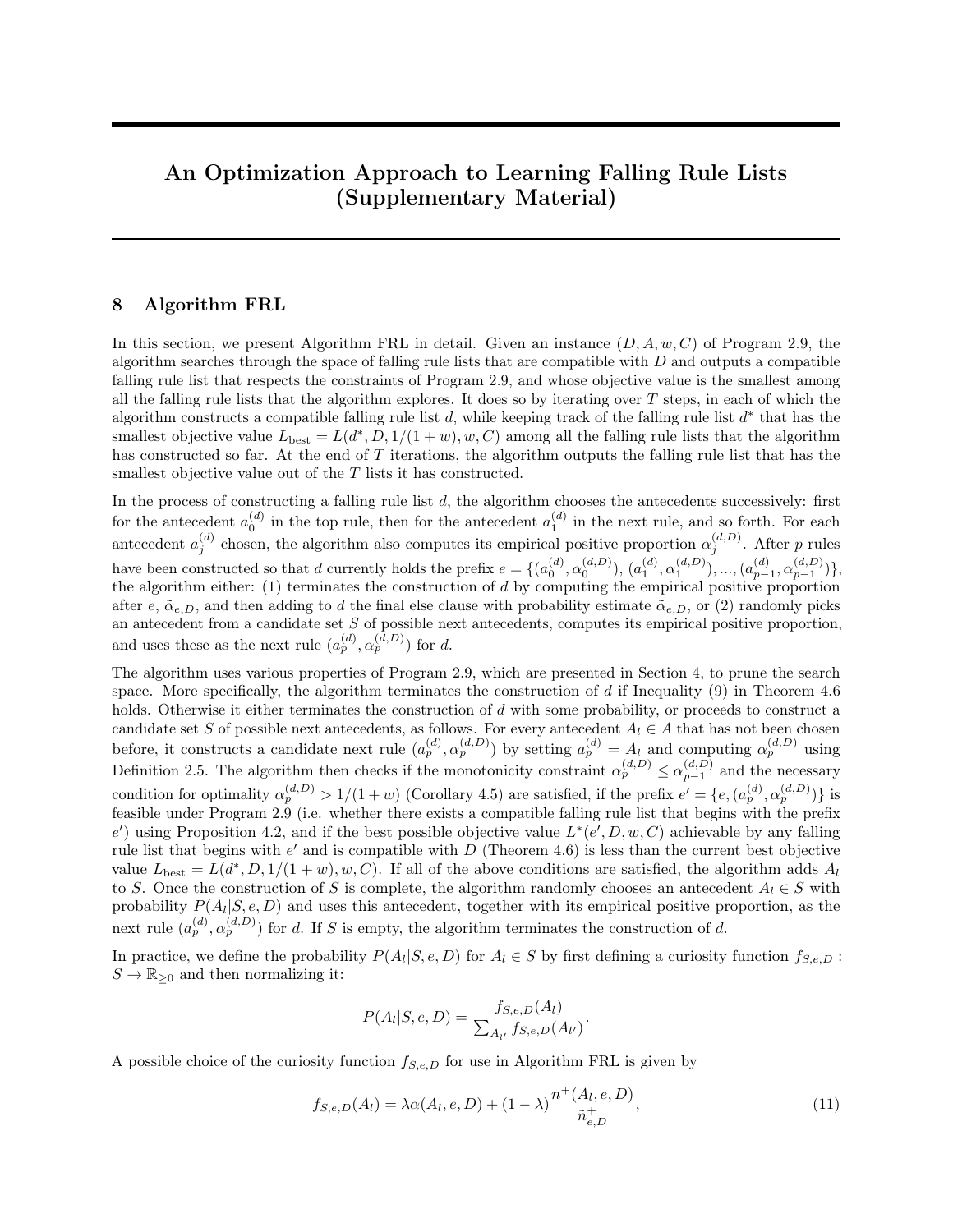any antecedent in the prefix  $e$  and is consequently not captured by the prefix  $e$ . This means that the set of positive training inputs that are not captured by  $e$  is exactly the set of positive training inputs that are captured by some antecedent  $a_j^{(d')}$  with  $|e| \leq j < |d'|$  in d', or the final else clause in d'. It then follows that these two sets have the same number of elements. The former set has  $\tilde{n}_{e,D}^+$  number of elements, and the latter has  $n_{|e|,d',D}^+ \dots + n_{|d'|,d',D}^+$  number of elements. This establishes Equation [\(14\)](#page-5-0).

We can establish Equations [\(15\)](#page-5-1) and [\(16\)](#page-5-2) using essentially the same argument.

We now prove Lemma 4.4.

Lemma 4.4. Suppose that we are given an instance  $(D, A, w, C)$  of Program 2.9, a prefix e that is feasible for Program 2.9 under the training data  $D$  and the set of antecedents  $A$ , and a (possibly hypothetical) falling rule list d that begins with e and is compatible with  $D$ . Then there exists a falling rule list  $d'$ , possibly hypothetical with respect to  $A$ , such that  $d'$  begins with  $e$ , has at most one more rule (excluding the final else clause) following  $e$ , is compatible with  $D$ , and satisfies

$$
L(d', D, 1/(1+w), w, C) \le L(d, D, 1/(1+w), w, C).
$$

Moreover, if either  $\alpha_j^{(d,D)} > 1/(1+w)$  holds for all  $j \in \{|e|, |e|+1, ..., |d|\}$ , or  $\alpha_j^{(d,D)} \le 1/(1+w)$  holds for all  $j \in \{ |e|, |e| + 1, ..., |d| \}$ , then the falling rule list  $\bar{e} = \{ e, \tilde{\alpha}_{e,D} \}$  (i.e. the falling rule list in which the final else clause immediately follows the prefix e, and the probability estimate of the final else clause is  $\tilde{\alpha}_{e,D}$  is compatible with D and satisfies  $L(\bar{e}, D, 1/(1+w), w, C) \leq L(d, D, 1/(1+w), w, C)$ .

*Proof.* Case 1. There exists some  $k \in \{|e|+1, ..., |d|\}$  that satisfies  $\alpha_{k-1}^{(d,D)} > 1/(1+w)$  but  $\alpha_k^{(d,D)} \le 1/(1+w)$ . For any  $j \in \{|e|, ..., k-1\}$ , we have  $\alpha_j^{(d,D)} > 1/(1+w)$ , and the contribution  $R_j(d, D, 1/(1+w), w)$  by the j-th rule to  $R(d, D, 1/(1+w), w)$ , defined by Equation [\(13\)](#page-4-0) with  $\tau = 1/(1+w)$ , is given by

$$
R_j(d, D, 1/(1+w), w) = \frac{1}{n} n_{j,d,D}^-.
$$
\n(17)

For any  $j \in \{k, ..., |d|\}$ , we have  $\alpha_j^{(d, D)} \le 1/(1 + w)$ , and the contribution  $R_j(d, D, 1/(1 + w), w)$  by the j-th rule to  $R(d, D, 1/(1 + w), w)$  is given by

<span id="page-6-2"></span>
$$
R_j(d, D, 1/(1+w), w) = \frac{w}{n} n_{j,d,D}^+.
$$
\n(18)

The rest of the proof for this case proceeds in three steps.

Step 1. Construct a hypothetical falling rule list  $d'$  that begins with  $e$ , has exactly one more rule (excluding the final else clause) following  $e$ , and is compatible with  $D$ . In later steps, we shall show that the falling rule list d' constructed in this step satisfies  $L(d', D, 1/(1+w), w, C) \leq L(d, D, 1/(1+w), w, C)$ .

Let  $d' = \{e, (a_{|e|}^{(d')})\}$  $\overset{(d')}{\vert e \vert}, \overset{\hat{\alpha}\left(d'\right)}{\vert e \vert}$  $\hat{a}^{(d')}_{|e|}$ ,  $\hat{a}^{(d')}_{|e|+1}$  be the falling rule list of size  $|d'| = |e| + 1$  that is compatible with D, such that  $\overline{\phantom{a}}$ 

<span id="page-6-0"></span>
$$
a_{|e|}^{(d')} = a_{|e|}^{(d)} \vee \dots \vee a_{k-1}^{(d)}
$$

is the antecedent given by the logical or's of the antecedents  $a_{l_{el}}^{(d)}$  $\binom{d}{|e|}$  through  $a_{k-}^{(d)}$  $\binom{a}{k-1}$  in d.

Step 2. Show that the empirical risk of misclassification by the falling rule list  $d'$  is the same as that by the falling rule list d.

To see this, we observe that the training instances captured by  $a_{\parallel e}^{(d')}$  $\binom{d'}{|e|}$  in d' are exactly those captured by the antecedents  $a_{\parallel e \parallel}^{(d)}$  $\binom{d}{|e|}$  through  $a_{k-}^{(d)}$  $\binom{d}{k-1}$  in d, and the training instances captured by  $a_{|e|+1}^{(d')}$  (i.e. the final else clause) in d' are exactly those captured by the antecedents  $a_k^{(d)}$  $\binom{d}{k}$  through  $a_{|d|}^{(d)}$  $\begin{bmatrix} a \\ d \end{bmatrix}$  in d. This observation implies

$$
n_{|e|,d',D}^+ = n_{|e|,d,D}^+ + \dots + n_{k-1,d,D}^+, \tag{19}
$$

<span id="page-6-1"></span> $\Box$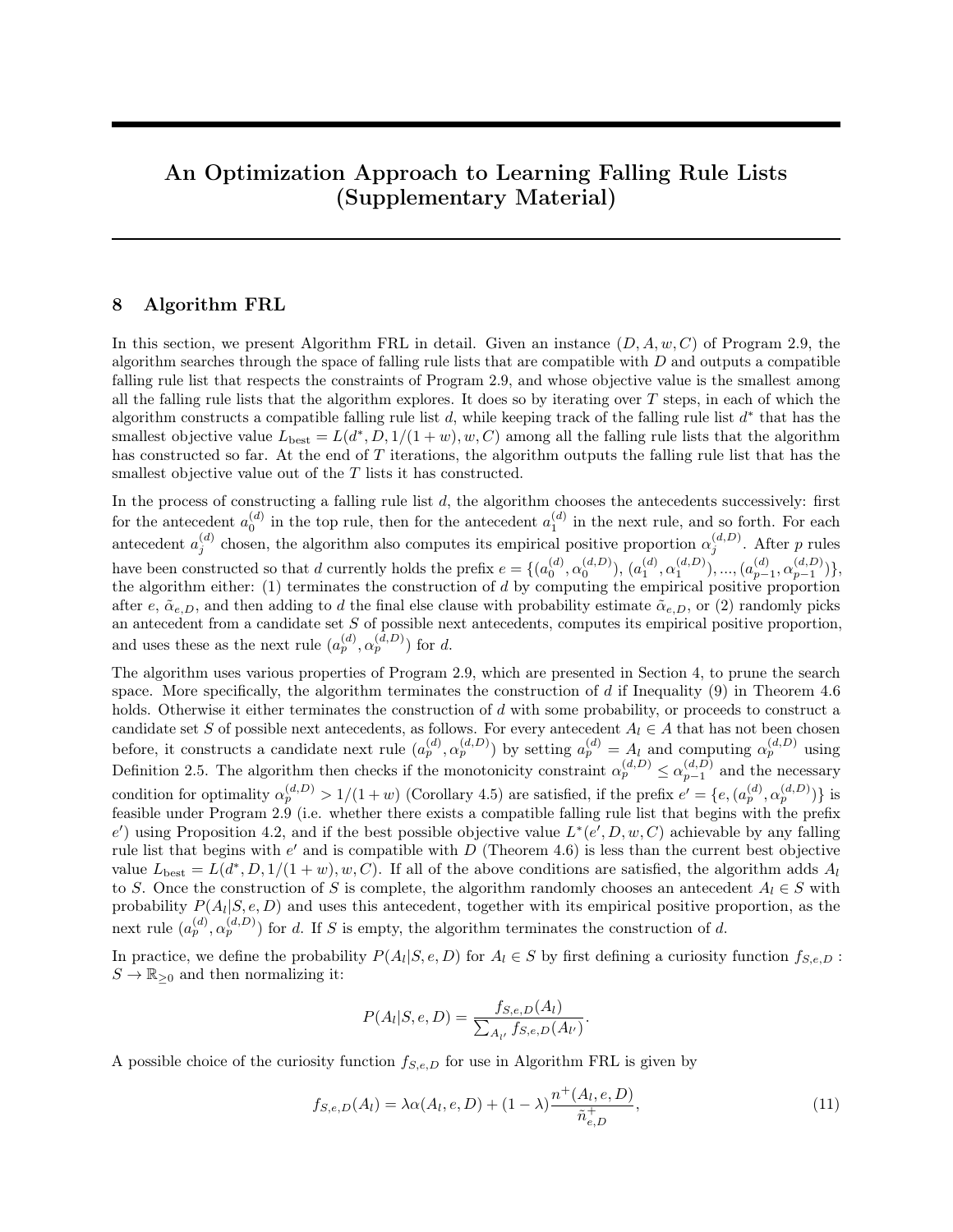$$
n_{|e|,d',D}^- = n_{|e|,d,D}^- + \dots + n_{k-1,d,D}^-,
$$
\n(20)

$$
n_{|e|,d',D} = n_{|e|,d,D} + \dots + n_{k-1,d,D},\tag{21}
$$

$$
n_{|e|+1,d',D}^+ = n_{k,d,D}^+ + \dots + n_{|d|,d,D}^+, \tag{22}
$$

<span id="page-7-3"></span><span id="page-7-2"></span><span id="page-7-1"></span><span id="page-7-0"></span>and

$$
n_{|e|+1,d',D} = n_{k,d,D} + \dots + n_{|d|,d,D}.\tag{23}
$$

Since  $d'$  is compatible with  $D$ , using the definition of a compatible rule list in Definition 2.6 and the definition of the empirical positive proportion in Definition 2.5, together with [\(19\)](#page-6-0), [\(21\)](#page-7-0), [\(22\)](#page-7-1), and [\(23\)](#page-7-2), we must have

 $\ddot{\phantom{0}}$ 

$$
\hat{\alpha}_{|e|}^{(d')} = \alpha_{|e|}^{(d',D)} = \frac{n_{|e|,d',D}^+}{n_{|e|,d',D}} = \frac{n_{|e|,d,D}^+ + \dots + n_{k-1,d,D}^+}{n_{|e|,d,D} + \dots + n_{k-1,d,D}} = \frac{\alpha_{|e|}^{(d,D)} n_{|e|,d,D} + \dots + \alpha_{k-1}^{(d,D)} n_{k-1,d,D}}{n_{|e|,d,D} + \dots + n_{k-1,d,D}} > \frac{1}{1+w},
$$

and

$$
\hat{\alpha}_{|e|+1}^{(d')} = \alpha_{|e|+1}^{(d',D)} = \frac{n_{|e|+1,d',D}^+}{n_{|e|+1,d',D}} = \frac{n_{k,d,D}^+ + \dots + n_{|d|,d,D}^+}{n_{k,d,D} + \dots + n_{|d|,d,D}} = \frac{\alpha_k^{(d,D)} n_{k,d,D} + \dots + \alpha_{|d|}^{(d,D)} n_{|d|,d,D}}{n_{k,d,D} + \dots + n_{|d|,d,D}} \le \frac{1}{1+w}.
$$

This means that the contribution  $R_{|e|}(d', D, 1/(1+w), w)$  by the  $|e|$ -th rule to  $R(d', D, 1/(1+w), w)$  is given by

$$
R_{|e|}(d', D, 1/(1+w), w) = \frac{1}{n} n_{|e|, d', D}^{-} = \frac{1}{n} (n_{|e|, d, D}^{-} + ... + n_{k-1, d, D}^{-}),
$$

where we have used [\(20\)](#page-7-3), and the contribution  $R_{|e|+1}(d', D, 1/(1+w), w)$  by the  $(|e|+1)$ -st "rule" (i.e. the final else clause) to  $R(d', D, 1/(1 + w), w)$  is given by

$$
R_{|e|+1}(d',D,1/(1+w),w)=\frac{w}{n}n^+_{|e|+1,d',D}=\frac{w}{n}(n^+_{k,d,D}+\ldots+n^+_{|d|,d,D}),
$$

where we have used  $(22)$ .

It then follows that the empirical risk of misclassification by the rule list  $d'$  is the same as that by the rule list d:

<span id="page-7-4"></span>
$$
R(d', D, 1/(1+w), w)
$$
  
=  $R(e, D, 1/(1+w), w) + R_{|e|}(d', D, 1/(1+w), w) + R_{|e|+1}(d', D, 1/(1+w), w)$   
=  $R(e, D, 1/(1+w), w) + \frac{1}{n}(n_{|e|, d,D}^{\top} + ... + n_{k-1,d,D}^{\top}) + \frac{w}{n}(n_{k,d,D}^{\top} + ... + n_{|d|,d,D}^{\top})$   
=  $R(e, D, 1/(1+w), w) + \sum_{j=|e|}^{|d|} R_j(d, D, 1/(1+w), w)$   
=  $R(d, D, 1/(1+w), w).$  (24)

Step 3. Put everything together.

Using [\(24\)](#page-7-4), together with the observation  $|d'| = |e| + 1 \leq |d|$ , we must also have

$$
L(d', D, 1/(1+w), w, C) = R(d', D, 1/(1+w), w) + C|d'|
$$
  
\n
$$
\leq R(d, D, 1/(1+w), w) + C|d| = L(d, D, 1/(1+w), w, C),
$$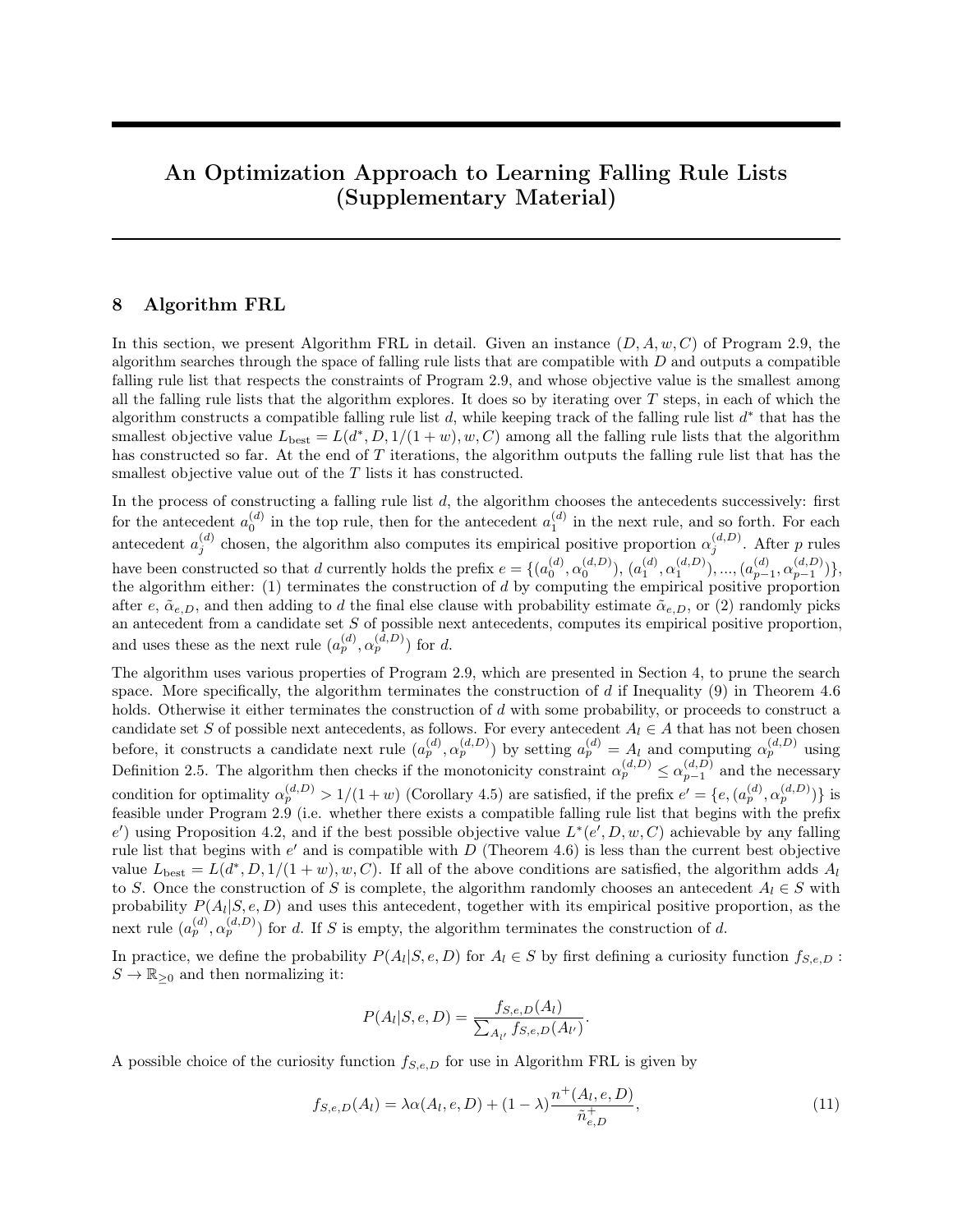as desired.

Case 2.  $\alpha_j^{(d,D)} > 1/(1+w)$  holds for all  $j \in \{|e|, |e|+1, ..., |d|\}$ . Then the contribution  $R_j(d, D, 1/(1+w), w)$ by the j-th rule to  $R(d, D, 1/(1+w), w)$ , for all  $j \in \{ |e|, |e|+1, ..., |d| \}$ , is given by Equation [\(17\)](#page-6-1). Let  $d' = \{e, \hat{\alpha}_{|e|}^{(d')}$  $\binom{d'}{|e|}$  be the falling rule list of size  $|d'| = |e|$  that is compatible with D. Then the instances captured by  $a_{|e|}^{(d')}$  $\binom{d'}{|e|}$  (i.e. the final else clause) in d' are exactly those that are not captured by e, or equivalently, those that are captured by  $a_{\parallel e \parallel}^{(d)}$  $\binom{d}{|e|}$  through  $a_{|d|}^{(d)}$  $\binom{a}{|d|}$ . This implies

<span id="page-8-0"></span>
$$
n_{|e|,d',D}^+ = n_{|e|,d,D}^+ + \dots + n_{|d|,d,D}^+, \tag{25}
$$

$$
n_{|e|,d',D}^- = n_{|e|,d,D}^- + \dots + n_{|d|,d,D}^-,\tag{26}
$$

<span id="page-8-4"></span><span id="page-8-1"></span>and

$$
n_{|e|,d',D} = n_{|e|,d,D} + \dots + n_{|d|,d,D}.\tag{27}
$$

Since  $d'$  is compatible with  $D$ , using the definition of a compatible rule list in Definition 2.6 and the definition of the empirical positive proportion in Definition 2.5, together with [\(25\)](#page-8-0) and [\(27\)](#page-8-1), we must have

$$
\hat{\alpha}_{|e|}^{(d')} = \alpha_{|e|}^{(d',D)} = \frac{n_{|e|,d',D}^+}{n_{|e|,d',D}} \n= \frac{n_{|e|,d,D}^+ \cdots + n_{|d|,d,D}^+}{n_{|e|,d,D} + \cdots + n_{|d|,d,D}} \n= \frac{(d,D)}{(d,D)}.
$$
\n(28)

<span id="page-8-3"></span><span id="page-8-2"></span>
$$
= \frac{\alpha_{|e|}^{(a,D)} n_{|e|,d,D} + \dots + \alpha_{|d|}^{(a,D)} n_{|d|,d,D}}{n_{|e|,d,D} + \dots + n_{|d|,d,D}} > \frac{1}{1+w}.
$$
\n(29)

Note that the right-hand side of Equality [\(28\)](#page-8-2) is equal to  $\tilde{n}_{e,D}^+/\tilde{n}_{e,D} = \tilde{\alpha}_{e,D}$ , by Equations [\(14\)](#page-5-0) and [\(16\)](#page-5-2) in Observation 10.1. Therefore, we also have  $\hat{\alpha}_{|e|}^{(d')} = \tilde{\alpha}_{e,D}$ .

Inequality [\(29\)](#page-8-3) implies that the contribution  $R_{|e|}(d', D, 1/(1+w), w)$  by the  $|e|$ -th "rule" (i.e. the final else clause) to  $R(d', D, 1/(1 + w), w)$  is given by

$$
R_{|e|}(d', D, 1/(1+w), w) = \frac{1}{n} n_{|e|, d', D}^{-} = \frac{1}{n} (n_{|e|, d, D}^{-} + ... + n_{|d|, d, D}^{-}),
$$

where we have used [\(26\)](#page-8-4).

It then follows that the empirical risk of misclassification by the rule list  $d'$  is the same as that by the rule list d:

$$
R(d', D, 1/(1+w), w)
$$
  
= R(e, D, 1/(1+w), w) + R<sub>|e|</sub>(d', D, 1/(1+w), w)  
= R(e, D, 1/(1+w), w) +  $\frac{1}{n} (n_{|e|, d,D}^- + ... + n_{|d|, d,D}^-)$   
= R(e, D, 1/(1+w), w) +  $\sum_{j=|e|}^{|d|} R_j(d, D, 1/(1+w), w)$   
= R(d, D, 1/(1+w), w).

Since we clearly have  $|d'| = |e| \leq |d|$ , we must also have

$$
L(d', D, 1/(1+w), w, C) = R(d', D, 1/(1+w), w) + C|d'|
$$
  
\n
$$
\leq R(d, D, 1/(1+w), w) + C|d| = L(d, D, 1/(1+w), w, C),
$$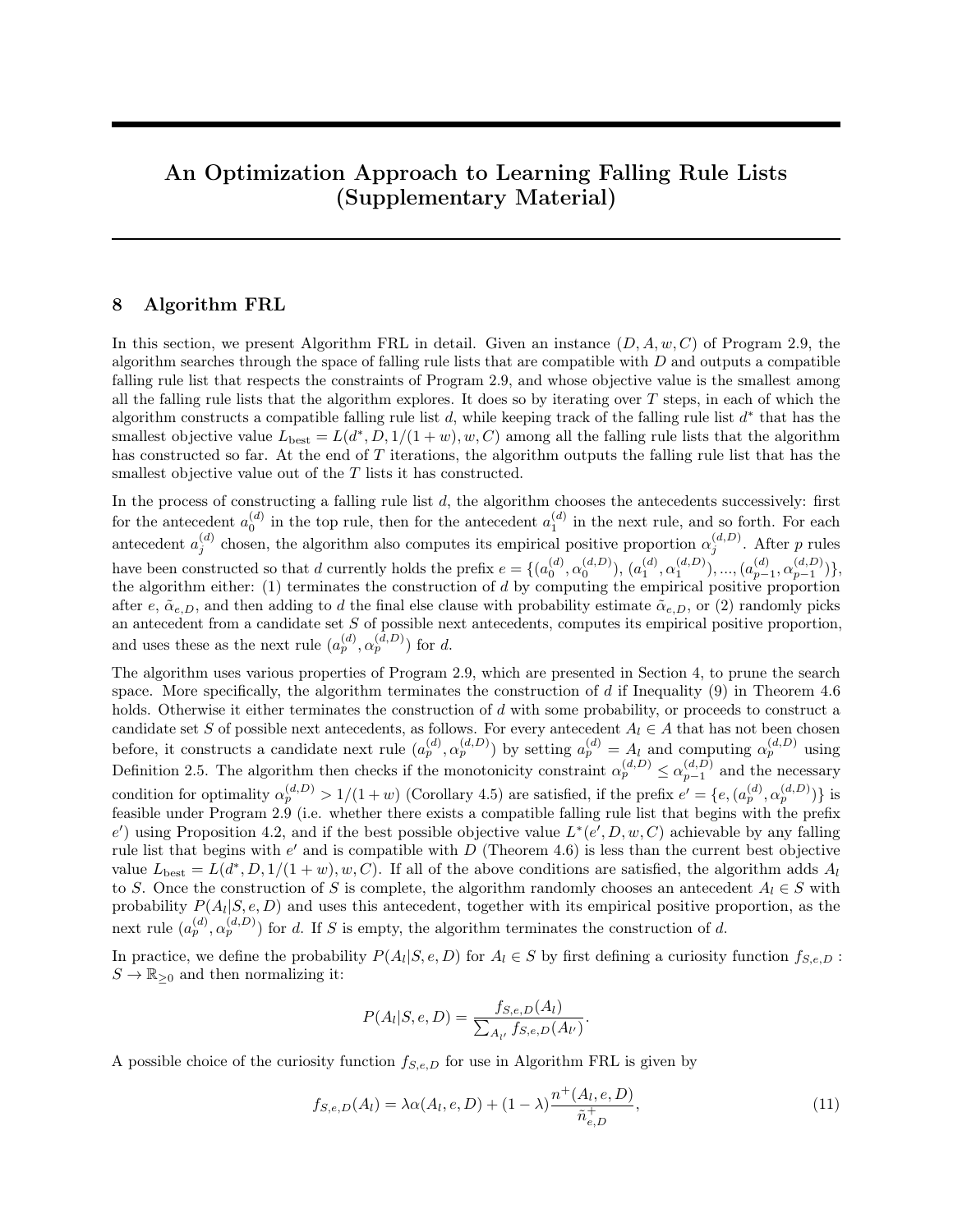as desired.

Case 3.  $\alpha_j^{(d,D)} \le 1/(1+w)$  holds for all  $j \in \{|e|, |e|+1, ..., |d|\}$ . The proof is similar to Case 2, with  $R_j(d, D, 1/(1+w), w)$  for all  $j \in \{|e|, |e|+1, ..., |d|\}$  given by Equation [\(18\)](#page-6-2), the "greater than" in Inequality [29](#page-8-3) replaced by "less than or equal to", and  $R_{|e|}(d', D, 1/(1+w), w)$  given by

$$
R_{|e|}(d', D, 1/(1+w), w) = \frac{w}{n} n_{|e|, d', D}^{+} = \frac{w}{n} (n_{|e|, d, D}^{+} + \dots + n_{|d|, d, D}^{+}).
$$

Corollary 4.5. If  $d^*$  is an optimal solution for a given instance  $(D, A, w, C)$  of Program 2.9, then we must have  $\alpha_j^{(d^*,D)} > 1/(1+w)$  for all  $j \in \{0,1,...,|d^*|-1\}.$ 

Proof. Suppose that  $d^*$  were an optimal solution for a given instance  $(D, A, w, C)$  of Program 2.9, such that  $\alpha_k^{(d^*,D)} \leq 1/(1+w)$  form some  $k \in \{0,1,...,|d^*|-1\}$ . Let

$$
e = \{(a_0^{(d^*)}, \alpha_0^{(d^*,D)}), ..., (a_{k-1}^{(d^*,}, \alpha_{k-1}^{(d^*,D)})\}
$$

be a prefix consisting of the top k rules in  $d^*$ . By Lemma 4.4, the falling rule list  $\bar{e} = \{e, \tilde{\alpha}_{e,D}\}$  satisfies  $L(\bar{e}, D, 1/(1+w), w, C) \leq L(d^*, D, 1/(1+w), w, C)$ . In fact, the inequality is strict because the size of  $\bar{e}$  is strictly less than that of  $d^*$ . This contradicts the optimality of  $d^*$ .  $\Box$ 

Before we proceed with proving Theorem 4.6, we make two other observations.

Observation 10.2. For any rule list  $d'$ , we have

<span id="page-9-3"></span>
$$
n_{|e|,d',D}^- = \left(\frac{1}{\alpha_{|e|}^{(d',D)}} - 1\right) n_{|e|,d',D}^+, \tag{30}
$$

.

Proof. By Definition 2.5, we have

$$
\alpha_{|e|}^{(d',D)} = n_{|e|,d',D}^+ / n_{|e|,d',D}.
$$

Since  $n_{|e|, d', D}$  denotes the total number of training inputs captured by the  $|e|$ -th antecedent in d', which is exactly the sum of the number of positive training inputs captured by that antecedent (denoted  $n_{[e],d',D}^+$ ), and the number of negative training inputs captured by the same antecedent (denoted  $n_{|e|,d',D}^-$ ), we have

$$
\alpha_{|e|}^{(d',D)} = \frac{n_{|e|,d',D}^+}{n_{|e|,d',D}^+ + n_{|e|,d',D}^-}
$$

The desired equation follows from rearranging the terms.

Observation 10.3. For any rule list

$$
d' = \{e, (a_{|e|}^{(d')}, \hat{\alpha}_{|e|}^{(d')}), \hat{\alpha}_{|e|+1}^{(d')}\}
$$

<span id="page-9-1"></span>that has exactly one rule (excluding the final else clause) following a given prefix  $e$ , we have

$$
n_{|e|+1,d',D}^{+} = \tilde{n}_{e,D}^{+} - n_{|e|,d',D}^{+},
$$
\n(31)

$$
n_{|e|+1,d',D}^{-} = \tilde{n}_{e,D}^{-} - n_{|e|,d',D}^{-} \tag{32}
$$

<span id="page-9-2"></span>and

$$
n_{|e|+1,d',D} = \tilde{n}_{e,D} - n_{|e|,d',D}.\tag{33}
$$

Note that since  $n_{|e|+1,d',D}^+$ ,  $n_{|e|+1,d',D}^-$ , and  $n_{|e|+1,d',D}$  are non-negative, Equations (63), (64), and (65) imply  $n^+_{|e|,d',D} \leq \tilde{n}^+_{e,D}, n^-_{|e|,d',D} \leq \tilde{n}^-_{e,D}, \text{ and } n_{|e|,d',D} \leq \tilde{n}_{e,D}.$ 

<span id="page-9-0"></span> $\Box$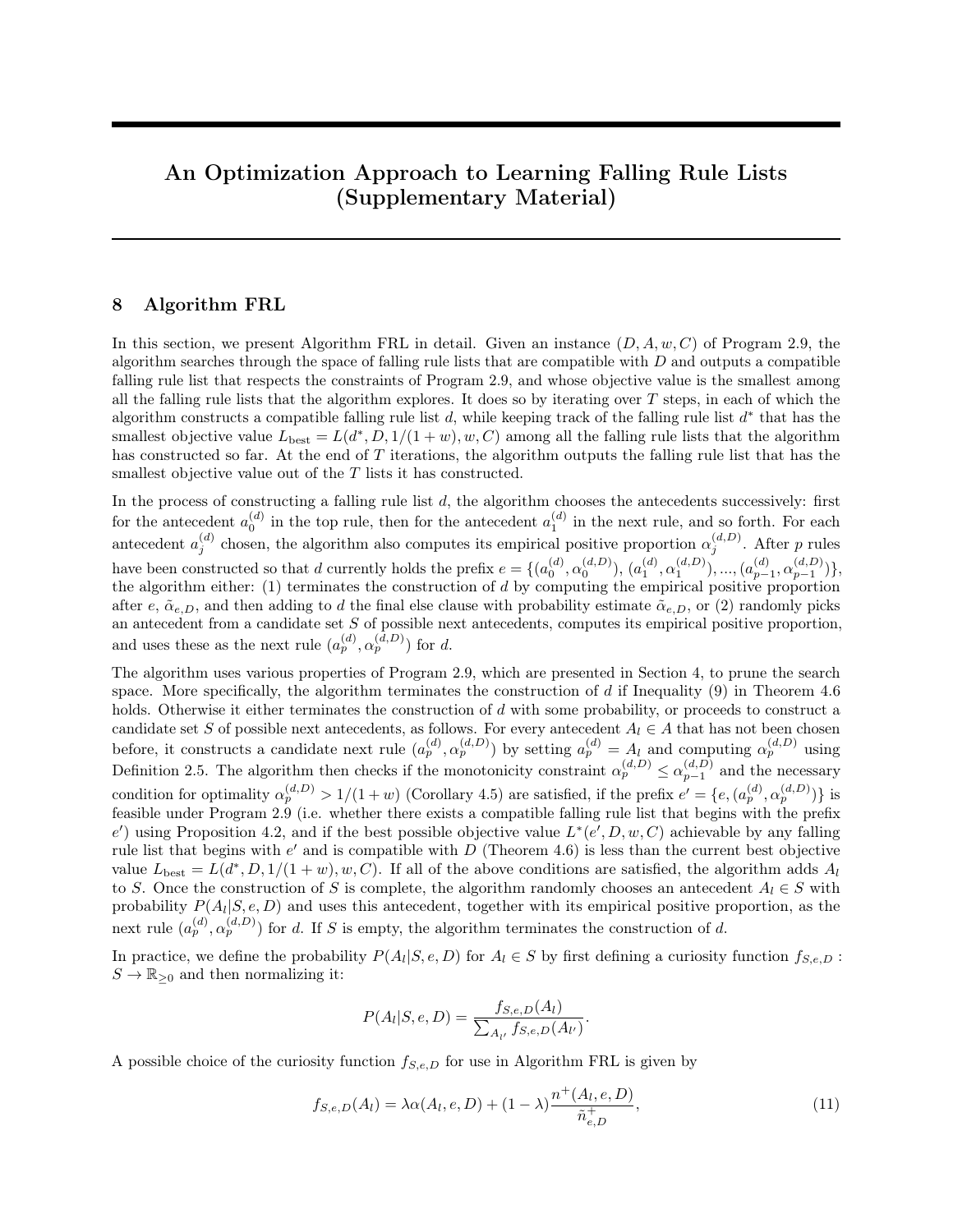*Proof.* Applying Observation 10.1 with  $|d'| = |e| + 1$ , we have

$$
\tilde{n}_{e,D}^+ = n_{|e|,d',D}^+ + n_{|e|+1,d',D}^+,
$$
\n
$$
\tilde{n}_{e,D}^- = n_{|e|,d',D}^- + n_{|e|+1,d',D}^-
$$

and

$$
\tilde{n}_{e,D} = n_{|e|,d',D} + n_{|e|+1,d',D}.
$$

Equations [\(31\)](#page-9-0), [\(32\)](#page-9-1), and [\(33\)](#page-9-2) follow from rearranging the terms in the above equations.

We now prove Theorem 4.6.

Theorem 4.6. Suppose that we are given an instance  $(D, A, w, C)$  of Program 2.9 and a prefix e that is feasible for Program 2.9 under the training data D and the set of antecedents A. Then any falling rule list d that begins with  $e$  and is compatible with  $D$  satisfies

$$
L(d, D, 1/(1+w), w, C) \ge L^*(e, D, w, C),
$$

where

$$
L^*(e, D, w, C) = L(e, D, 1/(1+w), w, C) + \min\left(\frac{1}{n}\left(\frac{1}{\alpha_{|e|-1}^{(e, D)}} - 1\right)\tilde{n}_{e, D}^+ + C, \frac{w}{n}\tilde{n}_{e, D}^+, \frac{1}{n}\tilde{n}_{e, D}^-, \right)
$$

is a lower bound on the objective value of any compatible falling rule list that begins with e, which we call a prefix bound for e, under the instance  $(D, A, w, C)$  of Program 2.9. Furthermore, if

$$
C \ge \min\left(\frac{w}{n}\tilde{n}_{e,D}^+, \frac{1}{n}\tilde{n}_{e,D}^-\right) - \frac{1}{n}\left(\frac{1}{\alpha_{|e|-1}^{(e,D)}} - 1\right)\tilde{n}_{e,D}^+\tag{34}
$$

holds, then the falling rule list  $\bar{e} = \{e, \tilde{\alpha}_{e,D}\}\$  satisfies  $L(\bar{e}, D, 1/(1+w), w, C) = L^*(e, D, w, C)$ .

*Proof.* Let  $\mathcal{F}(\mathcal{X}, D, e)$  be the set of (hypothetical and non-hypothetical) falling rule lists that begin with e and are compatible with D, and let  $\mathcal{F}(\mathcal{X}, D, e, k)$  be the subset of  $\mathcal{F}(\mathcal{X}, D, e)$ , consisting of those falling rule lists in  $\mathcal{F}(\mathcal{X}, D, e)$  that have exactly k rules (excluding the final else clause) following the prefix e.

Let  $d \in \mathcal{F}(\mathcal{X}, D, e)$ .

Case 1. 
$$
\alpha_{|e|-1}^{(e,D)} > 1/(1+w)
$$
.

In this case, Lemma 4.4 implies

<span id="page-10-0"></span>
$$
L(d, D, 1/(1+w), w, C) \ge \inf_{d' \in \mathcal{F}(\mathcal{X}, D, e, 1) \cup \mathcal{F}(\mathcal{X}, D, e, 0)} L(d', D, 1/(1+w), w, C).
$$
 (35)

Note that we have  $\mathcal{F}(\mathcal{X}, D, e, 0) = \{\bar{e}\},$  where  $\bar{e} = \{e, \tilde{\alpha}_{e,D}\}$  is the falling rule list in which the final else clause immediately follows the prefix e, and the probability estimate of the final else clause is  $\tilde{\alpha}_{e,D}$ . To see this, we first observe  $\bar{e} \in \mathcal{F}(\mathcal{X}, D, e, 0)$ . This is because:

(i)  $\bar{e}$  clearly begins with e, and has no additional rules (excluding the final else clause) following the prefix e; (ii) the feasibility of  $e$  implies  $\alpha_{k-1}^{(e,D)} \geq \alpha_k^{(e,D)}$  $\binom{e, D}{k}$  for all  $k \in \{1, 2, ..., |e|-1\}$  (otherwise we could not possibly have a falling rule list that begins with e, and we would violate Definition 4.1), and  $\tilde{\alpha}_{e,D} \leq \alpha_{|e|-1}^{(e,D)}$  $\binom{e,D}{|e|-1}$  (by Proposition 4.2), which together imply that  $\bar{e}$  is indeed a falling rule list; and (iii) we have

$$
(\text{m}) \text{ we have}
$$

$$
\tilde{\alpha}_{e,D} = \frac{\tilde{n}_{e,D}^+}{\tilde{n}_{e,D}} \quad \text{(by the definition of } \tilde{\alpha}_{e,D} \text{ in Definition 2.5)}
$$
\n
$$
= \frac{n_{|\bar{e}|,\bar{e},D}^+}{n_{|\bar{e}|,\bar{e},D}} \quad \text{(by Equations (14) and (16) in Observation 10.1, applied to } \bar{e})
$$
\n
$$
= \alpha_{|\bar{e}|}^{(\bar{e},D)}, \quad \text{(by the definition of the empirical positive proportion in Definition 2.5)}
$$

<span id="page-10-1"></span> $\Box$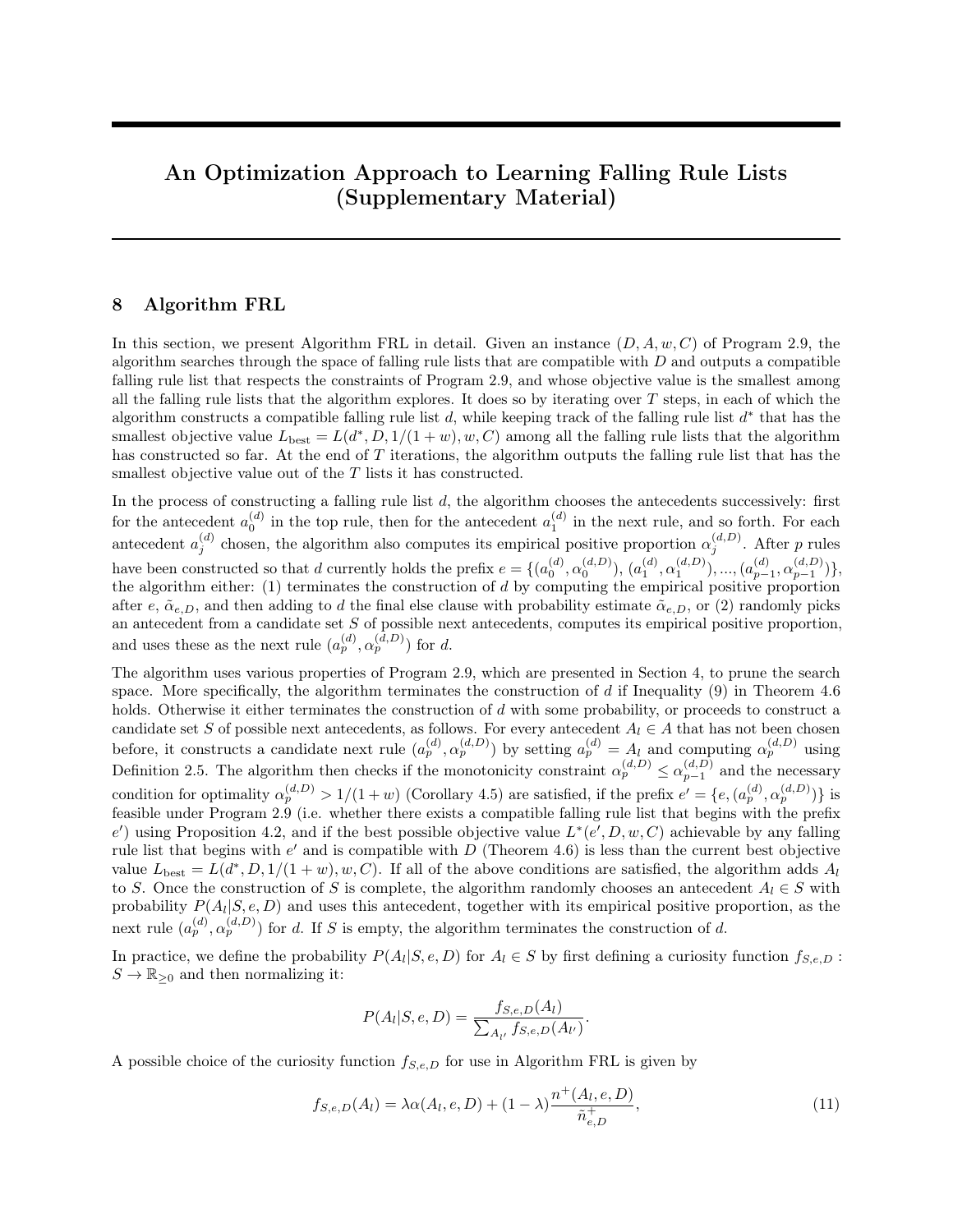which implies that  $\bar{e}$  is indeed compatible with D.

Conversely, for any  $d_0 = \{e, \hat{\alpha}_{|e|}^{(d_0)}\}$  $\{e^{(a_0)}|e|}\in \mathcal{F}(\mathcal{X}, D, e, 0)$ , we must have

$$
\hat{\alpha}_{|e|}^{(d_0)} = \alpha_{|e|}^{(d_0, D)}
$$
 (because  $d_0$  must be compatible with  $D$ )\n
$$
= \frac{n_{|e|, d_0, D}^+}{n_{|e|, d_0, D}}
$$
 (by the definition of the empirical positive proportion in Definition 2.5)\n
$$
= \frac{\tilde{n}_{e, D}^+}{\tilde{n}_{e, D}}
$$
 (by Equations (14) and (16) in Observation 10.1, applied to  $d_0$  here)\n
$$
= \tilde{\alpha}_{e, D},
$$

which implies  $d_0 = \overline{e}$ . This establishes  $\mathcal{F}(\mathcal{X}, D, e, 0) = {\overline{e}}$ . Let  $\mathcal{F}'(\mathcal{X}, D, e, 1)$  be the subset of  $\mathcal{F}(\mathcal{X}, D, e, 1)$ , consisting of those falling rule lists

<span id="page-11-0"></span>
$$
d' = \{e, (a^{(d')}_{|e|}, \alpha^{(d',D)}_{|e|}), \alpha^{(d',D)}_{|e|+1}\} \in \mathcal{F}(\mathcal{X}, D, e, 1)
$$

with  $\alpha_{|e|}^{(d',D)} > 1/(1+w)$  and  $\alpha_{|e|+1}^{(d',D)} \leq 1/(1+w)$ . Note that for any  $d_1 = \{e, (\alpha_{|e|}^{(d_1)})$  $\frac{(d_1)}{|e|},\alpha\frac{(d_1,D)}{|e|}$  $\binom{(d_1,D)}{|e|}, \alpha \binom{(d_1,D)}{|e|+1} \in$  $\mathcal{F}(\mathcal{X}, D, e, 1) - \mathcal{F}'(\mathcal{X}, D, e, 1)$ , we have either  $\alpha_{|e|}^{(d_1, D)} \ge \alpha_{|e|+1}^{(d_1, D)} > 1/(1+w)$  or  $\alpha_{|e|+1}^{(d_1, D)} \le \alpha_{|e|}^{(d_1, D)} \le 1/(1+w)$ , and Lemma 4.4 implies  $L(d_1, D, 1/(1+w), w, C) \ge L(\bar{e}, D, 1/(1+w), w, C)$ . This means

$$
\inf_{d' \in \mathcal{F}(\mathcal{X}, D, e, 1) - \mathcal{F}'(\mathcal{X}, D, e, 1)} L(d', D, 1/(1+w), w, C) \ge L(\bar{e}, D, 1/(1+w), w, C). \tag{36}
$$

Using  $\mathcal{F}(\mathcal{X}, D, e, 0) = \{\bar{e}\}\$ and [\(36\)](#page-11-0), we can write the right-hand side of [\(35\)](#page-10-0) as

$$
\inf_{d' \in \mathcal{F}(\mathcal{X}, D, e, 1) \cup \mathcal{F}(\mathcal{X}, D, e, 0)} L(d', D, 1/(1+w), w, C)
$$
\n
$$
= \inf_{d' \in \mathcal{F}'(\mathcal{X}, D, e, 1) \cup (\mathcal{F}(\mathcal{X}, D, e, 1) - \mathcal{F}'(\mathcal{X}, D, e, 1)) \cup \{\bar{e}\}} L(d', D, 1/(1+w), w, C)
$$
\n
$$
= \min \left( \inf_{d' \in \mathcal{F}'(\mathcal{X}, D, e, 1)} L(d', D, 1/(1+w), w, C),
$$
\n
$$
\inf_{d' \in \mathcal{F}(\mathcal{X}, D, e, 1) - \mathcal{F}'(\mathcal{X}, D, e, 1)} L(d', D, 1/(1+w), w, C), L(\bar{e}, D, 1/(1+w), w, C) \right)
$$
\n
$$
= \min \left( \inf_{d' \in \mathcal{F}'(\mathcal{X}, D, e, 1)} L(d', D, 1/(1+w), w, C), L(\bar{e}, D, 1/(1+w), w, C) \right). \tag{37}
$$

The rest of the proof for this case proceeds in three steps.

Step 1. Compute  $L(\bar{e}, D, 1/(1+w), w, C)$ .

Since the contribution by the final else clause to  $L(\bar{e}, D, 1/(1+w), w, C)$  is given by

<span id="page-11-1"></span>
$$
R_{|e|}(\bar{e}, D, 1/(1+w), w) = \begin{cases} \frac{1}{n} n_{|e|, \bar{e}, D}^{-} & \text{if } \tilde{\alpha}_{e, D} > 1/(1+w) \\ \frac{w}{n} n_{|e|, \bar{e}, D}^{+} & \text{otherwise,} \end{cases}
$$

where we have used Equation [\(13\)](#page-4-0), and since Observation 10.1 implies  $\tilde{n}_{e,D}^+ = n_{|e|,\bar{e},D}^+$  and  $\tilde{n}_{e,D}^- = n_{|e|,\bar{e},D}^-$ , it is not difficult to see

$$
L(\bar{e}, D, 1/(1+w), w, C) = \begin{cases} L(e, D, 1/(1+w), w, C) + \frac{1}{n} \tilde{n}_{e, D}^{-} & \text{if } \tilde{\alpha}_{e, D} > 1/(1+w) \\ L(e, D, 1/(1+w), w, C) + \frac{w}{n} \tilde{n}_{e, D}^{+} & \text{otherwise.} \end{cases}
$$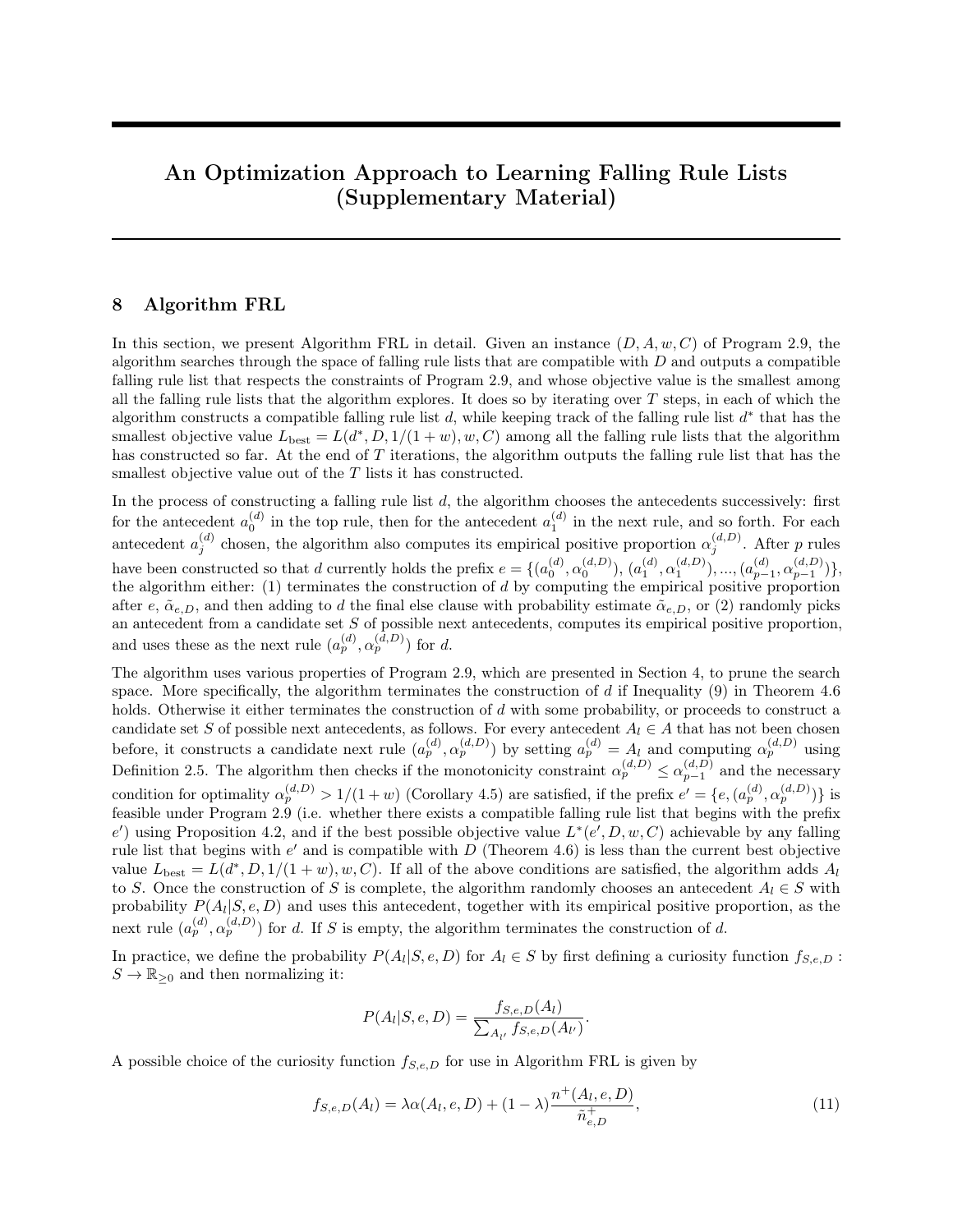Since  $\tilde{\alpha}_{e,D} > 1/(1+w)$  is equivalent to  $\tilde{n}_{e,D}^+ / (\tilde{n}_{e,D}^+ + \tilde{n}_{e,D}^-) > 1/(1+w)$ , or  $w\tilde{n}_{e,D}^+ > \tilde{n}_{e,D}^-$ , and similarly  $\tilde{\alpha}_{e,D} \le 1/(1+w)$  is equivalent to  $w\tilde{n}_{e,D}^+ \le \tilde{n}_{e,D}^-$ , we can write

<span id="page-12-2"></span>
$$
L(\bar{e}, D, 1/(1+w), w, C) = \min\left(L(e, D, 1/(1+w), w, C) + \frac{1}{n}\tilde{n}_{e, D}^{-},
$$
  

$$
L(e, D, 1/(1+w), w, C) + \frac{w}{n}\tilde{n}_{e, D}^{+}\right).
$$
 (38)

Step 2. Determine a lower bound of  $L(d', D, 1/(1+w), w, C)$  for all  $d' \in \mathcal{F}'(\mathcal{X}, D, e, 1)$ .

Let  $d' = \{e, (a_{|e|}^{(d')})\}$  $\frac{(d')}{|e|}, \alpha_{|e|}^{(d',D)}$  $\{a',D\}_{|e|}$ ,  $\alpha_{|e|+1}^{(d',D)}\}\in\mathcal{F}'(\mathcal{X},D,e,1)$ . Since the contribution by both the  $|e|$ -th rule and the final else clause to  $L(d', D, 1/(1+w), w, C)$  is given by  $R_{|e|}(d', D, 1/(1+w), w) + R_{|e|+1}(d', D, 1/(1+w), w) + C$ , where  $R_{|e|}(d', D, 1/(1+w), w)$  and  $R_{|e|+1}(d', D, 1/(1+w), w)$  are defined by Equation [\(13\)](#page-4-0) and are given by

$$
R_{|e|}(d', D, 1/(1+w), w) = \frac{1}{n} n_{|e|, d', D}^- \quad \text{and} \quad R_{|e|+1}(d', D, 1/(1+w), w) = \frac{w}{n} n_{|e|+1, d', D}^+
$$

(because we have  $\alpha_{|e|}^{(d',D)} > 1/(1+w)$  and  $\alpha_{|e|+1}^{(d',D)} \leq 1/(1+w)$  for  $d' \in \mathcal{F}'(\mathcal{X}, D, e, 1)$ ), it is not difficult to see

<span id="page-12-0"></span>
$$
L(d', D, 1/(1+w), w, C) = L(e, D, 1/(1+w), w, C) + \frac{1}{n} n_{|e|, d', D}^{-} + \frac{w}{n} n_{|e|+1, d', D}^{+} + C.
$$
 (39)

Substituting [\(30\)](#page-9-3) in Observation 10.2 and [\(31\)](#page-9-0) in Observation 10.3 into Equation [\(39\)](#page-12-0), we have

$$
L(d', D, 1/(1+w), w, C)
$$
  
=  $L(e, D, 1/(1+w), w, C) + \frac{1}{n} \left( \frac{1}{\alpha_{|e|}^{(d', D)}} - 1 \right) n_{|e|, d', D}^+ + \frac{w}{n} (\tilde{n}_{e, D}^+ - n_{|e|, d', D}^+) + C$   
=  $L(e, D, 1/(1+w), w, C) + \frac{1}{n} \left( \left( \frac{1}{\alpha_{|e|}^{(d', D)}} - 1 - w \right) n_{|e|, d', D}^+ + w \tilde{n}_{e, D}^+ \right) + C.$  (40)

Note that Equation [\(40\)](#page-12-1) shows that given the prefix e,  $L(d', D, 1/(1+w), w, C)$  is a function of  $\alpha_{l_{el}}^{(d', D)}$  $\binom{a}{|e|}$  and of  $n^{\dagger}_{|e|,d',D}$ . Since we have

<span id="page-12-1"></span>
$$
\frac{\partial L(d', D, 1/(1+w), w, C)}{\partial n_{|e|, d', D}^+} = \frac{1}{n} \left( \frac{1}{\alpha_{|e|}^{(d', D)}} - 1 - w \right) < 0
$$

because  $\alpha_{|e|}^{(d',D)} > 1/(1+w)$  holds for any  $d' \in \mathcal{F}'(\mathcal{X}, D, e, 1)$ , and

$$
\frac{\partial L(d', D, 1/(1+w), w, C)}{\partial \alpha_{|e|}^{(d', D)}} = -\frac{n_{|e|, d', D}^+}{n} \frac{1}{(\alpha_{|e|}^{(d', D)})^2} \le 0,
$$

we see that  $L(d', D, 1/(1+w), w, C)$  is indeed a monotonically decreasing function of both  $n_{|e|, d', D}^+$  and  $\alpha_{|e|}^{(d',D)}$  $\binom{d',D}{|e|}$ . Thus, we can obtain a lower bound of  $L(d', D, 1/(1+w), w, C)$  by substituting  $n_{|e|, d', D}^+$  and  $\alpha_{|e|}^{(d', D)}$  $|e|$ with their respective upper bound. The inequality  $n_{|e|, d', D}^+ \leq \tilde{n}_{e, D}^+$  in Observation 10.3 gives an upper bound for  $n^+_{|e|,d',D}$ , and the inequality  $\alpha^{(d',D)}_{|e|} \leq \alpha^{(d',D)}_{|e|-1} = \alpha^{(e,D)}_{|e|-1}$  $\binom{e,D}{|e|-1}$  from d' being a falling rule list gives an upper bound for  $\alpha_{|e|}^{(d',D)}$  $\binom{a}{|e|}$ . Substituting these upper bounds into [\(40\)](#page-12-1), we obtain the following inequality, which gives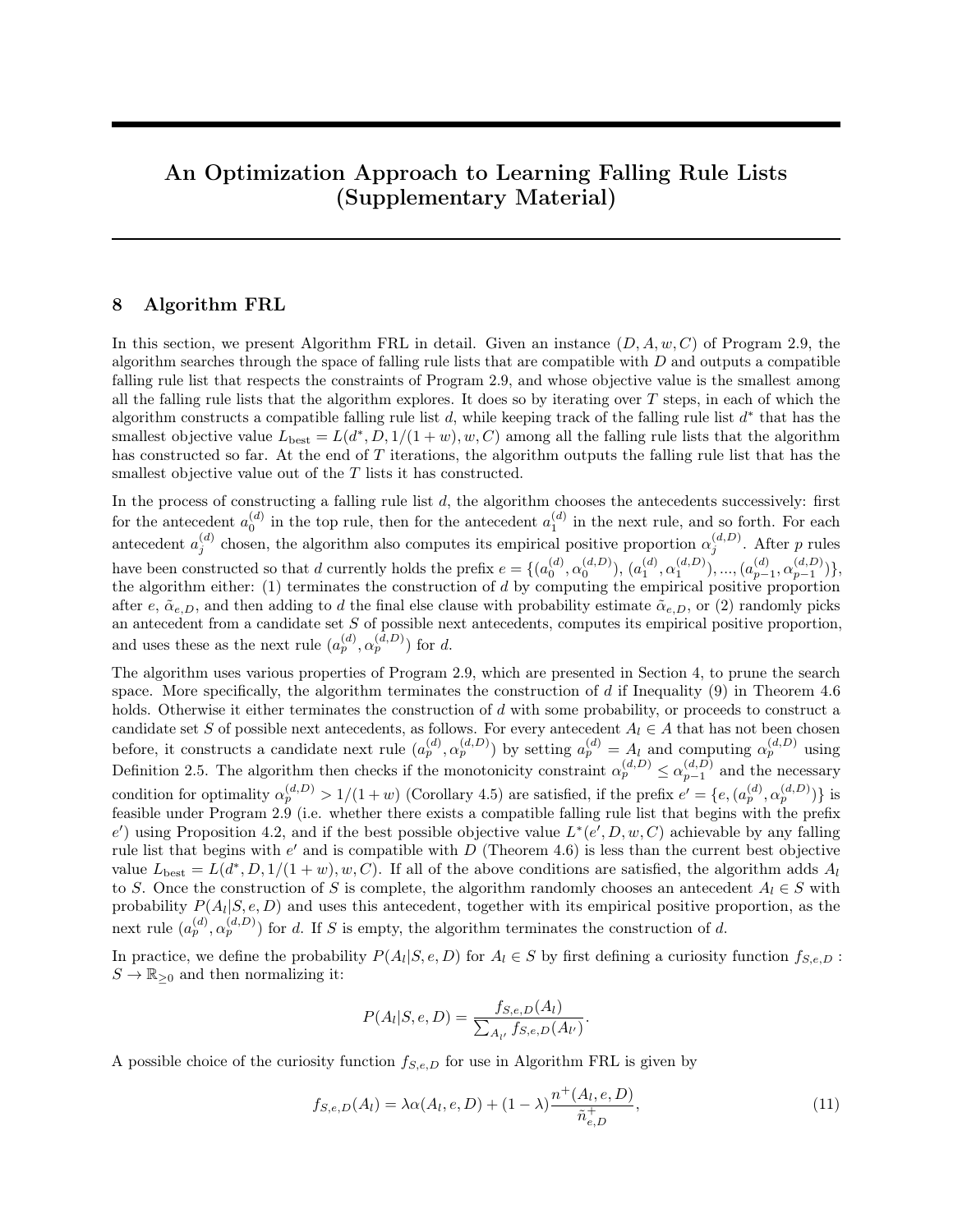a lower bound of  $L(d', D, 1/(1 + w), w, C)$ :

$$
L(d', D, 1/(1+w), w, C)
$$
  
\n
$$
\geq L(e, D, 1/(1+w), w, C) + \frac{1}{n} \left( \left( \frac{1}{\alpha_{|e|-1}^{(e, D)}} - 1 - w \right) \tilde{n}_{e, D}^+ + w\tilde{n}_{e, D}^+ \right) + C
$$
  
\n
$$
= L(e, D, 1/(1+w), w, C) + \frac{1}{n} \left( \left( \frac{1}{\alpha_{|e|-1}^{(e, D)}} - 1 \right) \tilde{n}_{e, D}^+ \right) + C.
$$

This means

<span id="page-13-0"></span>
$$
\inf_{d' \in \mathcal{F}'(\mathcal{X}, D, e, 1)} L(d', D, 1/(1+w), w, C) \ge L(e, D, 1/(1+w), w, C) + \frac{1}{n} \left( \left( \frac{1}{\alpha_{|e|-1}^{(e, D)}} - 1 \right) \tilde{n}_{e, D}^+ \right) + C. \tag{41}
$$

Step 3. Put everything together.

Using [\(35\)](#page-10-0), [\(37\)](#page-11-1), [\(38\)](#page-12-2), and [\(41\)](#page-13-0), we have

$$
L(d, D, 1/(1+w), w, C)
$$
  
\n
$$
\geq \min \left( \inf_{d' \in \mathcal{F}'(\mathcal{X}, D, e, 1)} L(d', D, 1/(1+w), w, C), L(\bar{e}, D, 1/(1+w), w, C) \right)
$$
  
\n
$$
\geq \min \left( L(e, D, 1/(1+w), w, C) + \frac{1}{n} \left( \left( \frac{1}{\alpha_{|e|-1}^{(e, D)}} - 1 \right) \tilde{n}_{e, D}^+ \right) + C,
$$
  
\n
$$
\min \left( L(e, D, 1/(1+w), w, C) + \frac{1}{n} \tilde{n}_{e, D}^-, L(e, D, 1/(1+w), w, C) + \frac{w}{n} \tilde{n}_{e, D}^+ \right) \right)
$$
  
\n
$$
= L(e, D, 1/(1+w), w, C) + \min \left( \frac{1}{n} \left( \left( \frac{1}{\alpha_{|e|-1}^{(e, D)}} - 1 \right) \tilde{n}_{e, D}^+ \right) + C, \frac{w}{n} \tilde{n}_{e, D}^+, \frac{1}{n} \tilde{n}_{e, D}^-, \right),
$$

as desired.

Case 2.  $\alpha_{|e|-1}^{(e,D)} \leq 1/(1+w)$ . This implies  $\alpha_j^{(d,D)} \leq 1/(1+w)$  for all  $j \in \{ |e|, ..., |d| \}$ . By Lemma 4.4, we have

<span id="page-13-2"></span>
$$
L(d,D,1/(1+w),w,C) \ge L(\bar{e},D,1/(1+w),w,C).
$$

Since  $L(\bar{e}, D, 1/(1+w), w, C)$  is given by Equation [\(38\)](#page-12-2), we have

$$
L(d, D, 1/(1+w), w, C) \ge L(e, D, 1/(1+w), w, C) + \min\left(\frac{w}{n}\tilde{n}_{e, D}^+, \frac{1}{n}\tilde{n}_{e, D}^-\right). \tag{42}
$$

Given  $\alpha_{|e|-1}^{(e,D)} \leq 1/(1+w)$ , we must also have

$$
\frac{1}{n} \left( \left( \frac{1}{\alpha^{(d',D)}_{|e|-1}} - 1 \right) \tilde{n}_{e,D}^+ \right) + C \ge \frac{w}{n} \tilde{n}_{e,D}^+ + C \ge \frac{w}{n} \tilde{n}_{e,D}^+,
$$

which means

<span id="page-13-1"></span>
$$
\min\left(\frac{w}{n}\tilde{n}_{e,D}^+, \frac{1}{n}\tilde{n}_{e,D}^-\right) = \min\left(\frac{1}{n}\left(\left(\frac{1}{\alpha_{|e|-1}^{(d',D)}} - 1\right)\tilde{n}_{e,D}^+\right) + C, \frac{w}{n}\tilde{n}_{e,D}^+, \frac{1}{n}\tilde{n}_{e,D}^-\right). \tag{43}
$$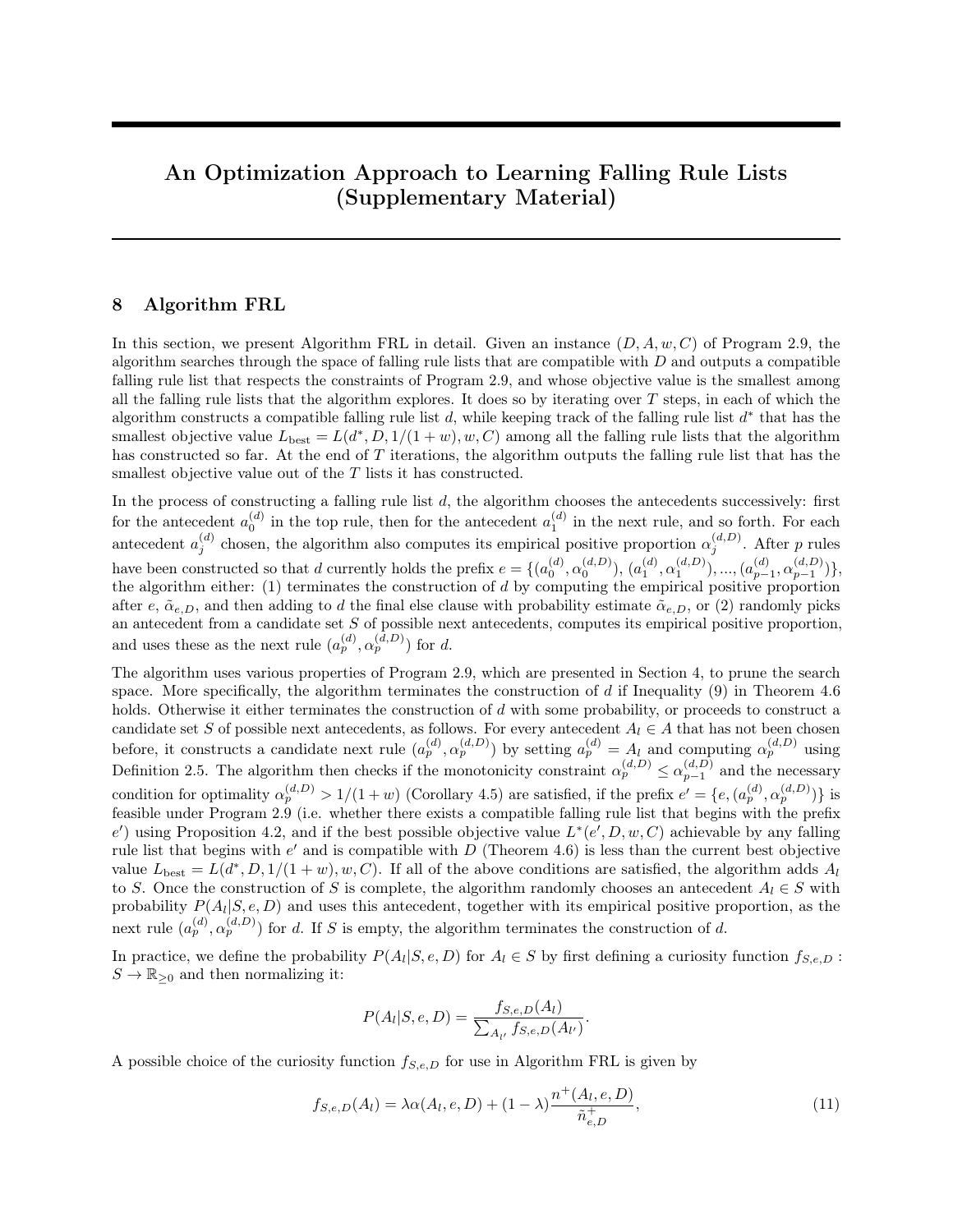Substituting [\(43\)](#page-13-1) into [\(42\)](#page-13-2) completes the proof for Case 2.

Finally, if Inequality [\(34\)](#page-10-1) holds, then we have

$$
\frac{1}{n} \left( \left( \frac{1}{\alpha^{(d',D)}_{|e|-1}} - 1 \right) \tilde{n}_{e,D}^+ \right) + C \ge \min \left( \frac{w}{n} \tilde{n}_{e,D}^+, \frac{1}{n} \tilde{n}_{e,D}^- \right),
$$

which implies

$$
L^*(e, D, w, C) = L(e, D, 1/(1+w), w, C) + \min\left(\frac{w}{n}\tilde{n}_{e,D}^+, \frac{1}{n}\tilde{n}_{e,D}^-\right) = L(\bar{e}, D, 1/(1+w), w, C).
$$

 $\Box$ 

#### 11 Proof of Theorem 5.2

Theorem 5.2. Suppose that we are given an instance  $(D, A, w, C, C_1)$  of Program 5.1 and a prefix e that is compatible with  $D$ . Then any rule list  $d$  that begins with  $e$  and is compatible with  $D$  satisfies

$$
\tilde{L}(d, D, 1/(1+w), w, C, C_1) \ge \tilde{L}^*(e, D, w, C, C_1),
$$

<span id="page-14-0"></span>where

L˜∗

$$
\tilde{L}^*(e, D, w, C, C_1) = \tilde{L}(e, D, 1/(1+w), w, C, C_1)
$$
\n
$$
+ \min \left( \frac{1}{n} \left( \frac{1}{\alpha_{\min}^{(e, D)}} - 1 \right) \tilde{n}_{e, D}^+ + C + C_1 \left[ \tilde{\alpha}_{e, D} - \alpha_{\min}^{(e, D)} \right]_{+} + \frac{w}{n} \tilde{n}_{e, D}^+ \left[ \tilde{\alpha}_{e, D} \ge \alpha_{\min}^{(e, D)} \right],
$$
\n
$$
\inf_{\beta: \zeta < \beta \le 1} g(\beta), \frac{w}{n} \tilde{n}_{e, D}^+ + C_1 \left[ \tilde{\alpha}_{e, D} - \alpha_{\min}^{(e, D)} \right]_{+}, \frac{1}{n} \tilde{n}_{e, D}^- + C_1 \left[ \tilde{\alpha}_{e, D} - \alpha_{\min}^{(e, D)} \right]_{+} \right) \tag{44}
$$

is a lower bound on the objective value of any compatible rule list that begins with  $e$ , under the instance  $(D, A, w, C, C_1)$  of Program 5.1. In Equation [\(44\)](#page-14-0),  $\alpha_{\min}^{(e, D)}$ ,  $\zeta$ , and g are defined by

$$
\alpha_{\min}^{(e,D)} = \min_{k < |e|} \alpha_k^{(e,D)}, \quad \zeta = \max(\alpha_{\min}^{(e,D)}, \tilde{\alpha}_{e,D}, 1/(1+w)),
$$
\n
$$
g(\beta) = \frac{1}{n} \left(\frac{1}{\beta} - 1\right) \tilde{n}_{e,D}^+ + C + C_1(\beta - \alpha_{\min}^{(e,D)}).
$$

Note that  $\inf_{\beta:\zeta<\beta\leq 1} g(\beta)$  can be computed analytically:  $\inf_{\beta:\zeta<\beta\leq 1} g(\beta) = g(\beta^*)$  if  $\beta^* = \sqrt{\tilde{n}_{e,D}^+/(C_1n)}$ satisfies  $\zeta < \beta^* \leq 1$ , and  $\inf_{\beta: \zeta < \beta \leq 1} g(\beta) = \min(g(\zeta), g(1))$  otherwise.

To prove Theorem 5.2, we need the following lemma:

Lemma. Suppose that we are given an instance  $(D, A, w, C, C_1)$  of Program 5.1, a prefix e that is compatible with D, and a (possibly hypothetical) rule list d that begins with e and is compatible with D. Then there exists a rule list  $d'$ , possibly hypothetical with respect to A, such that  $d'$  begins with  $e$ , has at most one more rule (excluding the final else clause) following  $e$ , is compatible with  $D$ , and satisfies

<span id="page-14-1"></span>
$$
\tilde{L}(d', D, 1/(1+w), w, C, C_1) \le \tilde{L}(d, D, 1/(1+w), w, C, C_1). \tag{45}
$$

Moreover, if either  $\alpha_j^{(d,D)} > 1/(1+w)$  holds for all  $j \in \{|e|, |e|+1, ..., |d|\}$ , or  $\alpha_j^{(d,D)} \le 1/(1+w)$  holds for all  $j \in \{|e|, |e|+1, ..., |d|\}$ , then the rule list  $\bar{e} = \{e, \tilde{\alpha}_{e,D}\}$  (i.e. the rule list in which the final else clause follows immediately the prefix e, and the probability estimate of the final else clause is  $\tilde{\alpha}_{e,D}$ ) is compatible with D and satisfies  $\tilde{L}(\bar{e}, D, 1/(1+w), w, C, C_1) \leq \tilde{L}(d, D, 1/(1+w), w, C).$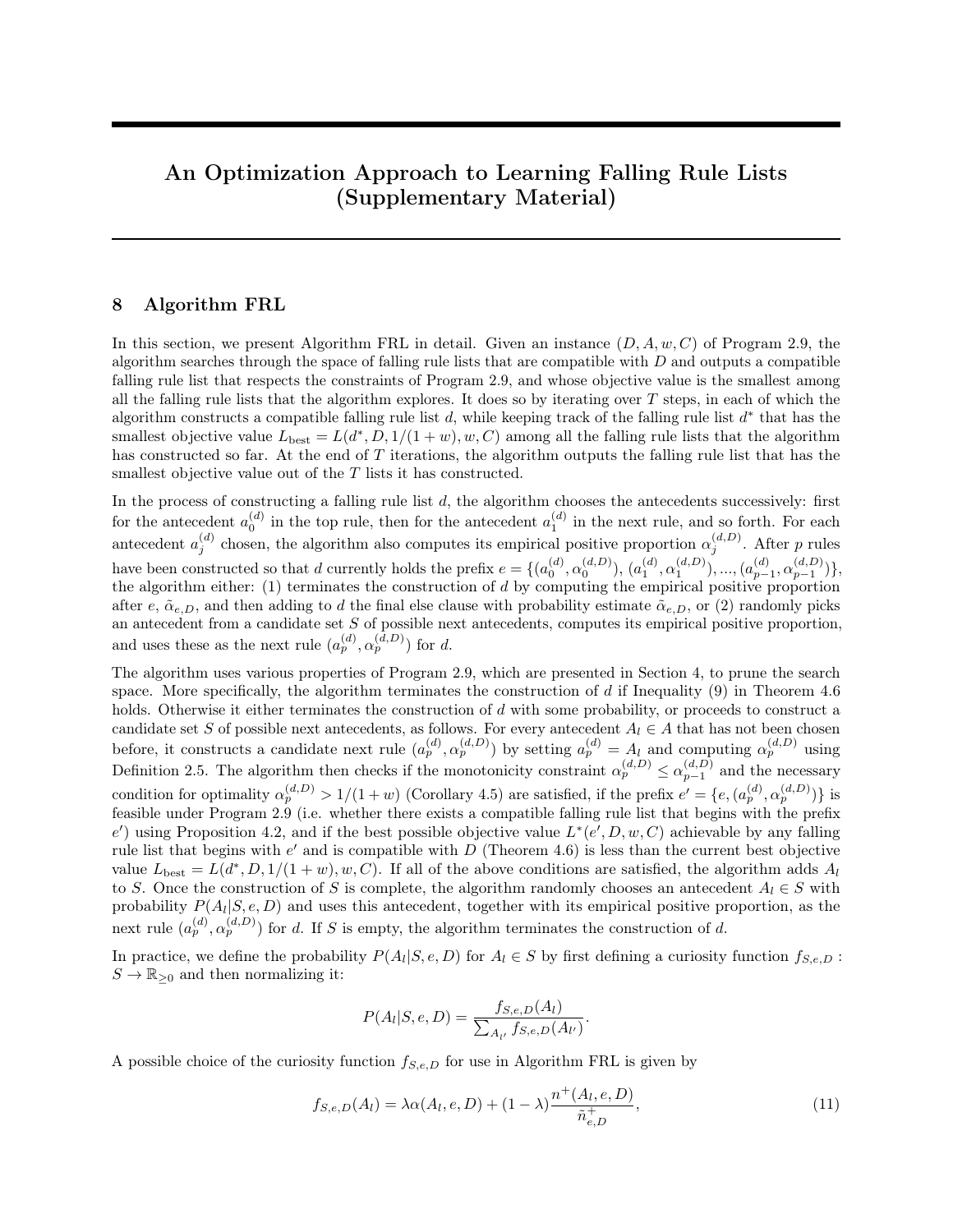*Proof.* Case 1. There exists some  $k \in \{|e|, ..., |d|\}$  that satisfies  $\alpha_k^{(d,D)} > 1/(1+w)$  and some  $k' \in \{|e|, ..., |d|\}$ that satisfies  $\alpha_{k'}^{(d,D)} \leq 1/(1+w)$ . For any  $j \in \{|e|, ..., |\mathcal{d}|\}$  with  $\alpha_j^{(d,D)} > 1/(1+w)$ , the contribution  $R_j(d, D, 1/(1 + w), w)$  by the j-th rule to  $R(d, D, 1/(1 + w), w)$ , defined by the right-hand side of Equation [\(13\)](#page-4-0) with  $\tau = 1/(1+w)$ , is given by

$$
R_j(d, D, 1/(1+w), w) = \frac{1}{n} n_{j,d,D}^-.
$$

For any  $j \in \{|e|, ..., |d|\}$  with  $\alpha_j^{(d, D)} \le 1/(1+w)$ , the contribution  $R_j(d, D, 1/(1+w), w)$  by the j-th rule to  $R(d, D, 1/(1 + w), w)$  is given by

$$
R_j(d, D, 1/(1+w), w) = \frac{w}{n} n_{j,d,D}^+.
$$

The rest of the proof for this case proceeds in four steps.

Step 1. Construct a hypothetical rule list  $d'$  that begins with  $e$ , has exactly one more rule (excluding the final else clause) following  $e$ , and is compatible with D. In later steps, we shall show that the rule list  $d'$ constructed in this step satisfies [\(45\)](#page-14-1).

Let  $d' = \{e, (a_{1e}^{(d')})\}$  $\overset{(d')}{\vert e \vert}, \overset{\hat{\alpha}\left(d'\right)}{\vert e \vert}$  $\hat{a}_{|e|}^{(d')}$ ,  $\hat{a}_{|e|+1}^{(d')}$  be the hypothetical rule list of size  $|d'| = |e| + 1$  that is compatible with D, and whose  $|e|$ -th antecedent  $a_{|e|}^{(d')}$  $\binom{a}{|e|}$  is defined by

$$
a_{|e|}^{(d')}(\mathbf{x}) = [ \alpha_{\text{capt}}^{(d,D)}(\mathbf{x}, d) > 1/(1+w)] \cdot [|e| \le \text{capt}(\mathbf{x}, d) \le |d|].
$$

Step 2. Show that the empirical risk of misclassification by the rule list  $d'$  is the same as that by the rule list d.

<span id="page-15-4"></span>To see this, we observe that the training instances in D captured by  $a_{\parallel e}^{(d')}$  $\begin{bmatrix} a' \\ e \end{bmatrix}$  in d' are exactly those captured by the antecedents  $a_j^{(d)}$ ,  $|e| \leq j \leq |d|$ , in d whose empirical positive proportion satisfies  $\alpha_j^{(d,D)} > 1/(1+w)$ , and the training instances in D captured by  $a_{|e|+1}^{(d')}$  (i.e. the final else clause) in d' are exactly those captured by the antecedents  $a_j^{(d)}$ ,  $|e| \leq j \leq |d|$ , in d whose empirical positive proportion satisfies  $\alpha_j^{(d,D)} \leq 1/(1+w)$ . This observation implies

<span id="page-15-0"></span>
$$
n_{|e|,d',D}^{+} = \sum_{j:|e|\leq j\leq |d|\wedge \alpha_j^{(d,D)} > 1/(1+w)} n_{j,d,D}^{+},
$$
\n(46)

$$
n_{|e|,d',D}^{-} = \sum_{j:|e|\leq j\leq |d|\wedge \alpha_j^{(d,D)} > 1/(1+w)} n_{j,d,D}^{-},\tag{47}
$$

$$
n_{|e|,d',D} = \sum_{j:|e|\leq j\leq |d|\wedge \alpha_j^{(d,D)} > 1/(1+w)} n_{j,d,D},\tag{48}
$$

$$
n_{|e|+1,d',D}^{+} = \sum_{j:|e|\leq j\leq |d|\wedge \alpha_j^{(d,D)} \leq 1/(1+w)} n_{j,d,D}^{+}
$$
 (49)

<span id="page-15-3"></span><span id="page-15-2"></span><span id="page-15-1"></span>and

$$
n_{|e|+1,d',D} = \sum_{j:|e|\leq j\leq |d|\wedge \alpha_j^{(d,D)} \leq 1/(1+w)} n_{j,d,D}.\tag{50}
$$

Since  $d'$  is compatible with  $D$ , using the definition of a compatible rule list in Definition 2.6 and the definition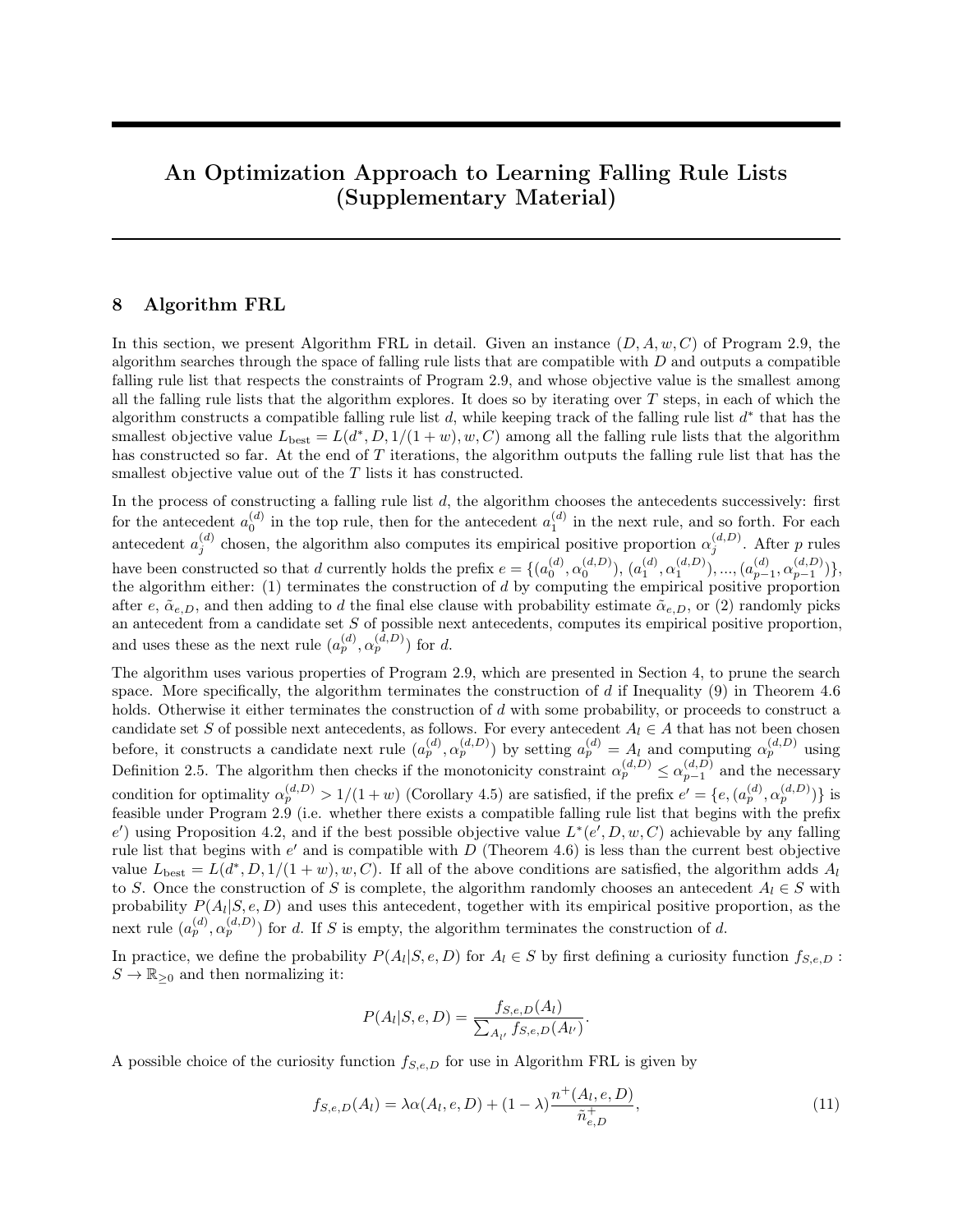of the empirical positive proportion in Definition 2.5, together with [\(46\)](#page-15-0), [\(48\)](#page-15-1), [\(49\)](#page-15-2), and [\(50\)](#page-15-3), we must have

$$
\begin{split} \hat{\alpha}_{|e|}^{(d')} = \alpha_{|e|}^{(d',D)} = \frac{n_{|e|,d',D}^+}{n_{|e|,d',D}} = \frac{\sum_{j:|e|\leq j \leq |d|\wedge \alpha_j^{(d,D)} > 1/(1+w)} n_{j,d,D}^+}{\sum_{j:|e|\leq j \leq |d|\wedge \alpha_j^{(d,D)} > 1/(1+w)} n_{j,d,D}} \\ = \frac{\sum_{j:|e|\leq j \leq |d|\wedge \alpha_j^{(d,D)} > 1/(1+w)} \alpha_j^{(d,D)} n_{j,d,D}}{\sum_{j:|e|\leq j \leq |d|\wedge \alpha_j^{(d,D)} > 1/(1+w)} n_{j,d,D}} > \frac{1}{1+w}, \end{split}
$$

and

$$
\begin{split} \hat{\alpha}_{|e|+1}^{(d')} = \alpha_{|e|+1}^{(d',D)} = \frac{n_{|e|+1,d',D}^+}{n_{|e|+1,d',D}} = \frac{\sum_{j:|e|\leq j\leq |d|\wedge\alpha_j^{(d,D)}\leq 1/(1+w)}n_{j,d,D}^+}{\sum_{j:|e|\leq j\leq |d|\wedge\alpha_j^{(d,D)}\leq 1/(1+w)}n_{j,d,D}}\\ = \frac{\sum_{j:|e|\leq j\leq |d|\wedge\alpha_j^{(d,D)}\leq 1/(1+w)}\alpha_j^{(d,D)}n_{j,d,D}}{\sum_{j:|e|\leq j\leq |d|\wedge\alpha_j^{(d,D)}\leq 1/(1+w)}n_{j,d,D}} \leq \frac{1}{1+w}. \end{split}
$$

This means that the contribution  $R_{|e|}(d', D, 1/(1+w), w)$  by the  $|e|$ -th rule to  $R(d', D, 1/(1+w), w)$  is given by

$$
R_{|e|}(d', D, 1/(1+w), w) = \frac{1}{n} n_{|e|, d', D}^{-} = \frac{1}{n} \sum_{j : |e| \leq j \leq |d| \wedge \alpha_j^{(d, D)} > 1/(1+w)} n_{j, d, D}^{-},
$$

where we have used [\(47\)](#page-15-4), and the contribution  $R_{|e|+1}(d', D, 1/(1+w), w)$  by the  $(|e|+1)$ -st "rule" (i.e. the final else clause) to  $R(d', D, 1/(1 + w), w)$  is given by

$$
R_{|e|+1}(d', D, 1/(1+w), w) = \frac{w}{n} n_{|e|+1, d', D}^+ = \frac{w}{n} \sum_{j : |e| \le j \le |d| \wedge \alpha_j^{(d, D)} \le 1/(1+w)} n_{j, d, D}^+,
$$

where we have used [\(49\)](#page-15-2).

It then follows that the empirical risk of misclassification by the rule list  $d'$  is the same as that by the rule list d:

$$
R(d', D, 1/(1+w), w)
$$
  
=  $R(e, D, 1/(1+w), w) + R_{|e|}(d', D, 1/(1+w), w) + R_{|e|+1}(d', D, 1/(1+w), w)$   
=  $R(e, D, 1/(1+w), w)$   
+  $\frac{1}{n} \sum_{j:|e| \le j \le |d|\wedge \alpha_j^{(d,D)} > 1/(1+w)} n_{j,d,D}^- + \frac{w}{n} \sum_{j:|e| \le j \le |d|\wedge \alpha_j^{(d,D)} \le 1/(1+w)} n_{j,d,D}^+$   
=  $R(e, D, 1/(1+w), w) + \sum_{j=|e|}^{|d|} R_j(d, D, 1/(1+w), w)$   
=  $R(d, D, 1/(1+w), w).$  (51)

Step 3. Show that the monotonicity penalty of the rule list  $d'$  is at most that of  $d$ .

Let  $S(d, D) = \sum_{j=0}^{|d|} \lfloor \alpha_j^{(d, D)} - \min_{k < j} \alpha_k^{(d, D)} \rfloor$  $\binom{a,D}{k}$  = be the monotonicity penalty of the rule list d. We now show  $S(d', D) \leq S(d, D)$ . Let  $S_j(d, D) = \lfloor \alpha_j^{(d, D)} - \min_{k < j} \alpha_k^{(d, D)} \rfloor$  ${k^{(a,D)} \choose k}$  be the monotonicity penalty for the *j*-th rule  $\text{in } d$ .

Let  $l \in \{ |e|, ..., |d| \}$  be any integer with

<span id="page-16-0"></span>
$$
\alpha_l^{(d,D)} = \max_{j:|e| \le j \le |d| \wedge \alpha_j^{(d,D)} > 1/(1+w)} \alpha_j^{(d,D)}.
$$
\n(52)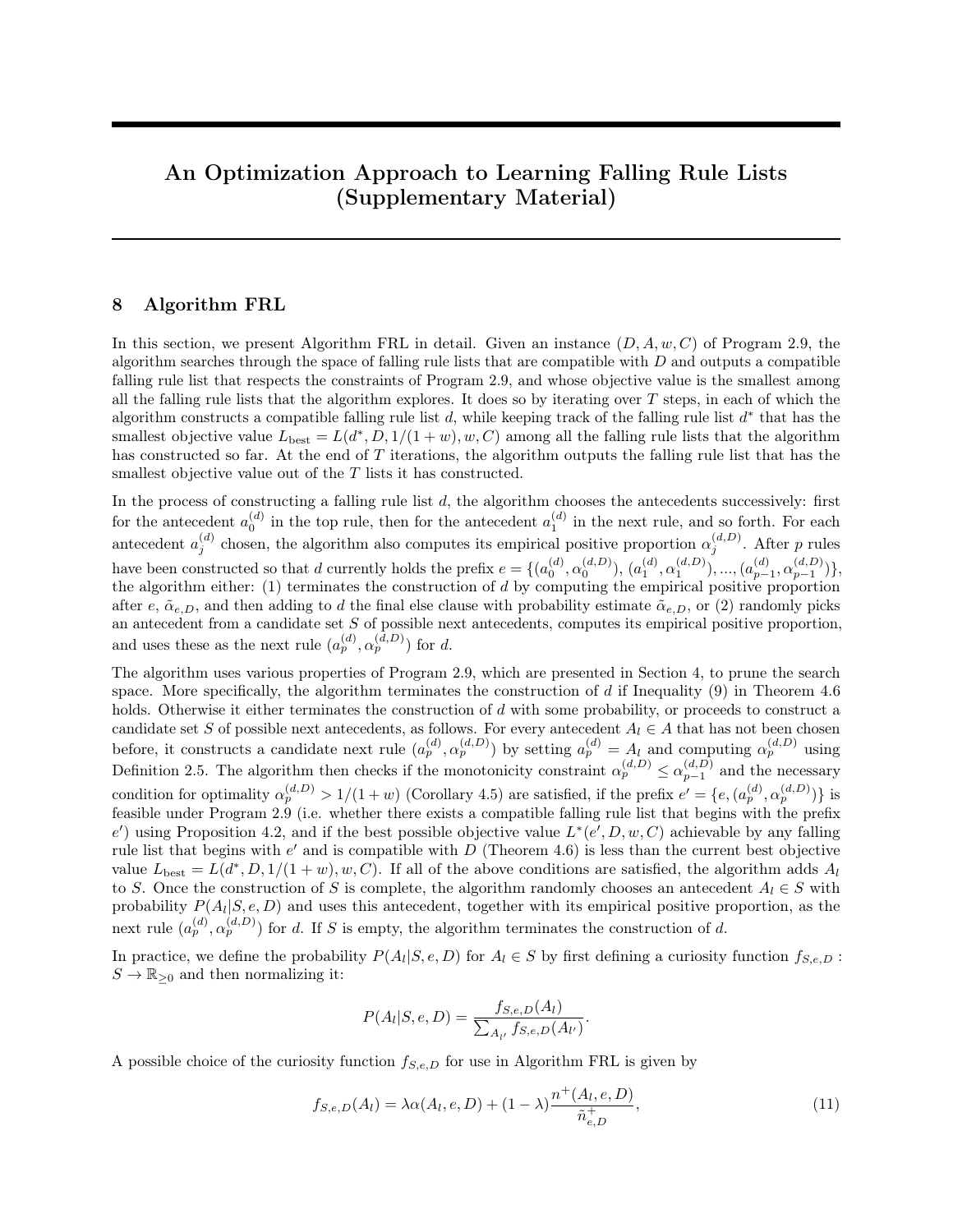Then the total monotonicity penalty for all the rules  $(a_j^{(d)}; (d,D))$  in d with jej j j dj and  $(1, D)$  in  $(1 + w)$ satis es

X j:jej j j dj^  $\int_{i}^{(d;D)}$  > 1=(1+ w)  $S_i(d; D)$   $S_l(d; D)$  (becauseS<sub>l</sub>(d; D) is included in the sum on the left)

$$
= b \, \Big|_{1}^{(d;D)} \min_{\substack{k < l \\ k > j \text{ e} \text{ is}}} \frac{d^{(d;D)}(c)}{k} c_{+} \, . \tag{53}
$$

On the other hand, the monotonicity penalty for the jej-th rule in  $d^0$  satis es

$$
S_{j\,ej}(d^0; D) = b \, \underset{j\,ej}{\overset{(d^0; D)}{;}} \, \underset{k < j\,ej}{\text{min}} \, \underset{k}{\overset{(d^0; D)}{;}} c_{+} \, b \, \underset{l}{\overset{(d; D)}{;}} \, \underset{k < j\,ej}{\text{min}} \, \underset{k}{\overset{(d; D)}{;}} c_{+} \, ; \tag{54}
$$

because we hav<del>e</del>nin<sub>k< jej k</sub> $\frac{d^{0}$ ;<sup>D</sup>)  $k_k^{(d^0;D)}$  = min  $k < j$ ej  $k_k^{(d;D)}$  $k_{\rm k}^{\rm (d;D)}$  (d and d<sup>0</sup> begin with the same pre x e), and

$$
\frac{(d^{0};D)}{p} = \frac{n_{j}^{+}e_{j;d}\circ D}{p_{j}^{+}e_{j;d}\circ D}
$$
 (by the de nition of the empirical positive proportion in De nition 2.5)  
\n
$$
= \frac{p_{j}^{+}e_{j}^{+}e_{j}^{+}p_{j}}{p_{j}^{+}e_{j}^{+}e_{j}^{+}e_{j}} \times 1 = (1+w_{j}^{+}n_{j}^{+}e_{j}^{+}e_{j})
$$
 (by Equations (46) and (48))  
\n
$$
= \frac{p_{j}^{+}e_{j}^{+}p_{j}}{p_{j}^{+}e_{j}^{+}e_{j}^{+}e_{j}} \times 1 = (1+w_{j}^{+}n_{j}^{+}e_{j}^{+}e_{j})
$$
 (by the de nition of  $\frac{1}{p_{j}}$  (d;D) in De nition 2.5)  
\n
$$
= \frac{p_{j}^{+}e_{j}^{+}p_{j}}{p_{j}^{+}e_{j}^{+}e_{j}} \times 1 = (1+w_{j}^{+}n_{j}^{+}e_{j})
$$
 (by the de nition of  $\frac{1}{p_{j}}$  (d;D) in (52))  
\n
$$
= \frac{1}{p_{j}}(1-p_{j})
$$
 (by the de nition of 1 in (52))  
\n
$$
= \frac{1}{p_{j}}
$$

 $\overline{\mathbf{v}}$ 

Combining (53) and (54), we have

$$
S_{j\,ej}(d^{0}, D) \qquad S_{j} (d; D): \qquad (55)
$$

A similar argument will show

$$
S_{j\dot{e}j+1}(d^0; D) \qquad X \qquad S_j(d; D): \qquad (56)
$$

It then follows from (55) and (56) that the monotonicity penalty of  $d^0$  is at most that of d:

$$
S(d^{0}, D) = \bigotimes_{j=0}^{0} S_{j} (d^{0}, D) + S_{j}e_{j} (d^{0}, D) + S_{j}e_{j+1} (d^{0}, D)
$$
  
\n
$$
O_{j} = O \bigotimes_{j=0}^{j=0} S_{j} (d; D) + \bigotimes_{j=0}^{j} (d^{0}, D) + \bigotimes_{j=0}^{j=0} (d; D) \bigotimes_{j=0}^{j=0} (d; D) + \bigotimes_{j=0}^{j=0} (d; D) \bigotimes_{j=0}^{j=0} (d; D) \bigotimes_{j=0}^{j=0} (d; D) \bigotimes_{j=0}^{j=0} (d; D) \bigotimes_{j=0}^{j=0} (d; D) \bigotimes_{j=0}^{j=0} (58)
$$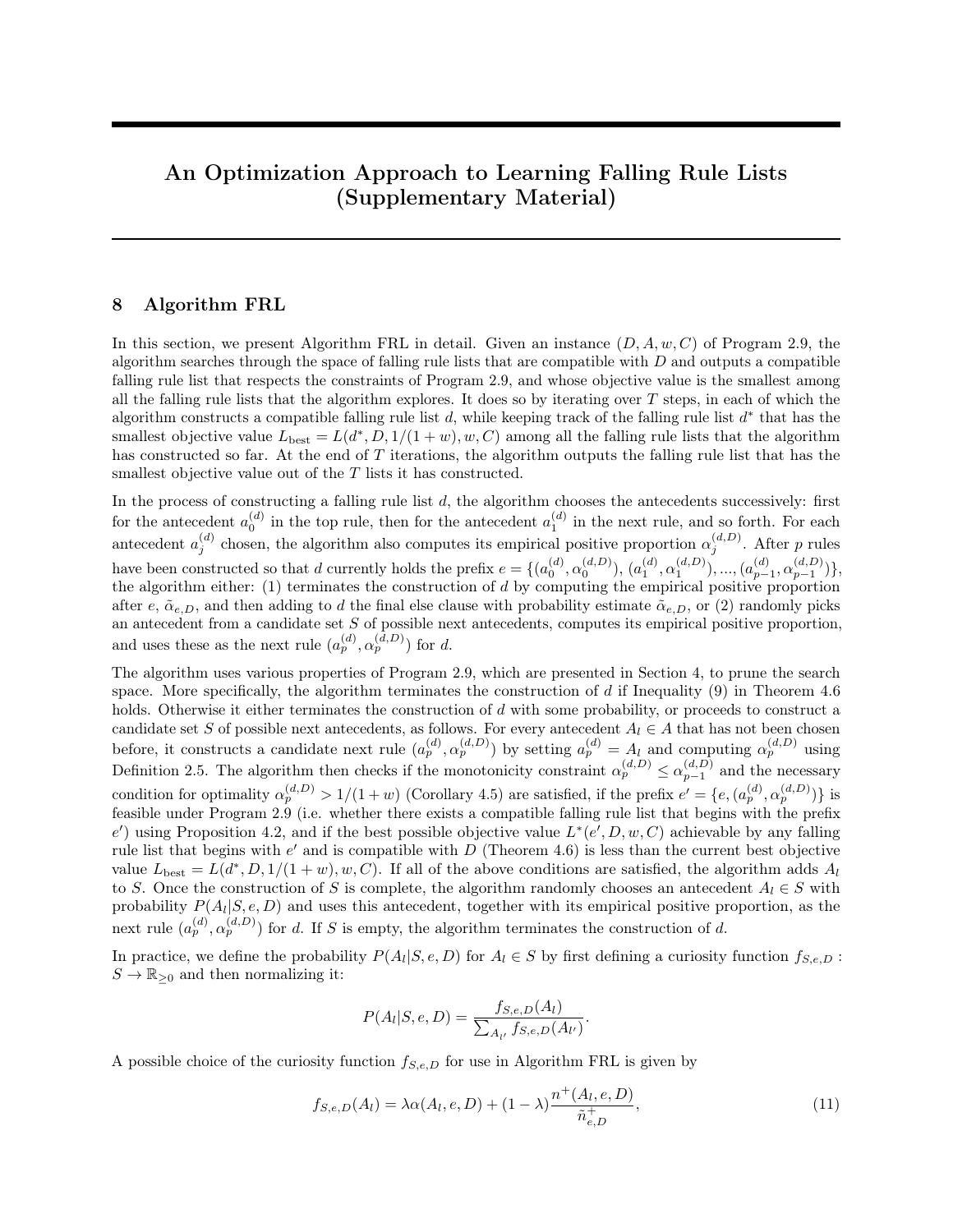Step 4. Put everything together.

Using (51) and (58), together with the observation  $\text{jd}^G = \text{jq} + 1$  j dj, we must also have

$$
E(d^0, D; 1=(1 + w); w; C; C_1) = R(d^0, D; 1=(1 + w); w) + Cjd^0 + C_1S(d^0, D)
$$
  
\n
$$
R(d; D; 1=(1 + w); w) + Cjdj + C_1S(d; D)
$$
  
\n
$$
= E(d; D; 1=(1 + w); w; C; C_1):
$$

Case 2. Either  $\frac{(d;D)}{j}$  > 1=(1 + w) holds for all j 2 fj ej;:::; jdjg, or  $\frac{(d;D)}{j}$  1=(1 + w) holds for all j 2 fj ej;:::; jdjg. The construction of d<sup>0</sup> = e and the proof for R(d<sup>0</sup>, D; 1=(1 + w); w) = R(d; D; 1=(1 + w); w) is similar to those given in the proof of Lemma 4.4. The proof for $S(d^0, D)$   $S(d; D)$  is similar to that in Case 1. The desired inequality then follows from  $d^0 = i$  ej j dj.  $\Box$ 

Before we proceed with proving Theorem 5.2, we make the following four observations. Observations 11.1, 11.2, and 11.3 are the same as Observations 10.1, 10.2 and 10.3. They are repeated here for convenience.

Observation 11.1 For any rule list

$$
d^0\! =\, f\, e; (a_{j\, e j}^{(d^0)}\, ,\, \substack{\wedge\,(d^0) \\ j\, e j}\, ) ; ...; (a_{j\, d^0 j}^{(d^0)}\, \_,\, \substack{\wedge\,(d^0) \\ j\, d^0 j-1} ) ;\, \substack{\wedge\,(d^0) \\ j\, d^0 j} \, g
$$

that begins with a given pre  $x$  e, we have

$$
n_{e;D}^{+} = n_{j}^{+}{}_{e;jd^{0};D} + \dots n_{jd^{0}j;d^{0};D}^{+};
$$
\n(59)

$$
R_{e;D} = n_{j \in j; d^0; D} + \dots n_{j d^0 j; d^0; D} ; \qquad (60)
$$

and

$$
R_{e;D} = n_{j}{}_{j;d}{}^{0;D} + \dots n_{j}{}_{d}{}^{0j;d}{}^{0;D} \tag{61}
$$

 $\Box$ 

 $\Box$ 

Proof. Same as Observation 10.1.

Observation 11.2. For any rule list 
$$
d^0
$$
, we have

$$
n_{j\text{ej};d^{0},D} = \frac{0}{\frac{1}{(d^{0},D)}} \qquad 1^{A} \; n_{j\text{ej};d^{0},D}^{+};
$$
\n(62)

Proof. Same as Observation 10.2.

Observation 11.3. For any rule list

$$
d^0\text{ = f e; (a_{j \, ej}^{(d^0)}; \, \Lambda^{(d^0)}_{j \, ej}; \, \Lambda^{(d^0)}_{j \, ej+1} \, g
$$

that has exactly one rule (excluding the nal else clause) following a given prexe, we have

$$
n_{j\dot{e}j+1\;;d^0;D}^+ = n_{e;D}^+ \quad n_{j\dot{e}j;d^0;D}^+ ;
$$
 (63)

$$
n_{j\text{ej}+1\,;d^0;D} = n_{\text{e};D} \quad n_{j\text{ej};d^0;D} \, ; \tag{64}
$$

and

$$
n_{jej+1,d^0;D} = n_{e;D} \t n_{jej;d^0;D} \t (65)
$$

Note that since  $n^+_{j}$ <sub>ej+1</sub>;<sub>d<sup>o</sup>;D</sub>,  $n_{j}$ <sub>ej+1;d<sup>o</sup>;D</sub>, and  $n_{j}$ <sub>ej+1;d</sub>o<sub>;D</sub> are non-negative, Equations (63), (64), and (65) imply  $\mathsf{n}^+_{|\mathsf{ej};\mathsf{d}^0;\mathsf{D}} \quad \mathsf{R}^+_{\mathsf{e};\mathsf{D}} \, , \, \mathsf{n}_{|\mathsf{ej};\mathsf{d}^0;\mathsf{D}} \quad \mathsf{R}_{\mathsf{e};\mathsf{D}} \, , \, \text{and} \, \mathsf{n}_{|\mathsf{ej};\mathsf{d}^0;\mathsf{D}} \quad \mathsf{R}_{\mathsf{e};\mathsf{D}} \, .$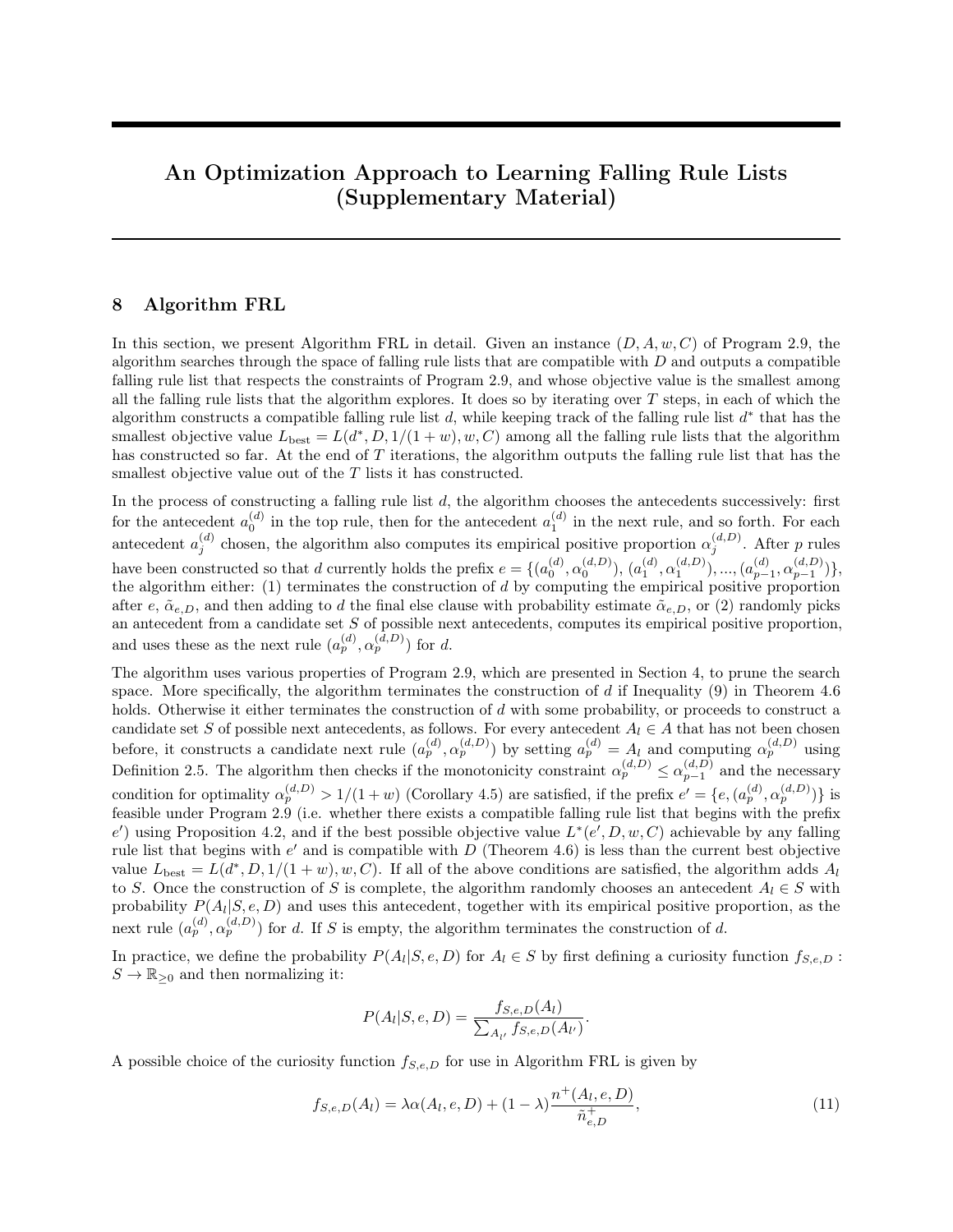Proof. Same as Observation 10.3.

Observation 11.4. For any rule list

$$
d^0 = \; f \; e; (a^{(d^0)}_{j \, ej}; \, \substack{\wedge(d^0) \\ j \, ej}; \, \substack{\wedge(d^0) \\ j \, ej+1} \; g
$$

that has exactly one rule (excluding the nal else clause) following a given prexe, we have

$$
(\mathbf{d}^{0},\mathbf{D}) = \frac{\mathbf{h}_{e;D}^{+}}{\mathbf{h}_{e;D}^{+} + \mathbf{h}_{e;D} - \frac{\mathbf{h}_{j\mathbf{e}j; d^{0}; D}}{\frac{\mathbf{d}^{0}(D)}{\mathbf{e}j}} \cdot \mathbf{h}_{j\mathbf{e}j; d^{0}; D}} \cdot \tag{66}
$$

Proof. By De nition 2.5, we have

$$
(\textbf{d}^{0};\textbf{D})\,=\,\frac{\textbf{n}^{+}_{j\textbf{e}j+1\;;\textbf{d}^{0};\textbf{D}}}{\textbf{n}_{j\textbf{e}j+1\;;\textbf{d}^{0};\textbf{D}}}\,=\,\frac{\textbf{n}^{+}_{j\textbf{e}j+1\;;\textbf{d}^{0};\textbf{D}}}{\textbf{n}^{+}_{j\textbf{e}j+1\;;\textbf{d}^{0};\textbf{D}}+ \textbf{n}_{j\textbf{e}j+1\;;\textbf{d}^{0};\textbf{D}}}\,.
$$

Applying Equations (63) and (64) in Observation 11.3, we have

$$
\begin{aligned} &\textbf{(d}^{0};\textbf{D}) \;=\; \frac{\textbf{R}_{e;\textbf{D}}^{\dagger} \quad \ \ \textbf{n}_{j\textbf{e}j;\textbf{d}^{0};\textbf{D}}^{\dagger}}{(\textbf{R}_{e;\textbf{D}}^{\dagger} \quad \ \ \textbf{n}_{j\textbf{e}j;\textbf{d}^{0};\textbf{D}}^{\dagger}) + (\textbf{A}_{e;\textbf{D}} \quad \ \ \textbf{n}_{j\textbf{e}j;\textbf{d}^{0};\textbf{D}}^{\dagger})}\\ &=\; \frac{\textbf{R}_{e;\textbf{D}}^{\dagger} \quad \ \ \textbf{n}_{j\textbf{e}j;\textbf{d}^{0};\textbf{D}}^{\dagger}}{\textbf{R}_{e;\textbf{D}}^{\dagger} \quad \ \textbf{n}_{j\textbf{e}j;\textbf{d}^{0};\textbf{D}}^{\dagger}} \; . \end{aligned}
$$

Applying Equation (62) in Observation 11.2, we have

$$
\begin{aligned} &\textbf{(d^0;D)}\\ &\textbf{(ej+1)}\\ &\textbf{(ej+1)}\\ &\textbf{(ej+1)}\\ &\textbf{(ej+1)}\\ &\textbf{(ej+1)}\\ &\textbf{(ej+1)}\\ &\textbf{(ej+1)}\\ &\textbf{(ej+1)}\\ &\textbf{(ej+1)}\\ &\textbf{(ej+1)}\\ &\textbf{(ej+1)}\\ &\textbf{(ej+1)}\\ &\textbf{(ej+1)}\\ &\textbf{(ej+1)}\\ &\textbf{(ej+1)}\\ &\textbf{(ej+1)}\\ &\textbf{(ej+1)}\\ &\textbf{(ej+1)}\\ &\textbf{(ej+1)}\\ &\textbf{(ej+1)}\\ &\textbf{(ej+1)}\\ &\textbf{(ej+1)}\\ &\textbf{(ej+1)}\\ &\textbf{(ej+1)}\\ &\textbf{(ej+1)}\\ &\textbf{(ej+1)}\\ &\textbf{(ej+1)}\\ &\textbf{(ej+1)}\\ &\textbf{(ej+1)}\\ &\textbf{(ej+1)}\\ &\textbf{(ej+1)}\\ &\textbf{(ej+1)}\\ &\textbf{(ej+1)}\\ &\textbf{(ej+1)}\\ &\textbf{(ej+1)}\\ &\textbf{(ej+1)}\\ &\textbf{(ej+1)}\\ &\textbf{(ej+1)}\\ &\textbf{(ej+1)}\\ &\textbf{(ej+1)}\\ &\textbf{(ej+1)}\\ &\textbf{(ej+1)}\\ &\textbf{(ej+1)}\\ &\textbf{(ej+1)}\\ &\textbf{(ej+1)}\\ &\textbf{(ej+1)}\\ &\textbf{(ej+1)}\\ &\textbf{(ej+1)}\\ &\textbf{(ej+1)}\\ &\textbf{(ej+1)}\\ &\textbf{(ej+1)}\\ &\textbf{(ej+1)}\\ &\textbf{(ej+1)}\\ &\textbf{(ej+1)}\\ &\textbf{(ej+1)}\\ &\textbf{(ej+1)}\\ &\textbf{(ej+1)}\\ &\textbf{(ej+1)}\\ &\textbf{(ej+1)}\\ &\textbf{(ej+1)}\\ &\textbf{(ej+1)}\\ &\textbf{(ej+1)}\\ &\textbf{(ej+1)}\\ &\textbf{(ej+1)}\\ &\textbf{(ej+1)}\\ &\textbf{(ej+1)}\\ &\textbf{(ej+1)}\\ &\textbf{(e
$$

We are now ready to prove Theorem 5.2.

Proof of Theorem 5.2. Let  $D(X; D; e)$  be the set of (hypothetical and non-hypothetical) rule lists that begin with e and are compatible with D, and let  $D(X;D; e; k)$  be the subset of  $D(X; D; e)$ , consisting of those rule lists in D(X ; D; e) that have exactly k rules (excluding the nal else clause) following the prex e. Let  $S(X; D; e; 1)$  be the subset of  $D(X; D; e; 1)$ , consisting of those rule lists

$$
d^0 = fe; (a_{jej}^{(d^0)}, \, \substack{(d^0; D \\ jej}; \, \substack{(d^0; D) \\ jej+1} g \, 2 \, D(X; D; e; 1)
$$

with  $\begin{array}{c} (d^0;D) \\ in \end{array}$  $j_{\text{eq}}^{(\text{d}^0;D)}$  > 1=(1 + w) and  $j_{\text{eq}+1}^{(\text{d}^0;D)}$  1=(1 + w).

Note that we have  $D(X; D; e; 0) = f e g$ , where  $e = fe$ ;  $\sim_{e;D} g$  is the rule list in which the nal else clause immediately follows the pre x e, and the probability estimate of the nal else clause is  $\sim_{e;D}$ , by a similar argument as that given in the proof of Theorem 4.6 for  $F(X; D; e; 0) = f e g$ .

Let  $d 2 D(X; D; e)$ .

The lemma that we have proved in this section, along with its proof, implies

$$
E(d; D; 1=(1+w); w; C; C_1) \quad \inf_{d^0 2S\ (X; D; e; 1)} \inf_{D(X; D; e; 0)} E(d^0, D; 1=(1+w); w; C; C_1)
$$
 (67)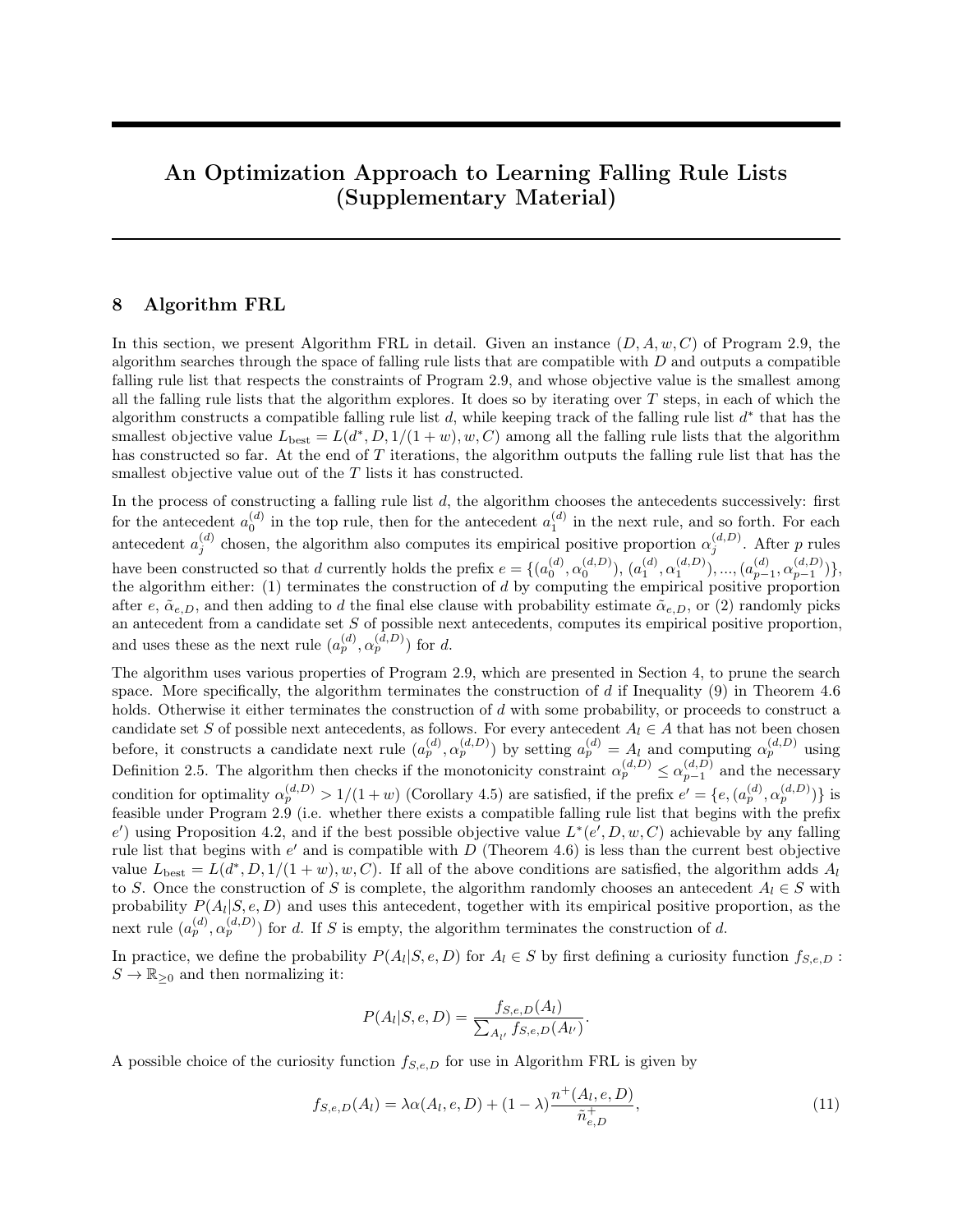This is because ifd obeys Case 1 in the proof of the lemma, then using the same argument as in the proof of the lemma we can construct a rule listd<sub>1</sub> = f e;(a $_{[ej}^{(d_1)};$   $_{[ej]}^{(d_1;D)}$ );  $_{[ej+1]}^{(d_1;D)}$ g 2 S(X;D;e;1) that satis es

$$
E(d; D; 1=(1 + w); w; C; C1) \qquad E(d1; D; 1=(1 + w); w; C; C1): \qquad (68)
$$

Since  $d_1$  must also obey

$$
\begin{array}{lll}\n\mathsf{L}(d_1; D; 1=(1+w); w; C; C_1) & \inf_{d^0\geq S} \mathsf{L}(d^0; D; 1=(1+w); w; C; C_1) \\
& \inf_{d^0\geq S} \mathsf{L}(X; D; e; 1) & \inf_{D(X; D; e; 0)} \mathsf{L}(d^0; D; 1=(1+w); w; C; C_1);\n\end{array} \tag{69}
$$

combining the inequalities in (68) and (69) gives us (67). On the other hand, ifd obeys Case 2 in the proof of the lemma, then by the lemma itself we know

$$
E(d; D; 1=(1 + w); w; C; C1) \qquad E(e; D; 1=(1 + w); w; C; C1): \qquad (70)
$$

Since we have  $D(X; D; e; 0) = f e g$ , it is straightforward to see

$$
E(e; D; 1=(1 + w); w; C; C_1) = \inf_{d^0 2D (X; D; e; 0)} E(d^0; D; 1=(1 + w); w; C; C_1)
$$
  

$$
\inf_{d^0 2S (X; D; e; 1)} E(d^0; D; 1=(1 + w); w; C; C_1)
$$
  

$$
E(d^0; D; 1=(1 + w); w; C; C_1)
$$
 (71)

Combining the inequalities in (70) and (71) again gives us (67).

Note that if  $S(X; D; \varepsilon; 1)$  is not empty, then the right-hand side of (67) can be expressed as

$$
\inf_{d^{0}\geq S} \sup_{(X; D; e; 1)} \inf_{D(X; D; e; 0)} E(d^{0}, D; 1=(1+w); w; C; C_{1})
$$
\n
$$
= \inf_{d^{0}\geq S} \inf_{(X; D; e; 1)} S_{f e g} E(d^{0}, D; 1=(1+w); w; C; C_{1})
$$
\n
$$
= \min \inf_{d^{0}\geq S} \inf_{(X; D; e; 1)} E(d^{0}, D; 1=(1+w); w; C; C_{1}); E(e; D; 1=(1+w); w; C; C_{1})
$$
\n(72)

The rest of the proof proceeds in six steps.

Step 1. Compute  $\mathbb{C}({\bf e}; {\bf D}; 1=(1 + w); w; C; C_1)$ .

Since the contribution by the nal else clause to  $\mathbb{C}(\mathsf{e};\mathsf{D};1=(1+w);w;C;C_1)$  is given by  $\mathsf{R}_{\mathsf{jej}}(\mathsf{e};\mathsf{D};1=(1+w)$  $w)$ ;  $w) + b_{e;D}$  $\frac{(\mathsf{e};\mathsf{D})}{(\mathsf{c}_\mathsf{H} \mathsf{c}_\mathsf{H} \mathsf{c}_\mathsf{H} \mathsf{c}_\mathsf{H})}$  (e; D; 1=(1 +  $\mathsf{w}$ ); w) is de ned by Equation (13) and is given by

$$
R_{jej}(e; D; 1=(1+w); w) = \begin{cases} \frac{1}{n}n_{jej; e; D} & \text{if } \sim_{e; D} > 1=(1+w) \\ \frac{w}{n}n_{jej; e; D}^{+} & \text{otherwise,} \end{cases}
$$

and since Observation 11.1 implie $\mathbf{\mathfrak{s}}^+_{e;D} = n^+_{|e|;e;D}$  and  $\mathbf{\mathfrak{n}}_{e;D} = n_{|e|;e;D}$ , it is not di cult to see

$$
\begin{array}{lcl} & \mathsf{L}^{\mathsf{L}}(e;D;1=(1+w);w;C;C_{1})\\ & & \mathsf{L}^{\mathsf{L}}(e;D;1=(1+w);w;C;C_{1})+\frac{1}{n}\mathsf{R}_{e;D}+C_{1}b\mathsf{-}_{e;D} & \underset{\text{min}}{\overset{(e;D)}{\min}}c_{+} & \text{if} \;\;_{e;D}>1=(1+w)\\ & & \mathsf{L}^{\mathsf{L}}(e;D;1=(1+w);w;C;C_{1})+\frac{w}{n}\mathsf{R}_{e;D}^{+}+C_{1}b\mathsf{-}_{e;D} & \underset{\text{min}}{\overset{(e;D)}{\min}}c_{+} & \text{otherwise.} \end{array}
$$

Since  $\sim_{e;D}$  > 1=(1 + w) is equivalent to  $n_{e;D}^+$  =( $n_{e;D}^+$  +  $n_{e;D}$ ) > 1=(1 + w), or w $n_{e;D}^+$  >  $n_{e;D}$ , and similarly  $\sim_{e;D}$  1=(1 + w) is equivalent to wn<sub>e;D</sub>, n<sub>e;D</sub>, we can write

$$
E(e; D; 1=(1 + w); w; C; C1)
$$
  
= min 
$$
E(e; D; 1=(1 + w); w; C; C1) + \frac{1}{n}A_{e;D} + C_1b_{e;D} \t min C_{e;D}
$$
  

$$
E(e; D; 1=(1 + w); w; C; C1) + \frac{W}{n}A_{e;D}^{+} + C_1b_{e;D} \t min C_{e;D}
$$
  
= 
$$
E(e; D; 1=(1 + w); w; C; C1) + min \frac{W}{n}A_{e;D}^{+}; \frac{1}{n}A_{e;D} + C_1b_{e;D} \t min C_{e;D}
$$
  

$$
(73)
$$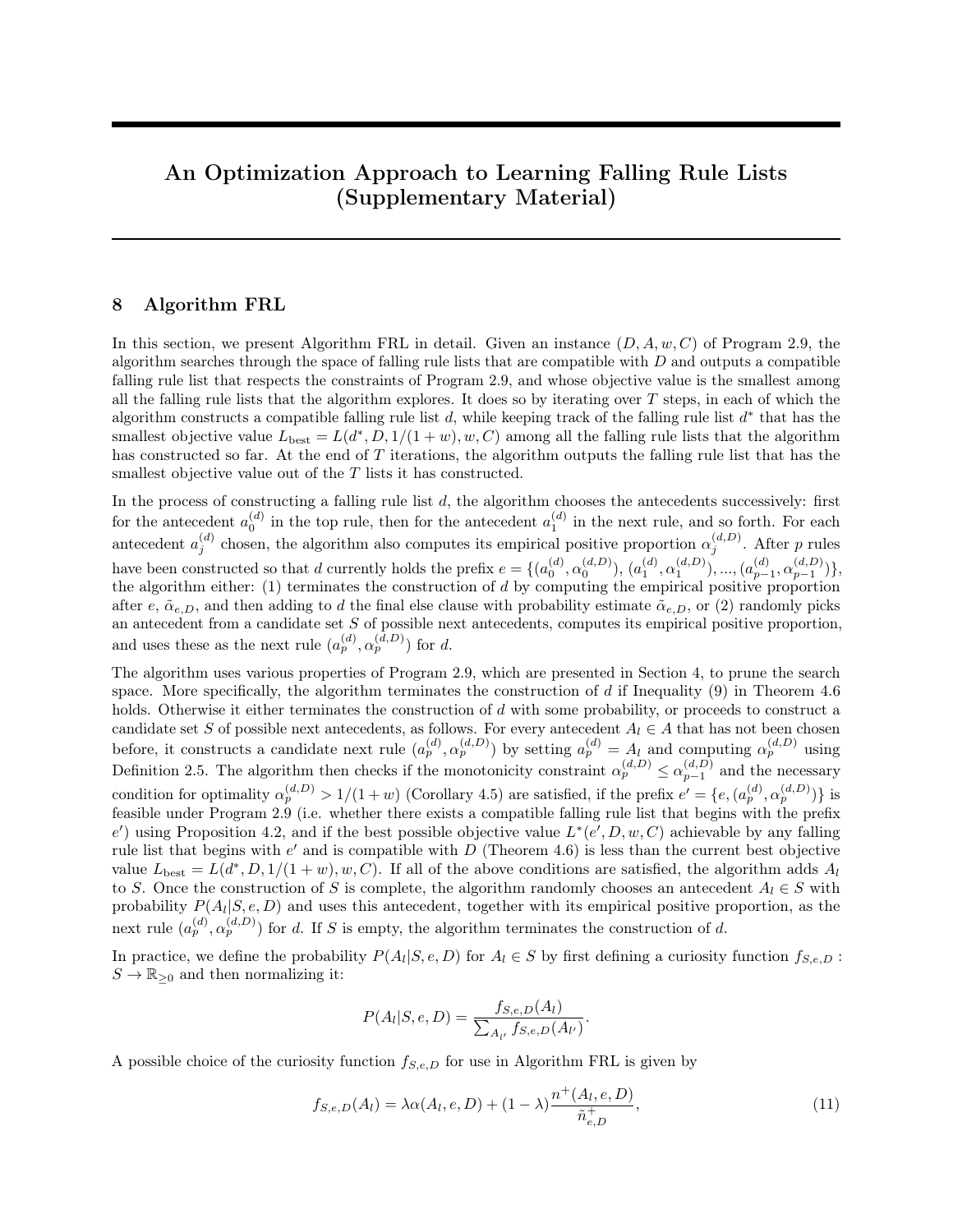Step 2. Partition the set S(X ; D; e; 1) into three subsets based on how the softly falling objective is computed. For any  $d^0 = f e$ ; ( $a_{\text{ini}}^{(d^0)}$ (d<sup>0</sup>) (d<sup>0</sup>;D)<br>jej <sup>;</sup> jej  $\frac{d^{(d^0;D~)}(d^{(0)};D~)}{d^{(e)}(d^{(1)};D~)}$ g 2 S $(X;D;e;1),$  the softly falling objective is given by

$$
\begin{aligned}\n&\mathsf{L}(d^0, D; 1=(1+w); w; C; C_1) \\
&= \mathsf{L}(e; D; 1=(1+w); w; C; C_1) + \frac{1}{n} n_{j} e_{j; d^0; D} + \frac{w}{n} n_{j}^+ e_{j+1; d^0; D} + C \\
&\quad + C_1 b \, \underset{j \text{ej}}{(d^0; D)} \qquad \underset{min}{(e; D)} c_+ + C_1 b \, \underset{j \text{ej}+1}{(d^0; D)} \qquad \underset{min}{(e; D)} c_+ : \n\end{aligned}
$$
\n(74)

This is because for anyd<sup>0</sup> 2 S(X; D; e; 1), the contribution by both the jej-th rule and the nal else clause to  $\mathsf{L}(\mathsf{d}^0; \mathsf{D}; 1=(1 + w); w; \mathsf{C}; \mathsf{C}_1)$  is given by

$$
R_{j\text{ej}}(d^0\!,D;\ 1=(1+w)\,;w)+\ R_{j\text{ej}+1}\left(d^0\!,D;\ 1=(1+w)\,;w\right)+\ C\,+\,C_1b\,\,{}^{(d^0\!,D\,)}_{j\text{ej}}\qquad \,{}^{(\text{e};D)}_{\text{min}}c_+ \,+\,C_1b\,\,{}^{(d^0\!,D)}_{j\text{ej}+1}\qquad \,{}^{(\text{e};D)}_{\text{min}}c_+ \,;
$$

where  $R_{jej}(d^0, D; 1=(1 + w); w)$  and  $R_{jej+1}$  (d<sup>0</sup>; D; 1=(1 + w); w) are de ned by Equation (13) and are given by

$$
R_{j\text{ej}}(d^0, D; 1=(1+w); w) = \frac{1}{n}n_{j\text{ej};d^0;D} \quad \text{and} \quad R_{j\text{ej}+1}(d^0, D; 1=(1+w); w) = \frac{w}{n}n_{j\text{ej}+1;d^0;D}^+
$$

(because we have  $\frac{(d^0;D)}{d}$ )  $\frac{d^{(d)}(B)}{d^{(e)}}$  > 1=(1 + w) and  $\frac{d^{(d)}(D)}{d^{(e)}(D)}$  1=(1 + w) for  $d^{0} 2 S(X; D; e; 1)$ ). Let

$$
S_1(X; D; e; 1) = f d^0 = f e; (a_{j}^{(d^0)}; \underbrace{(d^0; D)}_{j \text{ ej}}); \underbrace{(d^0; D)}_{j \text{ ej}+1} g 2 S(X; D; e; 1): \underbrace{(e; D)}_{j \text{ mi}} \underbrace{(d^0; D)}_{j \text{ ej}}) > \underbrace{(d^0; D)}_{j \text{ ej}+1} g; S_2(X; D; e; 1) = f d^0 = f e; (a_{j}^{(d^0)}; \underbrace{(d^0; D)}_{j \text{ ej}}); \underbrace{(d^0; D)}_{j \text{ ej}+1} g 2 S(X; D; e; 1): \underbrace{(d^0; D)}_{j \text{ ej}}) > \underbrace{(e; D)}_{j \text{ mi}} \underbrace{(d^0; D)}_{j \text{ ej}+1} g;
$$

and

$$
S_3(X;D;e;1) = f d^0 = fe; (a_{jej}^{(d^0)}, \t_{jej}^{(d^0;D)}); \t_{jej+1}^{(d^0;D)} g 2 S(X;D;e;1): \t_{jej}^{(d^0;D)} > \t_{jej+1}^{(d^0;D)} > \t_{jej+1}^{(e;D)} g;
$$

It is easy to see

$$
S(X; D; e; 1) = S_3(X; D; e; 1) [S_1(X; D; e; 1) [S_2(X; D; e; 1)].
$$

We observe here that given the pre x e, we can write L(d<sup>0</sup>, D; 1=(1 + w); w; C; C<sub>1</sub>) as a function of n+<sub>jej;d°;D</sub> and  $\begin{array}{cc} (d^0;D) \\ in \end{array}$  $\frac{1}{|e|}$ , by substituting (62), (63), and (66) in Observations 11.1, 11.2, and 11.3 into (74). Step 3. Determine a lower bound of  $\mathbb{C}(\text{d}^0, \text{D}; 1=(1 + w); w; C; C_1)$  for all  $\text{d}^0 2 S_1(X; \text{D}; \text{e}; 1)$ . Let  $d^0 = f e$ ; ( $a_{\text{ini}}^{(d^0)}$ (d<sup>0</sup>). (d<sup>0</sup>;D)<br>jej <sup>,</sup> jej  $j_{[e]}^{(d^0;D)}$ );  $j_{[e]+1}^{(d^0;D)}$ g 2 S<sub>1</sub>(X; D; e; 1). By the de nition of S<sub>1</sub>(X; D; e; 1), we have

(e;D) 
$$
(d^0;D)
$$
 >  $\frac{1}{1+w}$   $(d^0;D)$    
min  $jej$  =  $\frac{1}{1+w}$   $(d^0;D)$  (75)

We rst prove the following inequality

$$
\lim_{\min} \frac{(e;D)}{e^i} \quad \text{(d}^0;D) \quad > \quad \max(1=(1+w); \; \sim_{e;D}) \tag{76}
$$

which will be useful later.

To prove (76), we use Denition 2.5 as well as (63) and (65) in Observation 11.3 to obtain

$$
\sim_{e;D} \ = \ \frac{\mathsf{A}^+_{e;D}}{\mathsf{A}_{e;D}} \ = \ \frac{\mathsf{n}^+_{j e j; d^0; D} \ + \ \mathsf{n}^+_{j e j + 1 \; ; d^0; D}}{\mathsf{n}_{j e j; d^0; D} \ + \ \mathsf{n}_{j e j + 1 \; ; d^0; D}} \ = \ \frac{\frac{(\mathsf{d}^0; D \ )}{j e j} \mathsf{n}_{j e j; d^0; D} \ + \ \frac{(\mathsf{d}^0; D \ )}{j e j + 1 \; ; d^0; D}}{\mathsf{n}_{j e j; d^0; D} \ + \ \mathsf{n}_{j e j + 1 \; ; d^0; D}} \ . \tag{77}
$$

Substituting  $\frac{(d^0;D)}{j}$  <  $\frac{(d^0;D)}{j}$  $\frac{d^{0,D}}{d^{0,D}}$  from (75) into (77), we obtain  $\sim_{e,D}$   $\lt$   $\frac{d^{0,D}}{d^{0,D}}$  $\sum_{j\in j}^{(\alpha\cdot,\nu)}$ . Combining this inequality with (e;D ) min  $(d^0;D)$  $\frac{d^{(d\hat{v};D)}}{d}$  >  $\frac{1}{1+w}$  from (75), we obtain (76), as desired.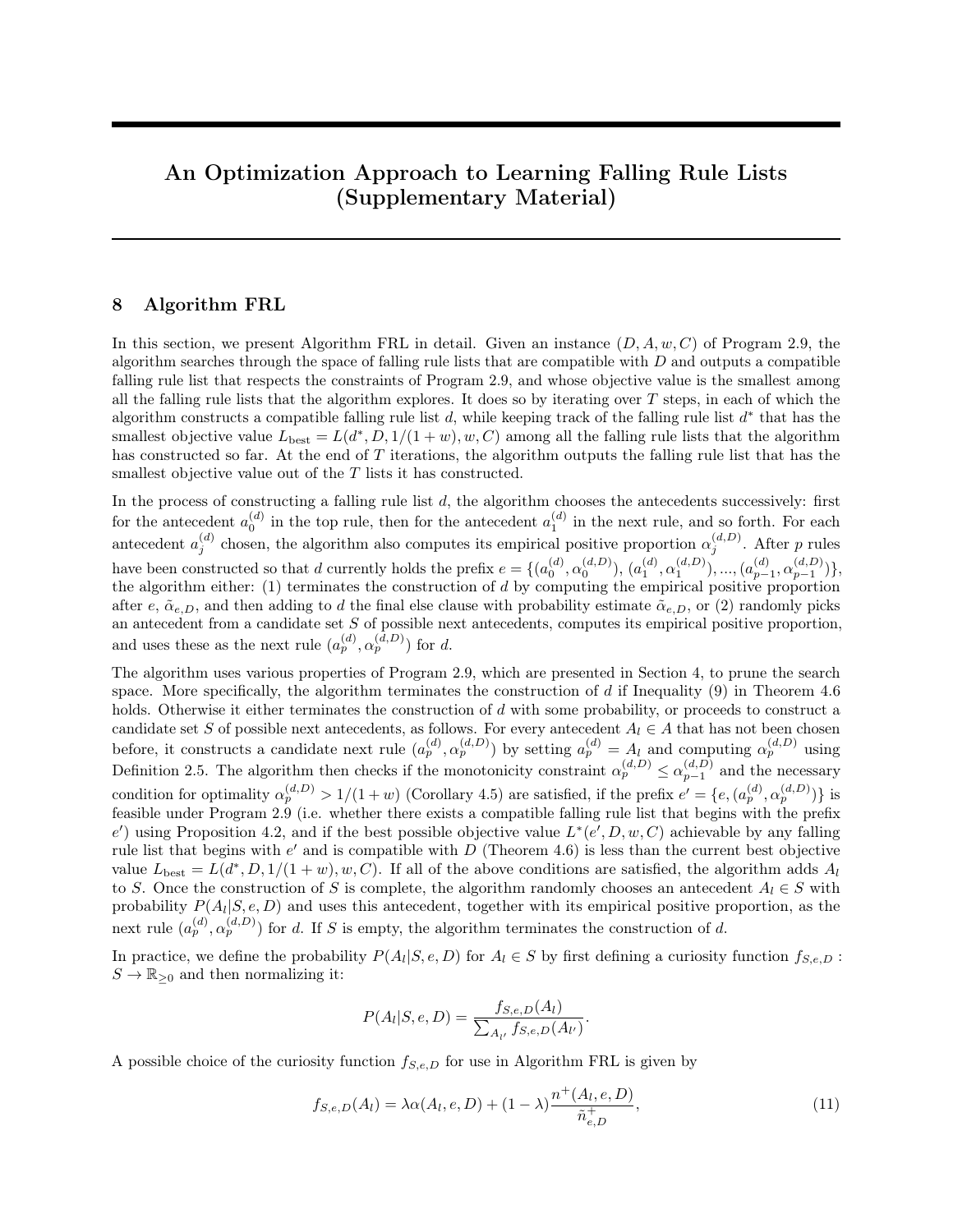Note that since (76) has to hold for any  $d^0 2 S_1(X; D; e; 1)$ , if  $(e; D)$ max(1= $(1 + w)$ ;  $\sim_{e:D}$ ) is true for the given pre x e, then  $S_1(X; D; e; 1)$  is empty.

We now show that given the pre x e, the softly falling objective  $\text{tr}(\text{d}^0, \text{D}; 1=(1 + w); w; C; C_1)$  for  $\text{d}^0$  is a monotonically decreasing function of bothn $^+_{\mathsf{jej};\mathsf{d}^0;\mathsf{D}}$  and  $\left.\begin{array}{cc} (\mathsf{d}^0;\mathsf{D} \end{array}\right)$ (u∵,∪).<br>jej

To do so, we substitute (62) and (63) in Observations 11.1 and 11.2 into (74) to obtain

$$
E(d^{0}, D; 1=(1 + w); w; C; C_{1})
$$
  
= E(e; D; 1=(1 + w); w; C; C\_{1}) +  $\frac{1}{n} \bigotimes_{\substack{d \mid d^{0}, D \text{ is odd} \\ |e|}} 1 \quad wA \, n^{+}_{j} \, n^{+}_{j} \, w_{D} + w n^{+}_{e;D} A + C: \qquad (78)$ 

 $\Omega$ 

Note that Equation (78) shows that given the pre x e,  $\text{C}(d^0, D; 1=(1 + w); w; C; C_1)$  is a function of  $n_{j}^*_{e^j; d^0; D}$ and  $\begin{pmatrix} d^0; D \\ i \end{pmatrix}$ <sup>(ɑˈ;Dː</sup>/. Since we have

$$
\frac{\text{Qc}(d^0; D; 1=(1+w); w; C; C_1)}{\text{Q} \underset{j_{\text{e}j}}{\uparrow} \underset{1}{\uparrow} \underset{0}{\uparrow} \underset{0}{\uparrow} \underset{0}{\uparrow} \underset{0}{\uparrow} \underset{0}{\downarrow} \underset{0}{\downarrow}}{0} \qquad 1 \qquad w^A < 0
$$

because  $\frac{(d^0;D)}{d}$  $\mathsf{p}_{\mathsf{inj}}^{(\mathsf{d}^{\omega};\mathsf{D})}$  > 1=(1 + w) holds for any  $\mathsf{d}^0 2\, \mathsf{S}_1(\mathsf{X}\,;\mathsf{D};\mathsf{e};\mathsf{1}),$  and

$$
\frac{\text{d}\!\!\!\!{\mathfrak{C}}(d^0\!,D;\,1\!\!=\!\!\!(1+w)\,;w;C;C_1)}{\text{d}\!\!\!\!{\phantom{T}}_{[e]}^{\,(d^0\!;D)}}\,=\,\quad\frac{n_{j\!e\!j;d^0\!;D}^+}{n}\,\frac{1}{(\!\begin{array}{c} (d^0\!;D\,)\,)^2\\[-0.5mm] (e^j\!)\end{array}}\quad 0;
$$

we see that $E(d^0, D; 1=(1 + w); w; C; C_1)$  is indeed a monotonically decreasing function of both $^{+}_{[eq];d^0;D}$  and  $(d^0;D)$  $j_{j}^{(d'',D)}$ . Thus, we can obtain a lower bound of $E(d^0, D; 1=(1 + w); w; C; C_1)$  by substituting  $n_{j}^+_{j}$  $\frac{d^{(d)}(B)}{d^{(e)}}$  with their respective upper bound. The inequality  $n_{[ej;d^0;D]}^+$  n<sup>+</sup><sub>e;D</sub> in Observation 11.3 gives an upper bound for  $n_{[ej;d^0;D]}^+$ , and the inequality  $\frac{(d^0;D)}{jej}$ jej  $\binom{(e;D)}{min}$  from (75) gives an upper bound for  $\frac{(d^0;D)}{[e]}$ (a~;D).<br>jej Substituting these upper bounds into (78), we obtain the following inequality, which gives a lower bound of  $\mathsf{L}(\mathsf{d}^0; \mathsf{D}; 1=(1 + \mathsf{w}); \mathsf{w}; \mathsf{C}; \mathsf{C}_1)$ :

$$
E(d^{0}, D; 1=(1 + w); w; C; C_{1})
$$
\n
$$
E(e; D; 1=(1 + w); w; C; C_{1}) + \frac{1}{n} \quad \frac{1}{\frac{(e;D)}{\min}} \quad 1 \quad w \quad R_{e;D}^{+} + w R_{e;D}^{+} + C
$$
\n
$$
= E(e; D; 1=(1 + w); w; C; C_{1}) + \frac{1}{n} \quad \frac{1}{\frac{(e;D)}{\min}} \quad 1 \quad R_{e;D}^{+} + C
$$

Step 4. Determine a lower bound of  $\mathbb{C}(\text{d}^0, \text{D}; 1=(1 + w); w; C; C_1)$  for all  $\text{d}^0 2 S_2(X; \text{D}; \text{e}; 1)$ . Let  $d^0 = f e$ ; ( $a_{\text{ini}}^{(d^0)}$ (d<sup>0</sup>) (d<sup>0</sup>;D)<br>jej <sup>;</sup> jej  $j_{[q]}^{(d^0;D)}$ );  $j_{[qj+1]}^{(d^0;D)}$ g 2 S<sub>2</sub>(X; D; e; 1). By the de nition of S<sub>2</sub>(X; D; e; 1), we have

$$
(\frac{d^{0}D}{d}) > \frac{1}{1+w}
$$
 (79)

and

$$
\begin{array}{lll}\n\text{(d}^0; \mathsf{D}) & & (\mathsf{e}; \mathsf{D}) & & (\mathsf{d}^0; \mathsf{D}) \\
\text{pi} & & \text{min} & & \text{pi} + 1\n\end{array}\n\tag{80}
$$

We rst prove the following inequality

$$
1 \t (d^{0}; D) > max(\t (e; D); \t -_{e;D}; 1 = (1 + w)) = ; \t (81)
$$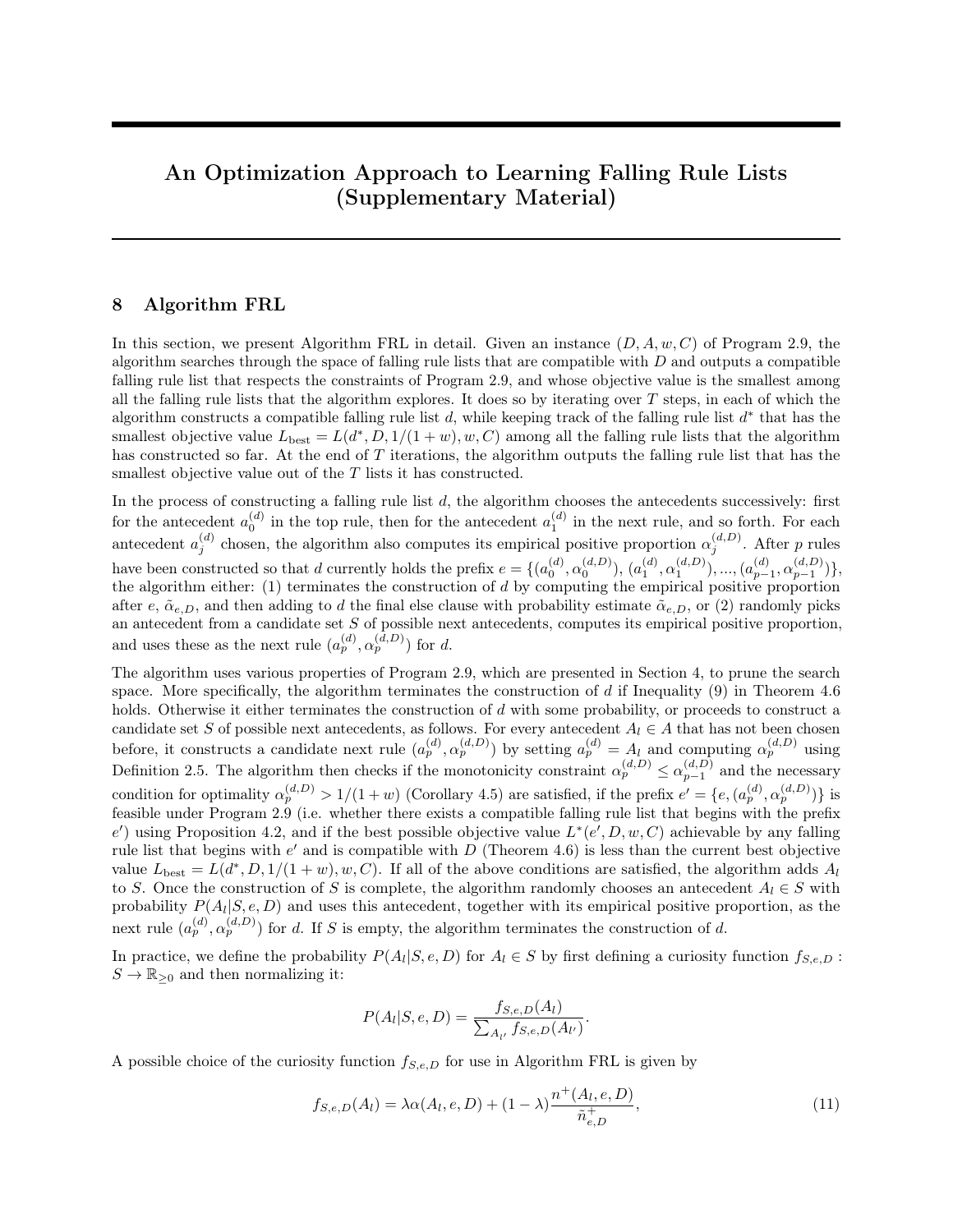which will be useful later.

To prove (81), we use Denition 2.5 as well as (63) and (65) in Observation 11.3 to obtain (77). Substituting (d<sup>0</sup>;D) < (d<sup>0</sup>;D)<br>jej+1 < jej  $\frac{d^{0,D}}{d^{0,D}}$  from (75) into (77), we obtain  $\sim_{e;D}$  <  $\frac{d^{0,D}}{d^{0,D}}$  $\frac{1}{|e|}$  Combining this inequality with (79) and  $(d^0;D)$  $\frac{d^{(d^0;D})}{d^{(e)}}$  >  $\frac{(\text{e};D)}{\text{min}}$  from (80), we obtain (81), as desired.

We now show that given the pre x e and a particular value of  $\binom{d^0, D}{id}$  $\frac{(\mathsf{d}^{\bullet}, \mathsf{D}^{\bullet})}{\mathsf{d}^{\bullet}}$  that obeys (81), the softly falling objective L (d<sup>0</sup>, D; 1=(1 + w); w; C; C<sub>1</sub>) for d<sup>0</sup> is a decreasing function of  $n_{j}^{+}$ <sub>iei;d<sup>0</sup>;D</sub>.

To do so, we substitute (62) and (63) in Observations 11.1 and 11.2 into (74) to obtain

$$
E(d^{0}, D; 1=(1 + w); w; C; C_{1})
$$
  
= 
$$
E(e; D; 1=(1 + w); w; C; C_{1}) + \frac{1}{n} \mathbb{Q} \mathbb{Q} \frac{1}{\frac{d^{0}, D}{|e|}} \qquad 1 \qquad W^{A} \eta_{j}^{+} = \eta_{j}^{0} \eta_{j}^{0} \qquad A + C
$$
  
+ 
$$
C_{1}(\frac{d^{0}, D}{j} \qquad \frac{(e; D)}{min})
$$
 (82)

Note that Equation (82) shows that given the pre x e,  $\text{tr}(d^0, D; 1=(1 + w); w; C; C_1)$  is a function of  $n_{j \in j; d^0; D}^*$ and  $\begin{array}{cc} (d^0;D) \\ in \end{array}$  $j_{\rm eq}^{(d\%,D)}$ . Di erentiating  $C(d^0, D; 1=(1+w); w; C; C_1)$  given in (82) with respect to  $n_{\rm fej; d^0; D}^*$  , we obtain

$$
\frac{\mathbf{\mathbf{\Phi}}(d^0, D; 1=(1+w); w; C; C_1)}{\mathbf{\mathbf{\Phi}}|_{\mathbf{\Theta}}; d^0; D} = \frac{1}{n} \mathbf{\mathbf{\Phi}} \frac{1}{\frac{d^0(D)}{|\mathbf{\Theta}|}} \quad 1 \quad w^A: \tag{83}
$$

Since  $\begin{matrix} (d^0;D) \\ iei \end{matrix}$  $\frac{(\mathrm{d}^0,\mathsf{D}\,)}{\mathsf{d}\mathsf{e}}$  obeys (81), in particular, it obeys  $\frac{(\mathrm{d}^0,\mathsf{D}\,)}{\mathsf{d}\mathsf{e}}$  $j_{\text{eq}}^{(d^2;D^2)}$  > 1=(1 + w), we have

$$
\frac{1}{\frac{(\mathbf{d}^0; \mathsf{D})}{j\,\mathsf{e}j}} \quad 1 \quad \mathsf{w} < 0;
$$

which then gives  $\mathcal{Q}$  (d<sup>0</sup>; D; 1=(1 + w); w; C; C<sub>1</sub>)= $\mathcal{Q}$   $\big\uparrow_{b}$ <sub>j;d<sup>0</sup>;D</sub> < 0. This means that given the pre x e and a particular value of  $\frac{d^{0}$ ; D)  $\sigma^{(d^0;\textsf{D})}_{j\textsf{e}j}$  that obeys (81),  $\textsf{L}(d^0\!,\textsf{D};\,1=\!(1+w)\,;w;\textsf{C};\textsf{C}_1)$  is a decreasing function ofn $_{j\textsf{e}j;d^0\!,\textsf{D}}^+$  .

Thus, given the pre x e and a particular value of  $\frac{d^0;D}{d^0}$  $\frac{d^{(d^2, D^2)}}{d^{(e)}}$  that obeys (81), we can obtain a lower bound of  $E(d^0, D; 1=(1 + w); w; C; C_1)$  by substituting  $n_{jej;d^0;D}^+$  with its upper bound. The inequality  $n_{jej;d^0;D}^+$  are<sub>e;D</sub> in Observation 11.3 gives an upper bound fon $^+_{j}$ <sub>ej;d<sup>o</sup>;D</sub>. Substituting n $^+_{j}$ <sub>ej;d<sup>o</sup>;D</sub> with its upper bound  $n_{e;D}^+$  into (82), we obtain a lower bound of  $C(d^0, D; 1=(1 + w); w; C; C_1)$ , denoted by  $g(\begin{array}{c} (d^0, D) \\ ie^{i} \end{array})$  $\binom{(\mathsf{d}^0;\mathsf{D}\,)}{(\mathsf{e}^\mathsf{j})}$ , when  $\binom{(\mathsf{d}^0;\mathsf{D}\,)}{(\mathsf{e}^\mathsf{j})}$ <sup>(ɑ·;ʋ</sup> <sup>)</sup>is held constant:

$$
g(\begin{array}{c} (d^0;D) \\ j e j \end{array}) = C(e; D; 1 = (1 + w); w; C; C1) + \frac{1}{n} \bigotimes_{\substack{d^0: D \\ j e j}}^{n} 1 A_{R_{e;D}^+} + C + C_1(\begin{array}{c} (d^0;D) \\ j e j \end{array}) \begin{array}{c} (e; D) \\ \min \end{array})
$$
  
= C(e; D; 1 = (1 + w); w; C; C<sub>1</sub>) + g(\begin{array}{c} (d^0; D) \\ j e j \end{array})

where g is de ned in the statement of the theorem. In other words, given the pre x e and a particular value of  $\begin{matrix} (d^0;D) \\ (d^0;D) \end{matrix}$  $\frac{d^{0}D}{d^{0}}$  that obeys (81), we have  $C(d^{0}, D; 1=(1 + w); w; C; C_1)$  g(  $\frac{d^{0}D}{d^{0}}$ )  $\binom{(\mathbf{d}^T,\mathbf{D}^T)}{\mathbf{d}^T}$ ). Since (81) is true for any  $d^0 2 S_2(X; D; e; 1)$ , we always have  $d^0 D; 1 = (1 + w); w; C; C_1$  g  $\left(\frac{d^0 D}{P}\right)^2$  $\binom{\mathsf{d}^\circ: \mathsf{D}}{\mathsf{e}_\mathsf{j}}$  for any  $\mathsf{d}^0$  2  $\mathsf{S}_2(\mathsf{X}$  ; D; e; 1). This implies

$$
\begin{array}{lll}\n\mathsf{E}(d^0,D; \ 1=(1+w); w; C; C_1) & \inf_{\overset{(d^0,D)}{j\in j}:\; < \;\; \underset{j\in j}{(d^0,D)} \ 1} g(\overset{(d^0,D)}{j\in j}) & \n\end{array} \quad \mathsf{H} \quad \mathsf{H} \quad \mathsf{H} \quad \mathsf{H} \quad \mathsf{H} \quad \mathsf{H} \quad \mathsf{H} \quad \mathsf{H} \quad \mathsf{H} \quad \mathsf{H} \quad \mathsf{H} \quad \mathsf{H} \quad \mathsf{H} \quad \mathsf{H} \quad \mathsf{H} \quad \mathsf{H} \quad \mathsf{H} \quad \mathsf{H} \quad \mathsf{H} \quad \mathsf{H} \quad \mathsf{H} \quad \mathsf{H} \quad \mathsf{H} \quad \mathsf{H} \quad \mathsf{H} \quad \mathsf{H} \quad \mathsf{H} \quad \mathsf{H} \quad \mathsf{H} \quad \mathsf{H} \quad \mathsf{H} \quad \mathsf{H} \quad \mathsf{H} \quad \mathsf{H} \quad \mathsf{H} \quad \mathsf{H} \quad \mathsf{H} \quad \mathsf{H} \quad \mathsf{H} \quad \mathsf{H} \quad \mathsf{H} \quad \mathsf{H} \quad \mathsf{H} \quad \mathsf{H} \quad \mathsf{H} \quad \mathsf{H} \quad \mathsf{H} \quad \mathsf{H} \quad \mathsf{H} \quad \mathsf{H} \quad \mathsf{H} \quad \mathsf{H} \quad \mathsf{H} \quad \mathsf{H} \quad \mathsf{H} \quad \mathsf{H} \quad \mathsf{H} \quad \mathsf{H} \quad \mathsf{H} \quad \mathsf{H} \quad \mathsf{H} \quad \mathsf{H} \quad \mathsf{H} \quad \mathsf{H} \quad \mathsf{H} \quad \mathsf{H} \quad \mathsf{H} \quad \mathsf{H} \quad \mathsf{H} \quad \mathsf{H} \quad \mathsf{H} \quad \mathsf{H} \quad \mathsf{H} \quad \mathsf{H} \quad \mathsf{H} \quad \mathsf{H} \quad \mathsf{H} \quad \mathsf{H} \quad \mathsf{H} \quad \mathsf{H} \quad \mathsf{H} \quad \mathsf{H} \quad
$$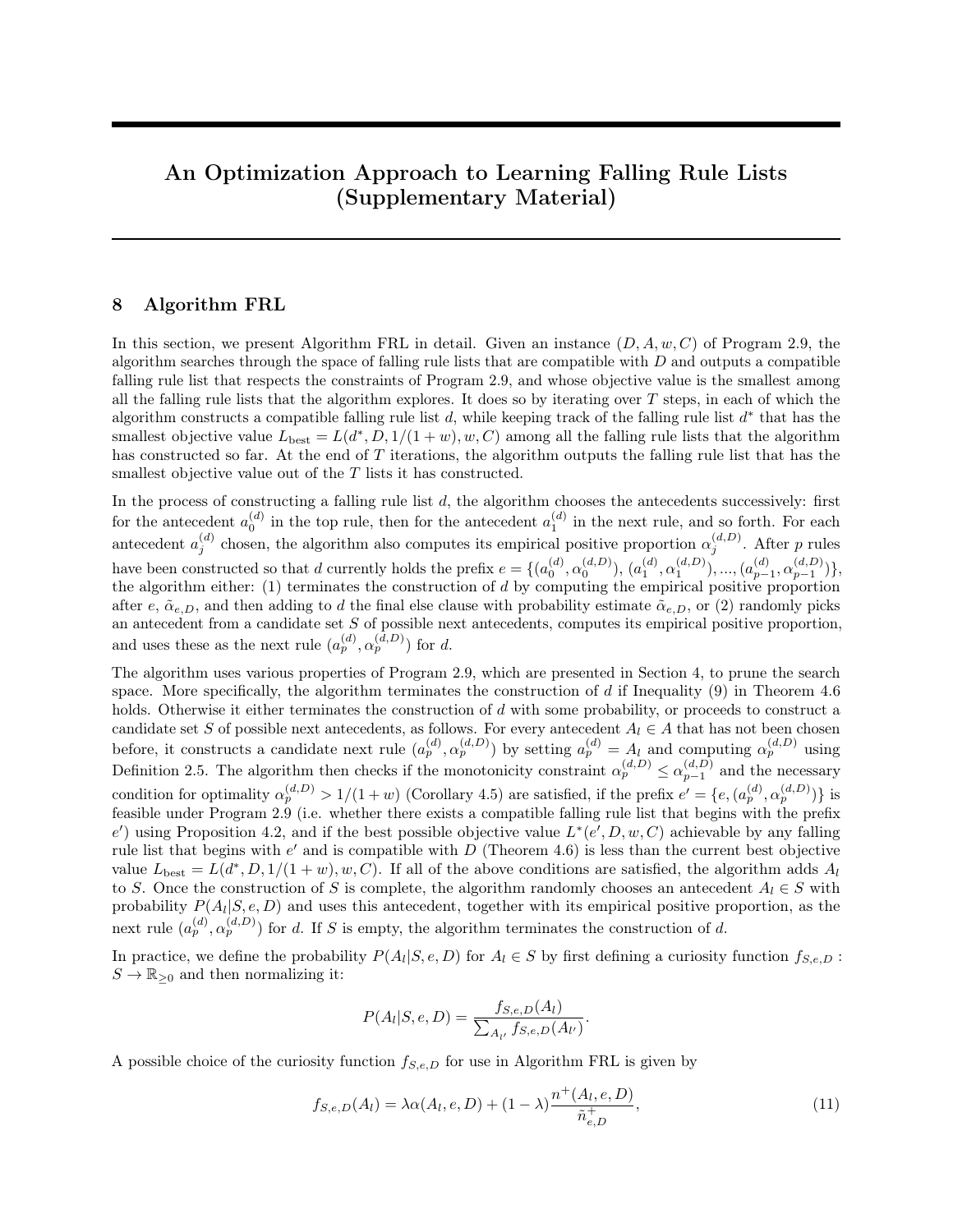Step 5. Determine a lower bound of  $\mathbb{C}(\text{d}^0, \text{D}; 1=(1 + w); w; C; C_1)$  for all  $\text{d}^0 2 S_3(X; \text{D}; \text{e}; 1)$ .

Let  $d^0 = f e$ ; ( $a_{\text{ini}}^{(d^0)}$ (d<sup>0</sup>) (d<sup>0</sup>;D)<br>jej <sup>;</sup> jej  $j_{[q]}^{(d^0;D)}$ );  $j_{[qj+1]}^{(d^0;D)}$ g 2 S<sub>3</sub>(X; D; e; 1). By the de nition of S<sub>3</sub>(X; D; e; 1), we have

$$
\frac{(d^{0};D)}{1\text{e}j} > \frac{1}{1+w} \qquad \frac{(d^{0};D)}{1\text{e}j+1} > \frac{(\text{e};D)}{\min}.
$$
 (84)

We rst prove the following inequality

1 
$$
\frac{(d^0;D)}{j\epsilon j}
$$
 > max( $\frac{(e;D)}{min}$ ; $\sim_{e;D}$ ; $1=(1+w)$ ) = ; (85)

which will be useful later.

To prove (85), we use De nition 2.5 as well as (63) and (65) in Observation 11.3 to obtain (77). Substituting (d<sup>0</sup>;D) < (d<sup>0</sup>;D)<br>jej+1 < jej  $\frac{d^{(d)}(B)}{d^{(e)}}$  from (84) into (77), we obtain  $\sim_{e,D}$   $\lt$   $\frac{d^{(d)}(B)}{d^{(e)}}$  $\frac{d^{0};D}{d^{0}}$ . Combining this inequality with  $\frac{d^{0};D}{d^{0}}$ (u∵,∪) ><br>jej  $\frac{1}{1+w}$  >  $\frac{(e;D)}{min}$  from (84), we obtain (85), as desired.

To determine a lower bound of  $\mathsf{C}(\mathsf{d}^0, \mathsf{D}; 1=(1 + w); w; \mathsf{C}; \mathsf{C}_1)$ , we observe

$$
E(d^{0}, D; 1=(1 + w); w; C; C_{1})
$$
\n
$$
E(e; D; 1=(1 + w); w; C; C_{1}) + \frac{1}{n} n_{j} e_{j} d^{0} D_{j} + \frac{w}{n} n_{j}^{+} e_{j} d^{0} D_{j} + C + C_{1} b_{j} e_{j} d^{0} D_{j} + \frac{(e; D)}{n} n_{j} e_{j} d^{0} D_{j} + C + C_{2} b_{j} d^{0} D_{j} d^{0} D_{j} + \frac{(e; D)}{n} C_{j} G_{j} d^{0} D_{j} + C_{1} C_{j} C_{j} D_{j} + C_{2} C_{j} C_{j} d^{0} D_{j} + C_{3} C_{j} C_{j} d^{0} D_{j} + C_{4} C_{j} d^{0} D_{j} d^{0} D_{j} + C_{5} C_{j} C_{j} d^{0} D_{j} + C_{6} C_{j} C_{j} d^{0} D_{j} d^{0} D_{j} + C_{7} C_{j} C_{j} d^{0} D_{j} d^{0} D_{j} + C_{8} C_{j} C_{j} G_{j} d^{0} D_{j} d^{0} D_{j} + C_{9} C_{j} C_{j} G_{j} d^{0} D_{j} d^{0} D_{j} d^{0} D_{j} + C_{8} C_{j} C_{j} G_{j} d^{0} D_{j} d^{0} D_{j} d^{0} D_{j} d^{0} D_{j} d^{0} D_{j} d^{0} D_{j} d^{0} D_{j} d^{0} D_{j} d^{0} D_{j} d^{0} D_{j} d^{0} D_{j} d^{0} D_{j} d^{0} D_{j} d^{0} D_{j} d^{0} D_{j} d^{0} D_{j} d^{0} D_{j} d^{0} D_{j} d^{0} D_{j} d^{0} D_{j} d^{0} D_{j} d^{0} D_{j} d^{0} D_{j} d^{0} D_{j} d^{0} D_{j} d^{0} D_{j} d^{0} D_{j} d^{0} D_{j} d^{0} D_{j} d^{0} D_{j} d^{0} D_{j} d^{0} D_{j} d^{0} D_{j} d^{0} D_{j} d^{0} D_{j} d^{0} D_{j} d^{0} D_{j} d^{
$$

where the last equality follows by substituting (62) and (63) in Observations 11.1 and 11.2 into (86). Using (85) and applying the same argument as in Step 4, the quantity labeled (87) is also lower-bounded by

$$
\mathsf{E}(e;D;1=(1+w);w;C;C_1) + \inf_{(d^0;D^-): \atop |e|} \inf_{(d^0;D^-): \atop |e|} g(\left(\begin{array}{c} (d^0;D^-) \\ j e j \end{array}\right);
$$

so that we again have

$$
\textstyle \mathop{\text{\rm E}}\nolimits(d^0, D; \ 1 = \!\! (1+w); w; C; C_1) \quad \mathop{\text{\rm E}}\nolimits(e; D; \ 1 = \!\! (1+w); w; C; C_1) + \inf_{(d^0 \text{D}) : \, < \, \bigcup_{j \in j} (d^0 \text{D})} g(\, \begin{array}{c} (d^0 \text{D}) \\ j \text{e} \end{array}) \! : \!
$$

Step 6. Put everything together.

Suppose, rst, that  $S(X; D; e; 1)$  is not empty.

In the case where  $S_1(X; D; e; 1)$  is not empty, we observe the following inequality

$$
\inf_{d^{0}2S_{1}(X;D;e;\ 1)}\mathbb{C}(d^{0},D; 1=(1+w);w;C;C_{1})\quad \ \mathbb{C}(e;D;1=(1+w);w;C;C_{1})+\frac{1}{n}-\frac{1}{\min\limits_{\text{min}}^{(\text{e};D)}}-1\quad \mathsf{A}_{e;D}^{+}+C;\ \ (88)
$$

!

which follows from the de nition of inf being the greatest lower bound, as well as the lower bound of  $E(d^0, D; 1=(1 + w); w; C; C_1)$  for  $d^0 2 S_1(X; D; e; 1)$ , which we have derived in Step 3.

In the case where  $S_2(X; D; e; 1)$  [S  $_3(X; D; e; 1)$  is not empty, we observe the following inequality

$$
\inf_{d^{0}2S_{2}(X;D;e;\ 1)[S_{3}(X;D;e;\ 1)} E(d^{0}; D; 1=(1+w); w; C; C_{1}) E(e; D; 1=(1+w); w; C; C_{1}) + \inf_{1\leq t \leq 1} g(t); \quad (89)
$$

which follows from the de nition of inf being the greatest lower bound, as well as the lower bound of  $\text{tr}(d^0, D; 1=(1 + w); w; C; C_1)$  for  $d^0 2 S_2(X; D; e; 1)$ , which we have derived in Step 4, and the lower bound of  $\mathsf{C}(\mathsf{d}^0, \mathsf{D}; \mathsf{1}=\mathsf{(1+w)}; \mathsf{w}; \mathsf{C}; \mathsf{C}_1)$  for  $\mathsf{d}^0 2 S_3(X; \mathsf{D}; \mathsf{e}; 1)$ , which we have derived in Step 5.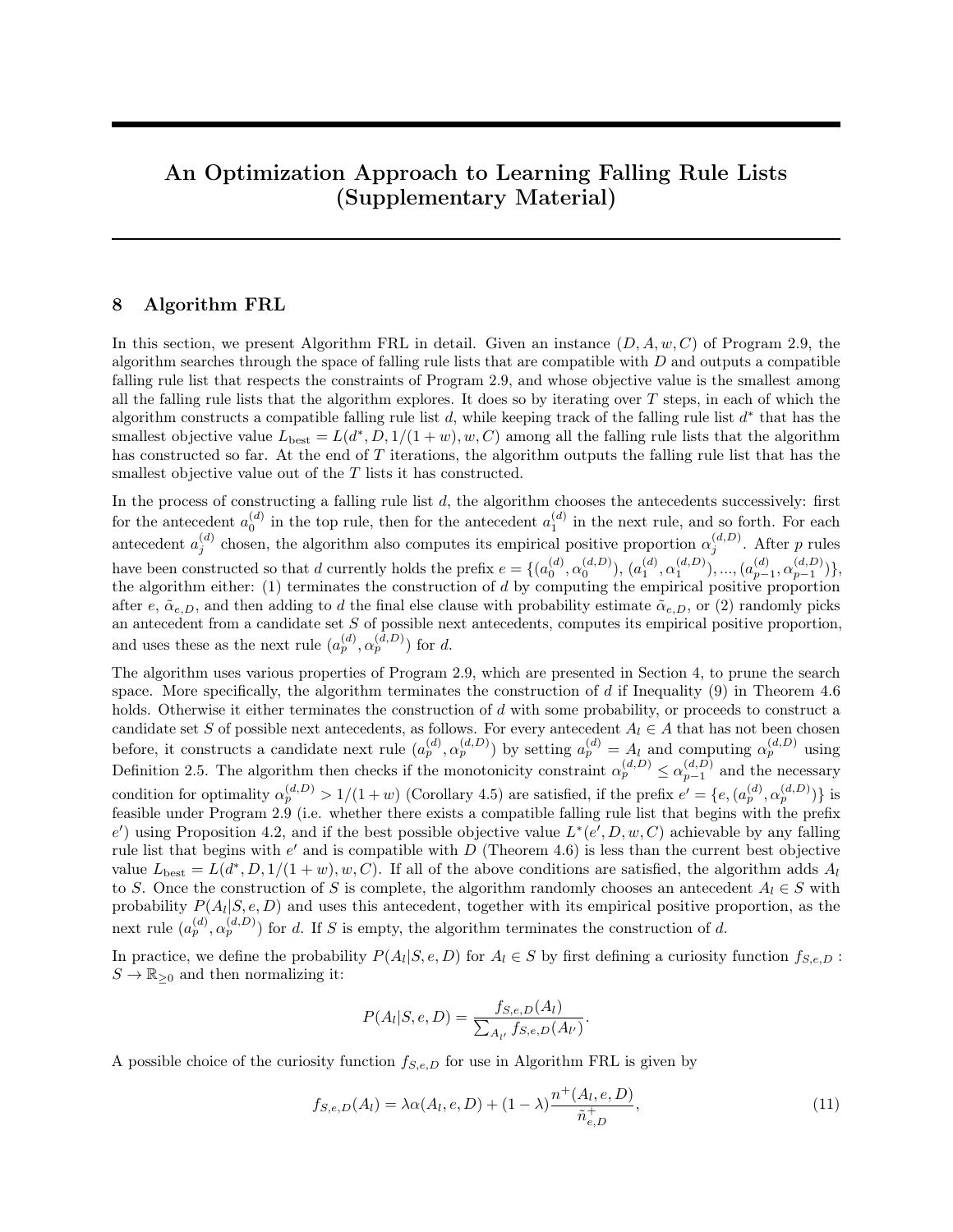To derive a lower bound of  $\text{E}(d^0, D; 1=(1 + w); w; C; C_1)$  for  $d^0 2 S(X; D; e; 1)$ , we further observe that if  $(e;D)$ <br>min max(1=(1 + w);  $\sim_{e;D}$ ) holds, then by our remark in Step 3, S<sub>1</sub>(X; D; e; 1) is empty, and consequently, using (89), we have

$$
\inf_{d^{0}2S\ (X;D;e;\ 1)} E(d^{0},D; 1=(1+w);w;C;C_{1}) = \inf_{d^{0}2S_{2}(X;D;e;\ 1)[S_{3}(X;D;e;\ 1)} E(d^{0},D; 1=(1+w);w;C;C_{1})
$$
  
 
$$
E(e;D; 1=(1+w);w;C;C_{1}) + \inf_{1\leq x\leq 1}(g(1))
$$
 (90)

On the other hand, if  $\frac{(e;D)}{min}$  > max(1=(1 + w);  $\sim_{e;D}$ ) holds, then S<sub>1</sub>(X; D; e; 1) may or may not be empty. If, in addition, both  $S_1(X; D; e; 1)$  and  $S_2(X; D; e; 1)$  [S  $_3(X; D; e; 1)$  are not empty, then using (88) and (89), we have

$$
\inf_{d^{0}2S(X;D;e; 1)} E(d^{0}; D; 1=(1+w); w; C; C_{1})
$$
\n
$$
= \min_{d^{0}2S_{1}(X;D;e; 1)} \inf_{L^{0}(d^{0}; D; 1=(1+w); w; C; C_{1})} E(d^{0}; D; 1=(1+w); w; C; C_{1})
$$
\n
$$
E(e; D; 1=(1+w); w; C; C_{1}) + \min \quad \frac{1}{n} \quad \frac{1}{\binom{e;D}{n}} \quad 1 \quad \mathbf{R}_{e;D}^{+} + C; \quad \inf_{1 \leq i \leq 1} g(i) \quad \text{(91)}
$$

If either S<sub>1</sub>(X; D; e; 1) or S<sub>2</sub>(X; D; e; 1)[S <sub>3</sub>(X; D; e; 1) is empty, then inf <sub>d°2S(X;D;e; 1)</sub>  $\mathsf{E}(\mathsf{d}^0$ , D; 1=(1+ w); w; C; C<sub>1</sub>) is given by either

$$
\inf_{d^0 2S_2(X\,;D;e;\,\,1)[S_{-3}(X\,;D;e;\,\,1)} \mathsf{E}(d^0\!,D;\,1{=}(1+w)\,;w;C;C_1) \quad\text{ or }\quad \inf_{d^0 2S_{-1}(X\,;D;e;\,\,1)} \mathsf{E}(d^0\!,D;\,1{=}(1+w)\,;w;C;C_1);
$$

both of which are lower-bounded by the quantity labeled (91) because of (89) and (88).

Putting these cases together, we have

$$
\inf_{d^{0}2S(X;D;e; 1)} E(d^{0}, D; 1=(1+w); w; C; C_{1})
$$
\n
$$
E(e; D; 1=(1+w); w; C; C_{1})
$$
\n
$$
\sum_{d^{0}2S(X;D;e; 1)} 1 = (1+w); w; C; C_{1})
$$
\n
$$
\sum_{d^{0}2D(X;D;e; D; P)} 1 = \sum_{d^{0}2D(X;D; P)} 1 = \sum_{d^{0}2D(X;D; P)} 1 = \sum_{d^{0}2D(X;D; P)} 1 = \sum_{d^{0}2D(X;D; P)} 1 = \sum_{d^{0}2D(X;D; P)} 1 = \sum_{d^{0}2D(X;D; P)} 1 = \sum_{d^{0}2D(X;D; P)} 1 = \sum_{d^{0}2D(X;D; P)} 1 = \sum_{d^{0}2D(X;D; P)} 1 = \sum_{d^{0}2D(X;D; P)} 1 = \sum_{d^{0}2D(X;D; P)} 1 = \sum_{d^{0}2D(X;D; P)} 1 = \sum_{d^{0}2D(X;D; P)} 1 = \sum_{d^{0}2D(X;D; P)} 1 = \sum_{d^{0}2D(X;D; P)} 1 = \sum_{d^{0}2D(X;D; P)} 1 = \sum_{d^{0}2D(X;D; P)} 1 = \sum_{d^{0}2D(X;D; P)} 1 = \sum_{d^{0}2D(X;D; P)} 1 = \sum_{d^{0}2D(X;D; P)} 1 = \sum_{d^{0}2D(X;D; P)} 1 = \sum_{d^{0}2D(X;D; P)} 1 = \sum_{d^{0}2D(X;D; P)} 1 = \sum_{d^{0}2D(X;D; P)} 1 = \sum_{d^{0}2D(X;D; P)} 1 = \sum_{d^{0}2D(X;D; P)} 1 = \sum_{d^{0}2D(X;D; P)} 1 = \sum_{d^{0}2D(X;D; P)} 1 = \sum_{d^{0}2D(X;D; P)} 1 = \sum_{d^{0}2D(X;D; P)} 1 = \sum_{d^{0}2D(X;D; P)} 1 = \sum_{d^{0}2D(X;D; P)} 1 = \sum_{d^{0}2D(X;D; P)} 1 = \sum_{d^{0}2D(X;D; P)} 1 = \sum_{d^{0}
$$

Combining (67), (72), (73), and (92), we have

$$
\begin{array}{lcl}\n\mathsf{L}(\mathsf{d};\mathsf{D};\,1=(1+w);w;\mathsf{C};\mathsf{C}_1) \\
& \qquad \qquad \mathsf{L}(\mathsf{e};\mathsf{D};\,1=(1+w);w;\mathsf{C};\mathsf{C}_1) \\
& \qquad \qquad \mathsf{sum}\n\end{array}
$$
\n
$$
\begin{array}{lcl}\n\mathsf{sum} & \qquad 1 & \mathsf{R}_{e;\mathsf{D}}^+ + \mathsf{C};\,\mathsf{inf} \quad \mathsf{R}_{e;\mathsf{D}} + \mathsf{C};\,\mathsf{inf} \quad \mathsf{R}_{e;\mathsf{D}}^+ + \mathsf{C}_1\mathsf{b}_{\neg e;\mathsf{D}} & \mathsf{min} \quad \mathsf{C}_+ \quad \mathsf{in} \\
& \qquad \qquad \mathsf{max}\n\end{array}
$$
\n
$$
\begin{array}{lcl}\n\mathsf{sum} & \qquad \mathsf{min} \quad \mathsf{R}_{e;\mathsf{D}}^+ + \mathsf{C}_1\mathsf{b}_{\neg e;\mathsf{D}} & \qquad \qquad \mathsf{min} \quad \mathsf{C}_+ \\
& \qquad \qquad \mathsf{sum}\n\end{array}
$$
\n
$$
\begin{array}{lcl}\n\mathsf{sum} & \qquad \mathsf{min} \quad \mathsf{min} \quad \mathsf{R}_{e;\mathsf{D}}^+ + \mathsf{C}_1\mathsf{b}_{\neg e;\mathsf{D}} & \qquad \qquad \mathsf{min} \quad \mathsf{R}_{e;\mathsf{D}}^+ \\
& \qquad \qquad \mathsf{min} \quad \mathsf{min} \quad \mathsf{R}_{e;\mathsf{D}}^+ + \mathsf{C}_1\mathsf{b}_{\neg e;\mathsf{D}} & \qquad \qquad \mathsf{min} \quad \mathsf{C}_+ \quad \mathsf{in} \\
& \qquad \qquad \mathsf{min} \quad \mathsf{min} \quad \mathsf{R}_{e;\mathsf{D}}^+ + \mathsf{C}_1\mathsf{b}_{\neg e;\mathsf{D}} & \qquad \qquad \mathsf{min} \quad \mathsf{C}_+ \\
& \qquad \qquad \mathsf{sum}\n\end{array}
$$
\n
$$
\begin{array}{lcl}\n\mathsf{sum}
$$

Note that the quantity labeled (93) is precisely equal to  $\Gamma$  (e; D; w; C; C<sub>1</sub>) given by Equation (44) in the statement of the theorem, because:

(i) if  $\frac{(e;D)}{min}$  > max(1=(1 + w);  $\sim_{e;D}$ ) holds, then the rst term in the minimum on the right-hand side of Equation (44) is precisely  $\frac{1}{n}$   $\frac{1}{\left(\frac{n}{\min}\right)}$  1  $\mathsf{R}_{e;D}^+$  + C;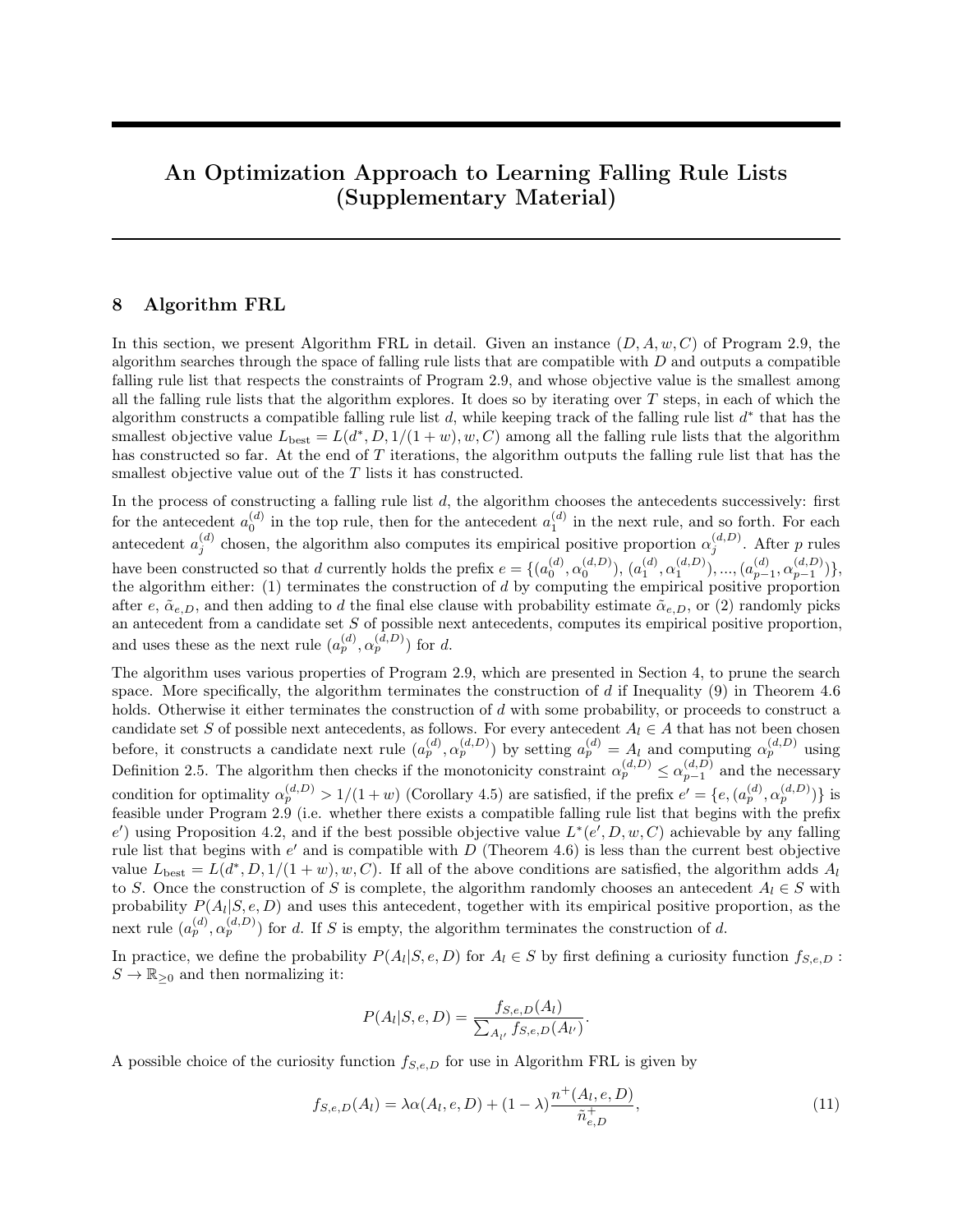(ii) if  $(e;D)$   $(m \ge 1)$  max(1=(1 + w);  $\sim_{e;D}$ ) does not hold, then we have  $(e;D)$   $(1+ W)$  or  $(e;D)$   $(m \ge 1)$  $\sim_{e;D}$ ) in the former case where  $_{min}^{(e;D)}$  1=(1 + w) holds, we have

$$
\frac{1}{n} \quad \frac{1}{\overset{(e;D)}{\underset{min}{}}}\quad \, 1 \quad \mathsf{R}_{e;D}^+ \quad \ \ \frac{w}{n}\mathsf{R}_{e;D}^+\,;
$$

which implies that the rst term in the minimum on the right-hand side of Equation (44) is bounded below by  $\frac{w}{n}$   $A_{e;D}^+$  +  $C_1$   $b_{e;D}$  $\binom{e;D}{min}$  c<sub>+</sub>, and thus has no in uence over the computation of the minimum; in the latter case where  $(e, D)$  $\sim_{e;D}$ ) holds, the rst term in the minimum on the right-hand side of Equation (44) is clearly bounded below by $\frac{w}{n}R_{e;D}^+$  + C<sub>1</sub>b<sub>~e;D</sub>  $\qquad$   $_{min}^{(e;D)}$  c<sub>+</sub>, and again has no in uence over the computation of the minimum.

This proves that  $\Gamma$  (e; D; w; C; C<sub>1</sub>) given by Equation (44) is indeed a lower bound of  $\Gamma$ (d; D; 1=(1 + w); w; C; C<sub>1</sub>) for d 2 D (X; D; e), in the case whereS(X; D; e; 1) is not empty. In the case whereS(X; D; e; 1) is empty, using (67) and (73), along with the fact  $D(X; D; e; 0) = f e g$ , we have

$$
\begin{aligned} \mathsf{E}(\mathsf{d};\mathsf{D};\,1=(1+w);\,w;\mathsf{C};\mathsf{C}_1) & \underset{\mathsf{d}^0\mathsf{2D}\,(X\,;\mathsf{D};\mathsf{e};\,0)}{\inf} \mathsf{E}(\mathsf{d}^0;\mathsf{D};\,1=(1+w);\,w;\mathsf{C};\mathsf{C}_1) \\ & = \mathsf{E}(\mathsf{e};\mathsf{D};\,1=(1+w);\,w;\mathsf{C};\mathsf{C}_1) \\ & = \mathsf{E}(\mathsf{e};\mathsf{D};\,1=(1+w);\,w;\mathsf{C};\mathsf{C}_1) + \min \quad \frac{w}{n}\mathsf{A}_{\mathsf{e};\mathsf{D}}^+\,;\frac{1}{n}\mathsf{A}_{\mathsf{e};\mathsf{D}} \quad + \mathsf{C}_1\mathsf{b}_{\mathsf{f}}\mathsf{e}_{\mathsf{f}}\mathsf{D} \quad \overset{(\mathsf{e};\mathsf{D})}{\min} \mathsf{c}_+\,; \end{aligned}
$$

where the last quantity is clearly lower-bounded by  $\Gamma$  (e; D; w; C; C<sub>1</sub>) de ned in Equation (44). We have now proven that  $\Gamma$  (e; D; w; C; C<sub>1</sub>) given by Equation (44) is a lower bound of  $\Gamma$ (d; D; 1=(1 + w); w; C; C<sub>1</sub>) for  $d 2 D(X; D; e)$ .

Finally, we compute inf  $\frac{1}{2}$   $\frac{1}{2}$  g() analytically. Since the derivative of g is given by

$$
g^{0}(-) = \frac{R_{e;D}^{+}}{n^{2}} + C_{1};
$$

and must be positive, the only stationary point of q that could satisfy the constraint  $\epsilon$  1 is given by

$$
= \frac{s}{\frac{R_{e;D}^+}{C_1 n}};
$$

and the second derivative test con rms that is a local minimum of g. It then follows that inf  $\frac{1}{1}$  () is given by  $\sqrt{ }$ 

$$
\inf_{x < 1} g(1) = \begin{cases} g(1) & \text{if } < 1 \\ \min(g(1)) & \text{otherwise} \end{cases}
$$

 $\Box$ 

### 12 Additional Rule Lists Demonstrating the Eect of Varying Parameter Values

In this section, we include some additional rule lists created using Algorithm FRL and Algorithm softFRL with varying parameter values. The default parameter values we used in creating these rule lists are  $= 7$ ,  $C = 0.000001$  and  $C_1 = 0.5$ . In each of the following subsections, the rule lists were created with default parameter values, other than the parameter that was being varied.

#### 12.1 E ect of Varying w on Algorithm FRL

Running Algorithm FRL with  $w = 1$  on the bank-full dataset produces the following falling rule list: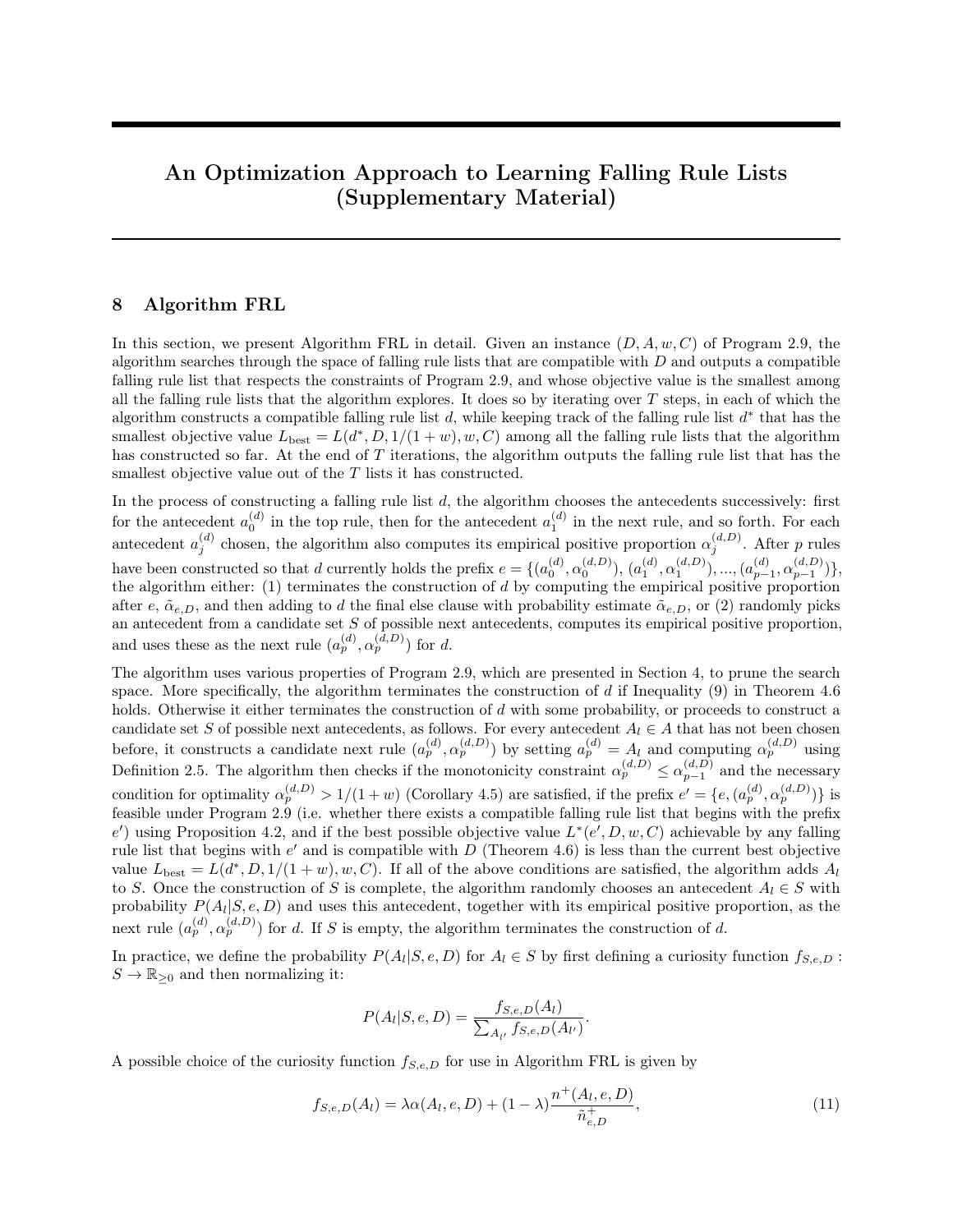|                | antecedent                              |                       | probability | positive<br>support | negative<br>support |
|----------------|-----------------------------------------|-----------------------|-------------|---------------------|---------------------|
| IF             | poutcome=success<br>AND loan=no         | THEN success prob. is | 0.65        | 934                 | 495                 |
| <b>ELSE IF</b> | poutcome=success<br>AND marital=married | THEN success prob. is | 0.62        | 31                  | 19                  |
| ELSE IF        | poutcome=success<br>AND campaign=1      | THEN success prob. is | 0.56        | 9                   |                     |
| <b>ELSE</b>    |                                         | success prob. is      | 0.10        | 4315                | 39401               |

Table 2: Falling rule list for bank-full dataset, created using Algorithm FRL with  $w = 1$ 

Running Algorithm FRL with  $w = 3$  on the bank-full dataset produces the following falling rule list:

|                | antecedent                                                     |                       | probability | positive<br>support | negative<br>support |
|----------------|----------------------------------------------------------------|-----------------------|-------------|---------------------|---------------------|
| IF             | poutcome=success<br>AND previous<br>$\overline{\phantom{0}}^2$ | THEN success prob. is | 0.65        | 677                 | 361                 |
| <b>ELSE IF</b> | poutcome=success<br>AND campaign=1                             | THEN success prob. is | 0.65        | 185                 | 99                  |
| <b>ELSE IF</b> | poutcome=success<br>AND loan=no                                | THEN success prob. is | 0.63        | 111                 | 65                  |
| <b>ELSE IF</b> | poutcome=success<br>AND marital=married                        | THEN success prob. is | 0.56        | 5                   | 4                   |
| <b>ELSE IF</b> | 60<br>age $< 100$<br>AND housing=no                            | THEN success prob. is | 0.30        | 390                 | 919                 |
| ELSE           |                                                                | success prob. is      | 0.09        | 3921                | 38474               |

Table 3: Falling rule list for bank-full dataset, created using Algorithm FRL with  $w = 3$ 

Running Algorithm FRL with  $w = 5$  on the bank-full dataset produces the following falling rule list:

|                | antecedent                                   |                       | probability | positive<br>support | negative<br>support |
|----------------|----------------------------------------------|-----------------------|-------------|---------------------|---------------------|
| IF             | poutcome=success<br>AND default=no           | THEN success prob. is | 0.65        | 978                 | 531                 |
| <b>ELSE IF</b> | 60<br>age $< 100$<br>AND loan=no             | THEN success prob. is | 0.29        | 426                 | 1030                |
| ELSE IF        | age $< 30$<br>17<br>AND housing=no           | THEN success prob. is | 0.25        | 504                 | 1539                |
| <b>ELSE IF</b> | previous<br>$\overline{2}$<br>AND housing=no | THEN success prob. is | 0.23        | 242                 | 796                 |
| ELSE           |                                              | success prob. is      | 0.08        | 3139                | 36026               |

Table 4: Falling rule list for bank-full dataset, created using Algorithm FRL with  $w = 5$ 

Running Algorithm FRL with  $w = 7$  on the bank-full dataset produces the following falling rule list: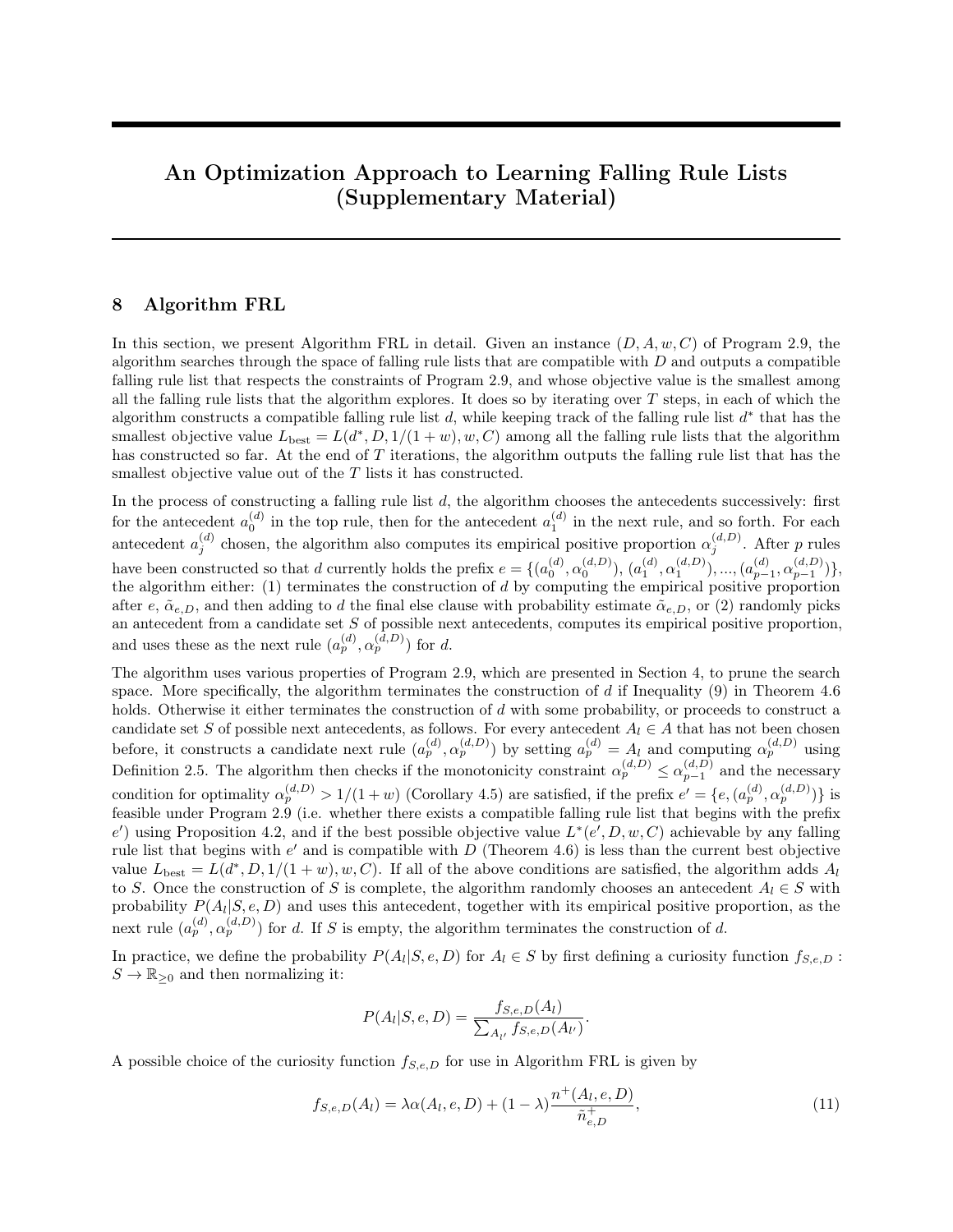|                | antecedent                                   |                       | probability | positive<br>support | negative<br>support |
|----------------|----------------------------------------------|-----------------------|-------------|---------------------|---------------------|
| IF             | poutcome=success<br>AND default=no           | THEN success prob. is | 0.65        | 978                 | 531                 |
| ELSE IF        | 60<br>age $< 100$<br>AND default=no          | THEN success prob. is | 0.28        | 434                 | 1113                |
| <b>ELSE IF</b> | 17<br>age $< 30$<br>AND housing=no           | THEN success prob. is | 0.25        | 504                 | 1539                |
| <b>ELSE IF</b> | previous<br>$\overline{2}$<br>AND housing=no | THEN success prob. is | 0.23        | 242                 | 794                 |
| <b>ELSE IF</b> | $campa$ ign=1<br>AND housing=no              | THEN success prob. is | 0.14        | 658                 | 4092                |
| ELSE IF        | 2 AND<br>previous                            | THEN success prob. is | 0.13        | 108                 | 707                 |
| <b>ELSE</b>    | education=tertiary                           | success prob. is      | 0.07        | 2365                | 31146               |

Table 5: Falling rule list for bank-full dataset, created using Algorithm FRL with  $w = 7$ 

As the positive class weightw increases, the falling rule list created using Algorithm FRL tends to have rules whose probability estimates are smaller. This is not surprising a larger value ofw means a smaller threshold  $= 1 = (1 + w)$ , and by including rules whose probability estimates are not much larger than the threshold, the falling rule list produced by the algorithm will more likely predict positive, thereby reducing the (weighted) empirical risk of misclassi cation. Note that Algorithm FRL will never include rules whose probability estimates are less than the threshold (see Corollary 4.5).

12.2 E ect of Varying w on Algorithm softFRL

Running Algorithm softFRL with  $w = 1$  on the bank-full dataset produces the following softly falling rule list:

|                | antecedent                              |                    | probability | positive<br>proportion | positive<br>support | negative<br>support |
|----------------|-----------------------------------------|--------------------|-------------|------------------------|---------------------|---------------------|
| IF.            | poutcome=success<br>AND campaign=1      | THEN prob. is      | -0.67       | 0.67                   | 557                 | 280                 |
| <b>ELSE IF</b> | poutcome=success<br>AND marital=married | THEN prob. is 0.65 |             | 0.65                   | 263                 | 143                 |
| <b>ELSE IF</b> | poutcome=success<br>AND loan=no         | THEN prob. is      | - 0.61      | 0.61                   | 154                 | 98                  |
| <b>ELSE</b>    |                                         | prob. is           | 0.10        | 0.10                   | 4315                | 39401               |

Table 6: Softly falling rule list for bank-full dataset, created using Algorithm softFRL with  $w = 1$ 

Note that there is an extra column positive proportion in a table showing a softly falling rule list. This column gives the empirical positive proportion of each antecedent in the softly falling rule list. When the probability estimate of a rule is less than the positive proportion of the antecedent in the same rule, we know that the softly falling rule list has been transformed from a non-falling compatible rule list, and that the monotonicity penalty has been incurred in the process of running Algorithm softFRL.

Running Algorithm softFRL with  $w = 3$  on the bank-full dataset produces the following softly falling rule list: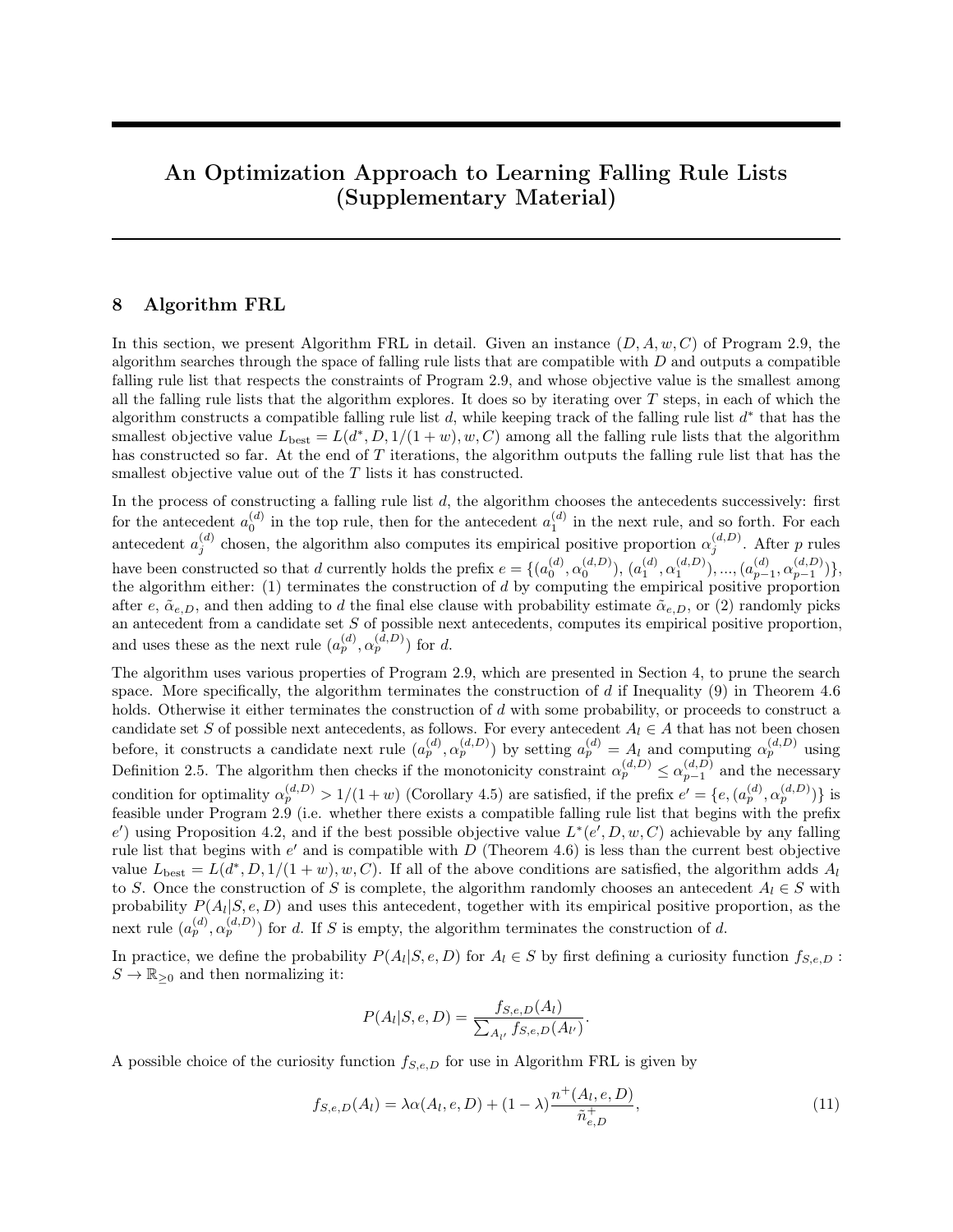|                | antecedent                                                     |               | probability | positive<br>proportion | positive<br>support | negative<br>support |
|----------------|----------------------------------------------------------------|---------------|-------------|------------------------|---------------------|---------------------|
| IF             | poutcome=success<br>AND marital=married                        | THEN prob. is | 0.65        | 0.65                   | 547                 | 289                 |
| ELSE IF        | poutcome=success<br>AND loan=no                                | THEN prob. is | 0.65        | 0.65                   | 418                 | 225                 |
| ELSE IF        | poutcome=success<br>AND campaign=1                             | THEN prob. is | 0.56        | 0.56                   | 9                   | 7                   |
| ELSE IF        | poutcome=success<br>AND previous<br>$\overline{\phantom{0}}^2$ | THEN prob. is | 0.33        | 0.33                   | 4                   | 8                   |
| <b>ELSE IF</b> | age $< 100$<br>60<br>AND housing=no                            | THEN prob. is | 0.30        | 0.30                   | 390                 | 919                 |
| <b>ELSE IF</b> | previous<br>-2                                                 | THEN prob. is | 0.15        | 0.15                   | 281                 | 1559                |
| <b>ELSE</b>    | AND campaign=1                                                 | prob. is      | 0.09        | 0.09                   | 3640                | 36915               |

Table 7: Softly falling rule list for bank-full dataset, created using Algorithm soft FRL with  $w = 3$ 

Running Algorithm softFRL with w = 5 on the bank-full dataset produces the following softly falling rule list:

|                | antecedent                               |                    | probability | positive   | positive | negative |
|----------------|------------------------------------------|--------------------|-------------|------------|----------|----------|
|                |                                          |                    |             | proportion | support  | support  |
| IF.            | poutcome=success                         | THEN prob. is      | 0.65        | 0.65       | 978      | 533      |
| ELSE IF        | 60<br>age $< 100$<br>AND loan=no         | THEN prob. is      | 0.29        | 0.29       | 426      | 1030     |
| <b>ELSE IF</b> | poutcome=unknown<br>AND contact=cellular | THEN prob. is 0.11 |             | 0.11       | 2380     | 18659    |
| <b>ELSE</b>    |                                          | prob. is           | 0.07        | 0.07       | 1505     | 19700    |

Table 8: Softly falling rule list for bank-full dataset, created using Algorithm softFRL with  $w = 5$ 

Running Algorithm softFRL with  $w = 7$  on the bank-full dataset produces the following softly falling rule list:

|                | antecedent        |                    | probability | positive   | positive | negative |
|----------------|-------------------|--------------------|-------------|------------|----------|----------|
|                |                   |                    |             | proportion | support  | support  |
| IF             | poutcome=success  | THEN prob. is 0.65 |             | 0.65       | 978      | 533      |
| ELSE IF        | age $< 100$<br>60 | THEN prob. is      | 0.28        | 0.28       | 435      | 1120     |
| ELSE IF        | marital=single    | THEN prob. is      | 0.18        | 0.18       | 970      | 4504     |
|                | AND housing=no    |                    |             |            |          |          |
| <b>ELSE IF</b> | contact=cellular  | THEN prob. is      | 0.10        | 0.10       | 2255     | 19970    |
|                | AND default=no    |                    |             |            |          |          |
| <b>ELSE</b>    |                   | prob. is           | 0.05        | 0.05       | 651      | 13795    |

Table 9: Softly falling rule list for bank-full dataset, created using Algorithm softFRL with  $w = 7$ 

As the positive class weightw increases, the softly falling rule list created using Algorithm softFRL also tends to have rules whose probability estimates are smaller. This is again not surprising a larger value of w means a smaller threshold =  $1 = (1 + w)$ , and by including rules whose probability estimates are not much larger than the threshold, the softly falling rule list produced by the algorithm will more likely predict positive, thereby reducing the (weighted) empirical risk of misclassication.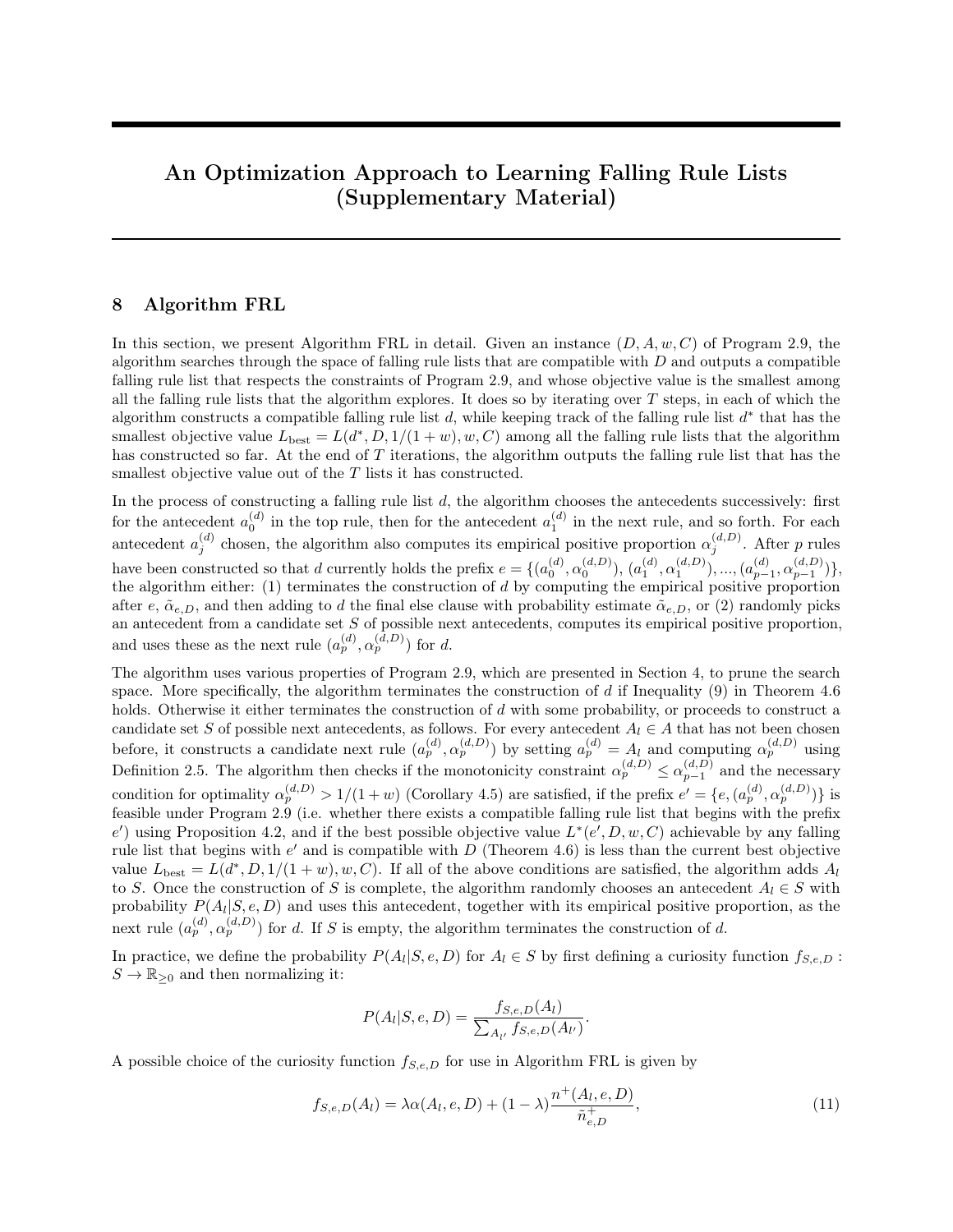12.3 E ect of Varying C on Algorithm FRL

Running Algorithm FRL with  $C = 0:000001$  the bank-full dataset produces the following falling rule list:

|                | antecedent                                   |                       | probability | positive<br>support | negative<br>support |
|----------------|----------------------------------------------|-----------------------|-------------|---------------------|---------------------|
| IF             | poutcome=success<br>AND default=no           | THEN success prob. is | 0.65        | 978                 | 531                 |
| <b>ELSE IF</b> | 60<br>age $< 100$<br>AND default=no          | THEN success prob. is | 0.28        | 434                 | 1113                |
| <b>ELSE IF</b> | 17<br>age $< 30$<br>AND housing=no           | THEN success prob. is | 0.25        | 504                 | 1539                |
| <b>ELSE IF</b> | previous<br>$\overline{2}$<br>AND housing=no | THEN success prob. is | 0.23        | 242                 | 794                 |
| <b>ELSE IF</b> | $campa$ ign=1<br>AND housing=no              | THEN success prob. is | 0.14        | 658                 | 4092                |
| <b>ELSE IF</b> | 2 AND<br>previous<br>education=tertiary      | THEN success prob. is | 0.13        | 108                 | 707                 |
| <b>ELSE</b>    |                                              | success prob. is      | 0.07        | 2365                | 31146               |

Table 10: Falling rule list for bank-full dataset, created using Algorithm FRL with  $C = 0.000001$ 

Running Algorithm FRL with  $C = 0:01$  on the bank-full dataset produces the following falling rule list:

|                | antecedent                               |                       | probability | positive<br>support | negative<br>support |
|----------------|------------------------------------------|-----------------------|-------------|---------------------|---------------------|
| IF             | poutcome=success<br>AND default=no       | THEN success prob. is | 0.65        | 978                 | 531                 |
| <b>ELSE IF</b> | 60<br>age $< 100$<br>AND loan=no         | THEN success prob. is | 0.29        | 426                 | 1030                |
| ELSE IF        | 17<br>age $< 30$<br>AND contact=cellular | THEN success prob. is | 0.20        | 653                 | 2621                |
| ELSE IF        | $campa$ ign=1<br>AND housing=no          | THEN success prob. is | 0.15        | 803                 | 4634                |
| ELSE           |                                          | success prob. is      | 0.07        | 2429                | 31106               |

Table 11: Falling rule list for bank-full dataset, created using Algorithm FRL with  $C = 0.01$ 

Running Algorithm FRL with  $C = 0.1$  on the bank-full dataset produces the following falling rule list:

|             | antecedent                         |                            | probability | positive | negative |
|-------------|------------------------------------|----------------------------|-------------|----------|----------|
|             |                                    |                            |             | support  | support  |
| ΙF          | housing=no<br>AND contact=cellular | THEN success prob. is 0.20 |             | 2883     | 11799    |
| <b>ELSE</b> |                                    | success prob. is           | 0.08        | 2406     | 28123    |

Table 12: Falling rule list for bank-full dataset, created using Algorithm FRL with  $C = 0:1$ 

As the cost C of adding a rule increases, the size of the falling rule list created by Algorithm FRL decreases, as expected.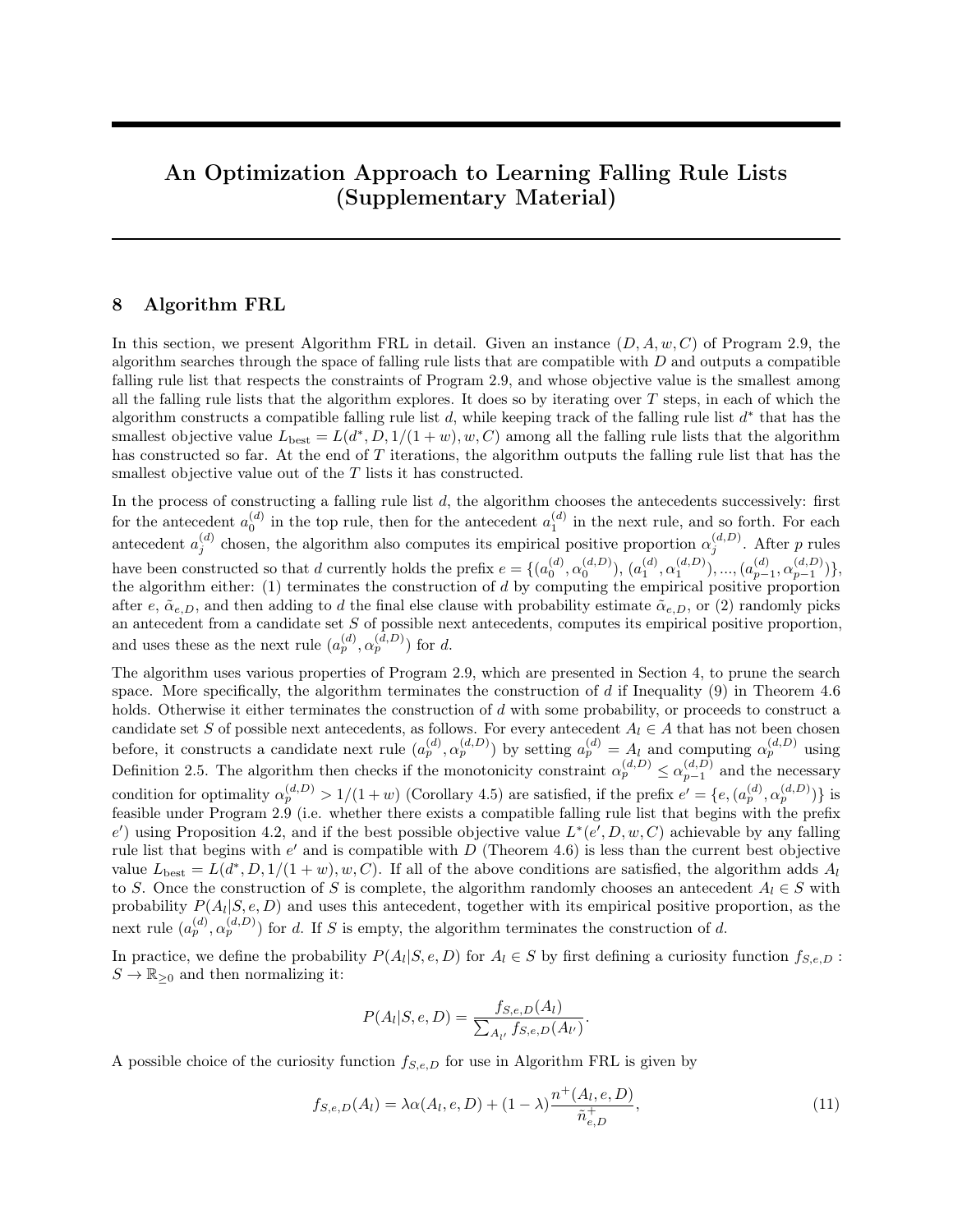#### 12.4 E ect of Varying C on Algorithm softFRL

Running Algorithm softFRL with  $C = 0.000001$  on the bank-full dataset produces the following softly falling rule list:

|                | antecedent        |                    | probability | positive   | positive | negative |
|----------------|-------------------|--------------------|-------------|------------|----------|----------|
|                |                   |                    |             | proportion | support  | support  |
| IF.            | poutcome=success  | THEN prob. is 0.65 |             | 0.65       | 978      | 533      |
| ELSE IF        | age $< 100$<br>60 | THEN prob. is      | 0.28        | 0.28       | 435      | 1120     |
| ELSE IF        | marital=single    | THEN prob. is      | 0.18        | 0.18       | 970      | 4504     |
|                | AND housing=no    |                    |             |            |          |          |
| <b>ELSE IF</b> | contact=cellular  | THEN prob. is      | 0.10        | 0.10       | 2255     | 19970    |
|                | AND default=no    |                    |             |            |          |          |
| <b>ELSE</b>    |                   | prob. is           | 0.05        | 0.05       | 651      | 13795    |

Table 13: Softly falling rule list for bank-full dataset, created using Algorithm softFRL with  $C = 0.000001$ 

Running Algorithm softFRL with  $C = 0:01$  on the bank-full dataset produces the following softly falling rule list:

|                | antecedent           |                    | probability | positive<br>proportion | positive<br>support | negative |
|----------------|----------------------|--------------------|-------------|------------------------|---------------------|----------|
|                |                      |                    |             |                        |                     | support  |
| IF             | poutcome=success     | THEN prob. is      | 0.65        | 0.65                   | 934                 | 495      |
|                | AND loan=no          |                    |             |                        |                     |          |
| ELSE IF        | housing=no           | THEN prob. is 0.16 |             | 0.16                   | 2245                | 11535    |
|                | AND contact=cellular |                    |             |                        |                     |          |
| <b>ELSE IF</b> | housing=yes          | THEN prob. is      | - 0.07      | 0.07                   | 1677                | 22591    |
|                | AND default=no       |                    |             |                        |                     |          |
| <b>ELSE</b>    |                      | prob. is           | 0.07        | 0.08                   | 433                 | 5301     |
|                |                      |                    |             |                        |                     |          |

Table 14: Softly falling rule list for bank-full dataset, created using Algorithm softFRL with  $C = 0.01$ 

Running Algorithm softFRL with  $C = 0.1$  on the bank-full dataset produces the following softly falling rule list:

|             | antecedent                         |                    | probability | positive   | positive | negative |
|-------------|------------------------------------|--------------------|-------------|------------|----------|----------|
|             |                                    |                    |             | proportion | support  | support  |
| IF          | housing=no<br>AND contact=cellular | THEN prob. is 0.20 |             | 0.20       | 2883     | 11799    |
| <b>ELSE</b> |                                    | prob. is           | 0.08        | 0.08       | 2406     | 28123    |

Table 15: Softly falling rule list for bank-full dataset, created using Algorithm softFRL with C = 0:1

As the cost C of adding a rule increases, the size of the softly falling rule list created by Algorithm softFRL decreases, as expected.

12.5 E ect of Varying  $C_1$  on Algorithm softFRL

Running Algorithm softFRL with  $C_1$  2 f 0:005; 0:05; 0:5g on the bank-full dataset produces the softly falling rule lists shown in Tables 16, 17, and 18.

When the monotonicity penalty  $C_1$  is small, the softly falling rule list created by Algorithm softFRL exhibits the pulling down of the empirical positive proportion for a substantial number of rules, because with little monotonicity penalty the algorithm will more likely choose a rule list that frequently violates monotonicity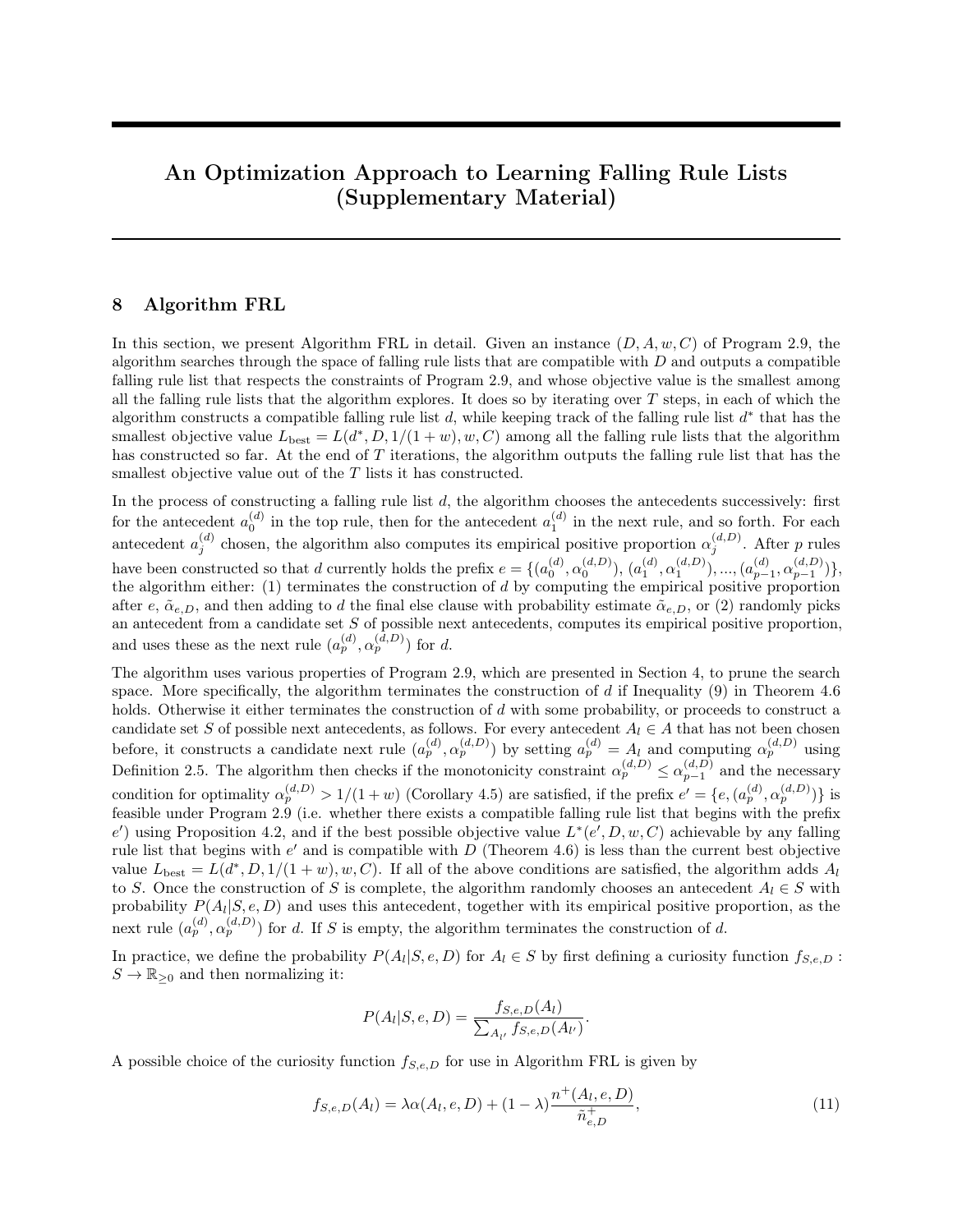|                        | antecedent                       |               | probability | positive   | positive       | negative |
|------------------------|----------------------------------|---------------|-------------|------------|----------------|----------|
|                        |                                  |               |             | proportion | support        | support  |
| $\overline{\text{IF}}$ | poutcome=success                 | THEN prob. is | 0.65        | 0.65       | 978            | 533      |
| ELSE IF                | $60 \leq age < 100$              | THEN prob. is | $0.30\,$    | 0.30       | 599            | 1177     |
|                        | $AND$ housing=no                 |               |             |            |                |          |
| <b>ELSE IF</b>         | marital=single                   | THEN prob. is | 0.18        | 0.18       | 970            | 4504     |
|                        | $AND$ housing=no                 |               |             |            |                |          |
| <b>ELSE IF</b>         | $\text{marital} = \text{single}$ | THEN prob. is | 0.08        | 0.08       | 456            | 4936     |
|                        | AND previous= $0$                |               |             |            |                |          |
| ELSE IF                | campaign $\geq 3$                | THEN prob. is | 0.06        | 0.06       | 323            | 5294     |
|                        | AND education=secondary          |               |             |            |                |          |
| <b>ELSE IF</b>         | $30 \leq age < 40$               | THEN prob. is | 0.06        | 0.08       | 568            | 6849     |
|                        | AND previous= $0$                |               |             |            |                |          |
| ELSE IF                | $education=tertiary$             | THEN prob. is | 0.06        | 0.14       | 361            | 2237     |
|                        | AND housing=no                   |               |             |            |                |          |
| <b>ELSE IF</b>         | $loan = yes$                     | THEN prob. is | 0.05        | 0.05       | 106            | 1972     |
|                        | AND previous= $0$                |               |             |            |                |          |
| <b>ELSE IF</b>         | education=secondary              | THEN prob. is | 0.05        | 0.09       | 595            | 5779     |
|                        | $AND$ default=no                 |               |             |            |                |          |
| ELSE IF                | $campingn=1$                     | THEN prob. is | 0.05        | 0.08       | 233            | 2564     |
| <b>ELSE IF</b>         | housing=no                       | THEN prob. is | 0.05        | $0.05\,$   | 68             | 1176     |
|                        | AND previous= $0$                |               |             |            |                |          |
| ELSE IF                | job=management                   | THEN prob. is | 0.05        | 0.10       | 75             | 693      |
|                        | $AND contact = cellular$         |               |             |            |                |          |
| <b>ELSE IF</b>         | job=technician                   | THEN prob. is | 0.05        | 0.07       | 10             | 143      |
|                        | AND poutcome=unknown             |               |             |            |                |          |
| <b>ELSE IF</b>         | marital=married                  | THEN prob. is | 0.05        | 0.06       | 110            | 1841     |
| <b>ELSE IF</b>         | campaign $\geq 3$                | THEN prob. is | 0.05        | 0.06       | 16             | 238      |
|                        | AND housing=yes                  |               |             |            |                |          |
| ELSE IF                | $\text{marital} = \text{single}$ | THEN prob. is | 0.05        | 0.13       | 13             | 91       |
|                        | AND housing=yes                  |               |             |            |                |          |
| <b>ELSE IF</b>         | housing=yes                      | THEN prob. is | 0.05        | 0.10       | $8\,$          | 69       |
|                        | AND contact=cellular             |               |             |            |                |          |
| <b>ELSE IF</b>         | job=blue-collar                  | THEN prob. is | 0.05        | 0.16       | $\overline{4}$ | 21       |
|                        | AND loan=no                      |               |             |            |                |          |
| <b>ELSE</b>            |                                  | prob. is      | 0.05        | 0.07       | $\bf 5$        | 63       |

Table 16: Softly falling rule list for bank-full dataset, created using Algorithm softFRL with  $C_1 = 0.005$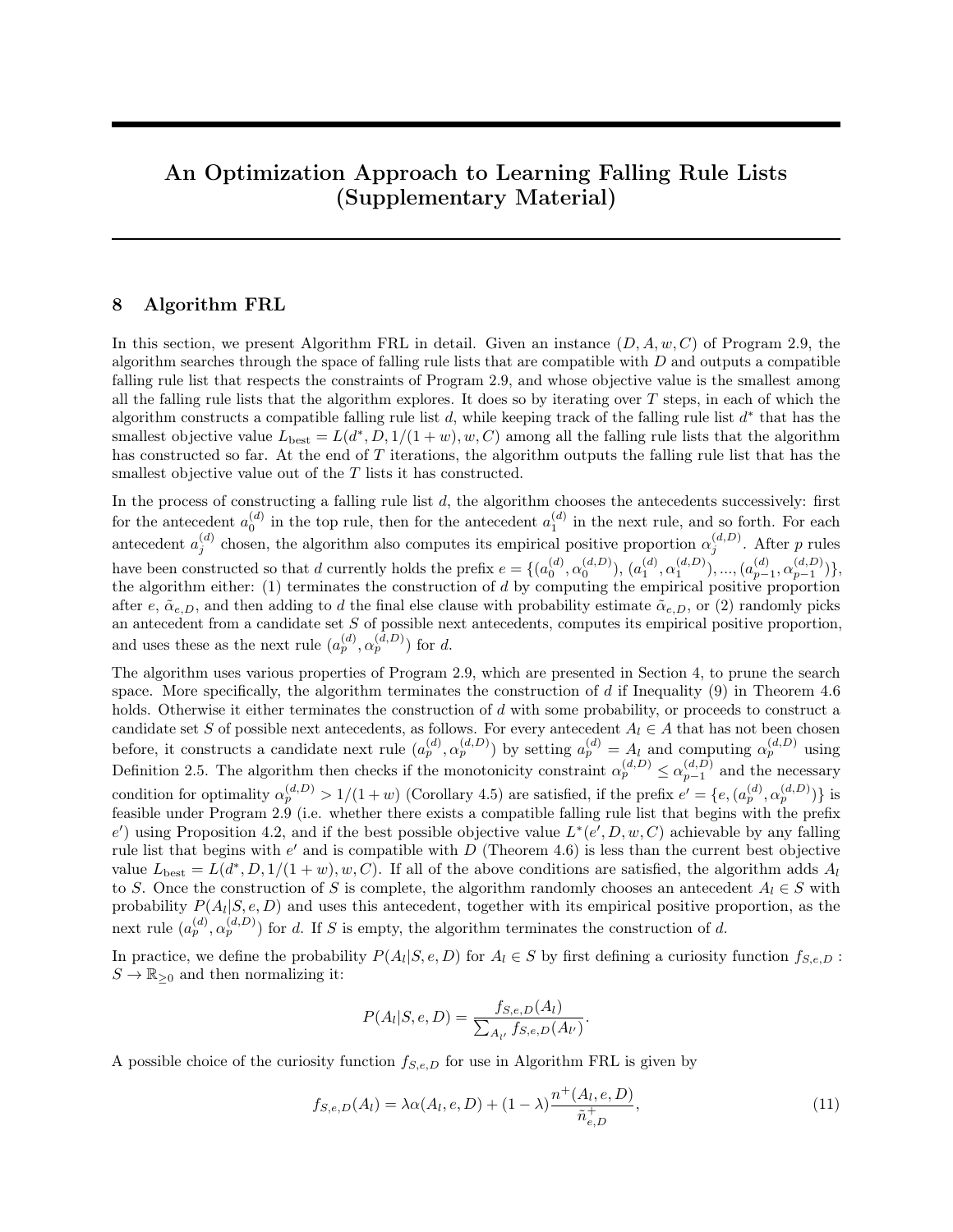|                | antecedent                |               | probability | positive<br>proportion | positive<br>support | negative<br>support |
|----------------|---------------------------|---------------|-------------|------------------------|---------------------|---------------------|
| IF             | poutcome=success          | THEN prob. is | 0.65        | 0.65                   | 978                 | 531                 |
|                | $AND$ default=no          |               |             |                        |                     |                     |
| <b>ELSE IF</b> | housing=yes               | THEN prob. is | 0.07        | 0.07                   | 1686                | 22974               |
| <b>ELSE IF</b> | $50 \leq \text{age} < 60$ | THEN prob. is | 0.07        | 0.09                   | 367                 | 3806                |
|                | AND poutcome=unknown      |               |             |                        |                     |                     |
| <b>ELSE IF</b> | $contact = cellular$      | THEN prob. is | 0.07        | 0.18                   | 1927                | 8961                |
|                | $AND$ default=no          |               |             |                        |                     |                     |
| <b>ELSE IF</b> | $\text{campalign}=1$      | THEN prob. is | 0.07        | 0.08                   | 126                 | 1374                |
|                | AND poutcome=unknown      |               |             |                        |                     |                     |
| <b>ELSE IF</b> | campaign $\geq 3$         | THEN prob. is | 0.07        | 0.08                   | 93                  | 1110                |
|                | AND $\lambda$             |               |             |                        |                     |                     |
| <b>ELSE IF</b> | $\text{campalign}=2$      | THEN prob. is | 0.07        | 0.09                   | 18                  | 192                 |
|                | AND education=tertiary    |               |             |                        |                     |                     |
| <b>ELSE IF</b> | $\alpha$ <sub>1</sub>     | THEN prob. is | 0.07        | 0.10                   | 72                  | 648                 |
| <b>ELSE</b>    |                           | prob. is      | 0.06        | 0.06                   | 22                  | 326                 |

Table 17: Softly falling rule list for bank-full dataset, created using Algorithm softFRL with  $C_1 = 0.05$ 

|                | antecedent                       |                    | probability | positive   | positive | negative |
|----------------|----------------------------------|--------------------|-------------|------------|----------|----------|
|                |                                  |                    |             | proportion | support  | support  |
| ΙF             | poutcome=success                 | THEN prob. is      | 0.65        | 0.65       | 978      | 533      |
| ELSE IF        | $60 \leq age < 100$              | THEN prob. is      | 0.28        | 0.28       | 435      | 1120     |
| <b>ELSE IF</b> | $\text{marital} = \text{single}$ | THEN prob. is 0.18 |             | 0.18       | 970      | 4504     |
|                | $AND$ housing=no                 |                    |             |            |          |          |
| <b>ELSE IF</b> | $contact = cellular$             | THEN prob. is 0.10 |             | 0.10       | 2255     | 19970    |
|                | $AND$ default=no                 |                    |             |            |          |          |
| ELSE           |                                  | prob. is           | 0.05        | 0.05       | 651      | 13795    |
|                |                                  |                    |             |            |          |          |

Table 18: Softly falling rule list for bank-full dataset, created using Algorithm softFRL with  $C_1 = 0.5$ 

but that has a small empirical risk on the training set, in the hope of getting more of the training instances "right". This is also why the softly falling rule list tends to be longer when  $C_1$  is small: in minimizing the empirical risk on the training set with little regularization (the default  $C = 0.000001$  is very small), the algorithm tends to overfit the training data.

When  $C_1$  becomes larger, the softly falling rule list created by Algorithm softFRL exhibits less "pulling down" of the empirical positive proportion. This is consistent with our expectation that when  $C_1$  is larger, the penalty for violating monotonicity is higher and the algorithm will less likely choose a rule list that frequently violates monotonicity.

# 13 Additional Experiments Comparing Algorithm FRL and Algorithm softFRL to Other Classification Algorithms

Figure [3](#page-34-0) shows the ROC curves on the test set using different values of w, for four additional training-test splits. As we can see, the curves in Figure [3](#page-34-0) lie close to each other, again demonstrating the effectiveness of our algorithms in producing falling rule lists that, when used as classifiers, are comparable with classifiers produced by other widely used classification algorithms, in a cost-sensitive setting.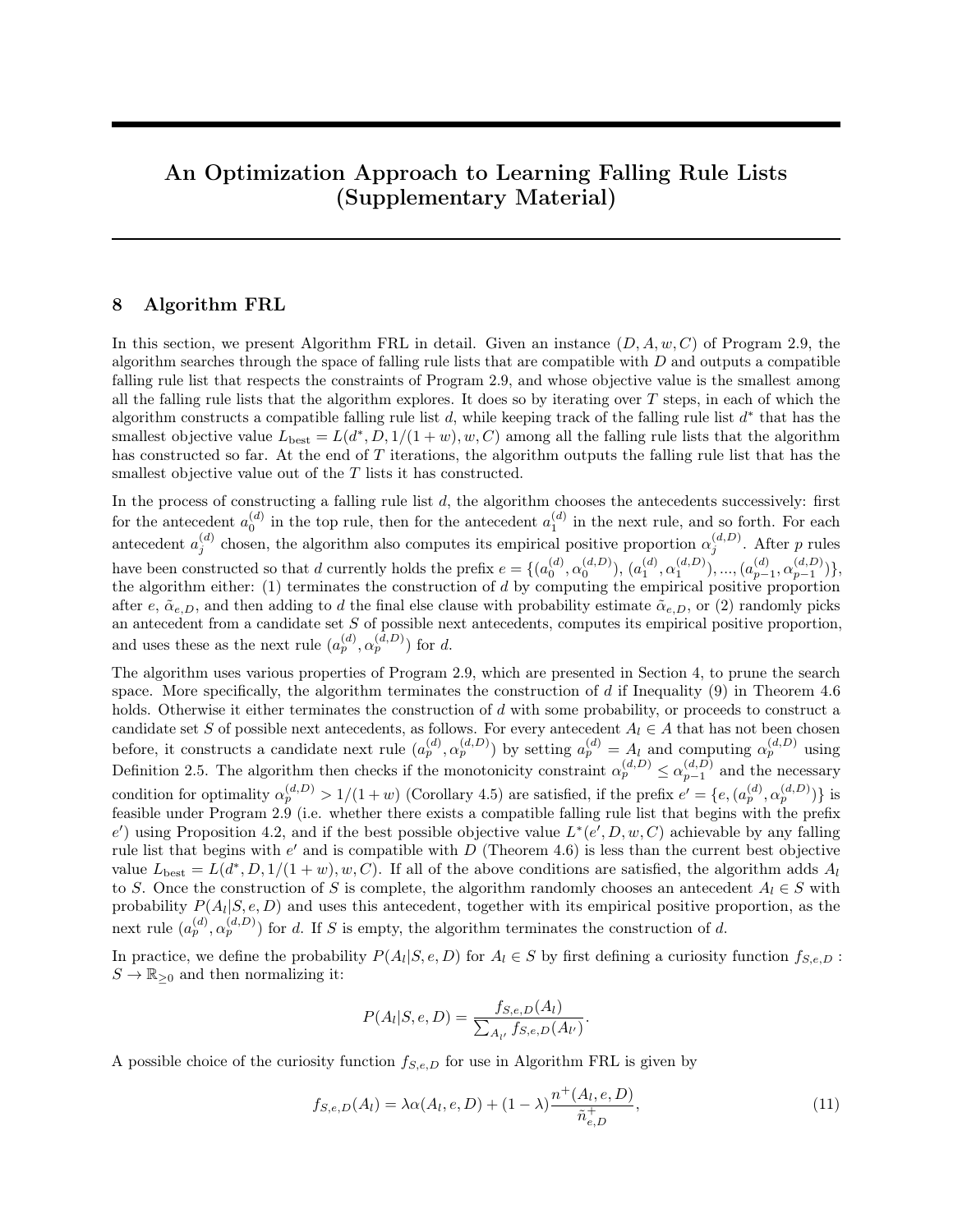<span id="page-34-0"></span>



(a) ROC curves on the test set using dievent *w* values for the first additional training-test split

(b) ROC curves on the test set using dievent *w* values for the second additional training-test split



(c) ROC curves on the test set using di erent *w* values for the third additional training-test split (d) ROC curves on the test set using di erent *w* values for the fourth additional training-test split

Figure 3: ROC curves on the test set using different  $w$  values for four additional training-test splits

## 14 Additional Experiments Comparing Bayesian Approach to Our Optimization Approach

We conducted a set of experiments comparing the Bayesian approach to our optimization approach. We trained falling rule lists on the entire bank-full dataset using both the Bayesian approach and our optimization approach (Algorithm FRL), and plotted the weighted training loss over real runtime. In particular, for each positive class weight  $w \in \{1, 3, 5, 7\}$ , we set the threshold to  $1/(1+w)$  (By Theorem 2.8, this is the threshold with the least weighted training loss for any given rule list), and computed the weighted training loss using this threshold. For the Bayesian approach, we recorded the runtime and computed the weighted training loss for every 100 iterations of Markov chain Monte-Carlo sampling with simulated annealing, up to 6000 iterations. For our optimization approach, we ran Algorithm FRL for 3000 iterations and recorded the runtime and the weighted training loss whenever the algorithm finds a falling rule list with a smaller (regularized) weighted training loss. Since we want to focus our experiments on the efficiency of searching the model space, the runtimes recorded do not include the time for mining the antecedents. Due to the random nature of both approaches, the experiments were repeated several times.

Figures [4](#page-35-0) to [7](#page-38-0) show the plots of the weighted training loss over real runtime for the Bayesian approach and our optimization approach (Algorithm FRL), for four additional runs of the same algorithms. Due to the random nature of both approaches, it is sometimes possible that our approach (Algorithm FRL) may find in 3000 iterations a falling rule list with a slightly larger weighted training loss, compared to the Bayesian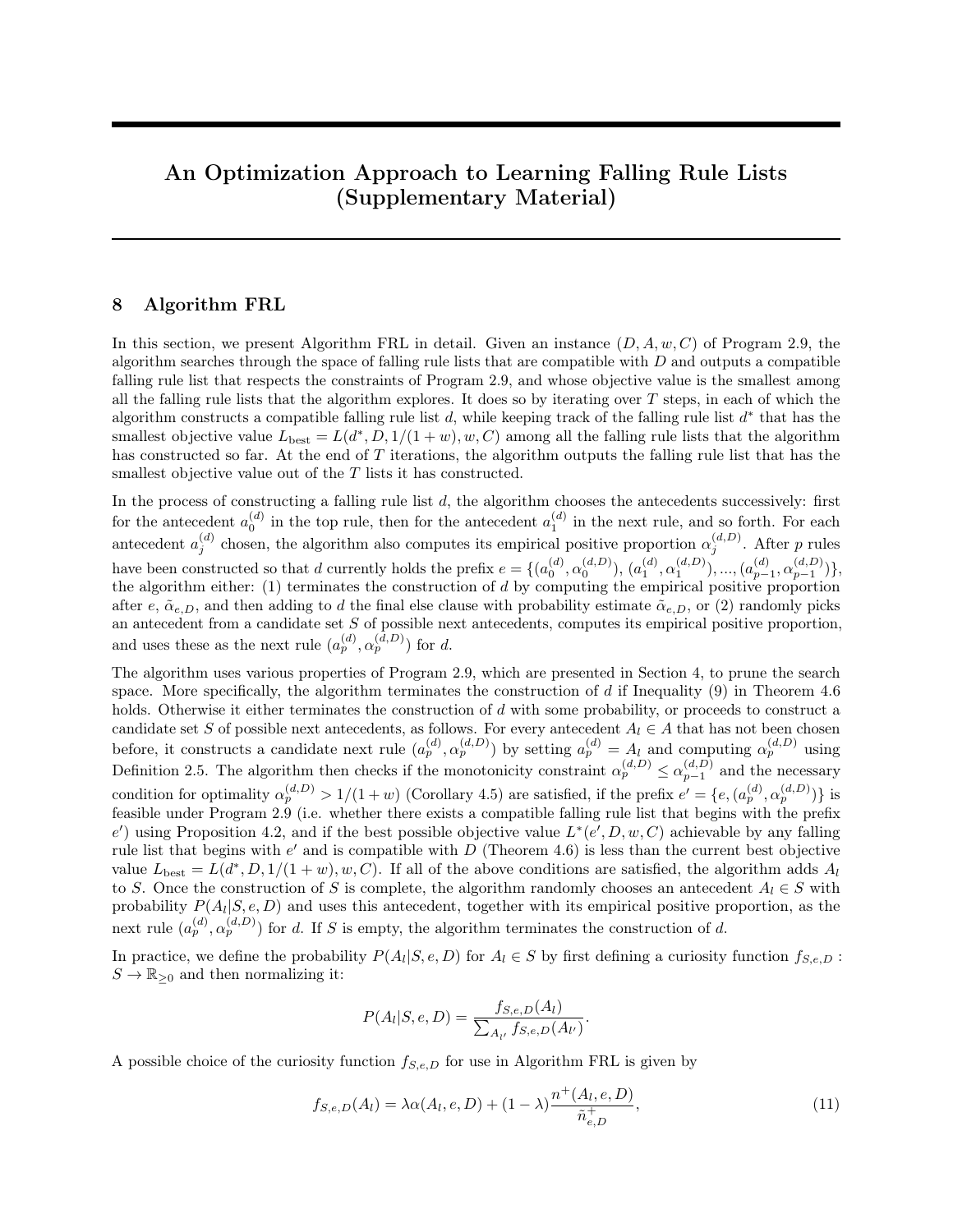approach with 6000 iterations (see Figure [6d\)](#page-37-0). However, in general, our approach tends to find a falling rule list with a smaller weighted training loss faster, due to aggressive pruning of the search space.

<span id="page-35-0"></span>

Figure 4: Plots of the weighted training loss over real runtime for the Bayesian approach and our optimization approach (Algorithm FRL): first additional run

It is worth pointing out that both the Bayesian approach and our optimization approach produce similar falling rule lists. Table [19](#page-36-0) shows a falling rule list for the bank-full dataset, obtained in a particular run of the Bayesian approach with 6000 iterations. Table [20](#page-37-1) shows a falling rule list for the same dataset, obtained in a particular run of Algorithm FRL with 3000 iterations and the positive class weight  $w = 7$ . As we can see, the top four rules in both falling rule lists are identical. Tables [21](#page-39-0) and [22](#page-39-1) show another pair of falling rule lists obtained using both approaches in different runs, and in this case, both approaches have identified some common rules for a high chance of marketing success. This means that both the Bayesian approach and our optimization approach tend to identify similar conditions that are significant, but our approach has the added advantage of faster training convergence over the Bayesian approach in general.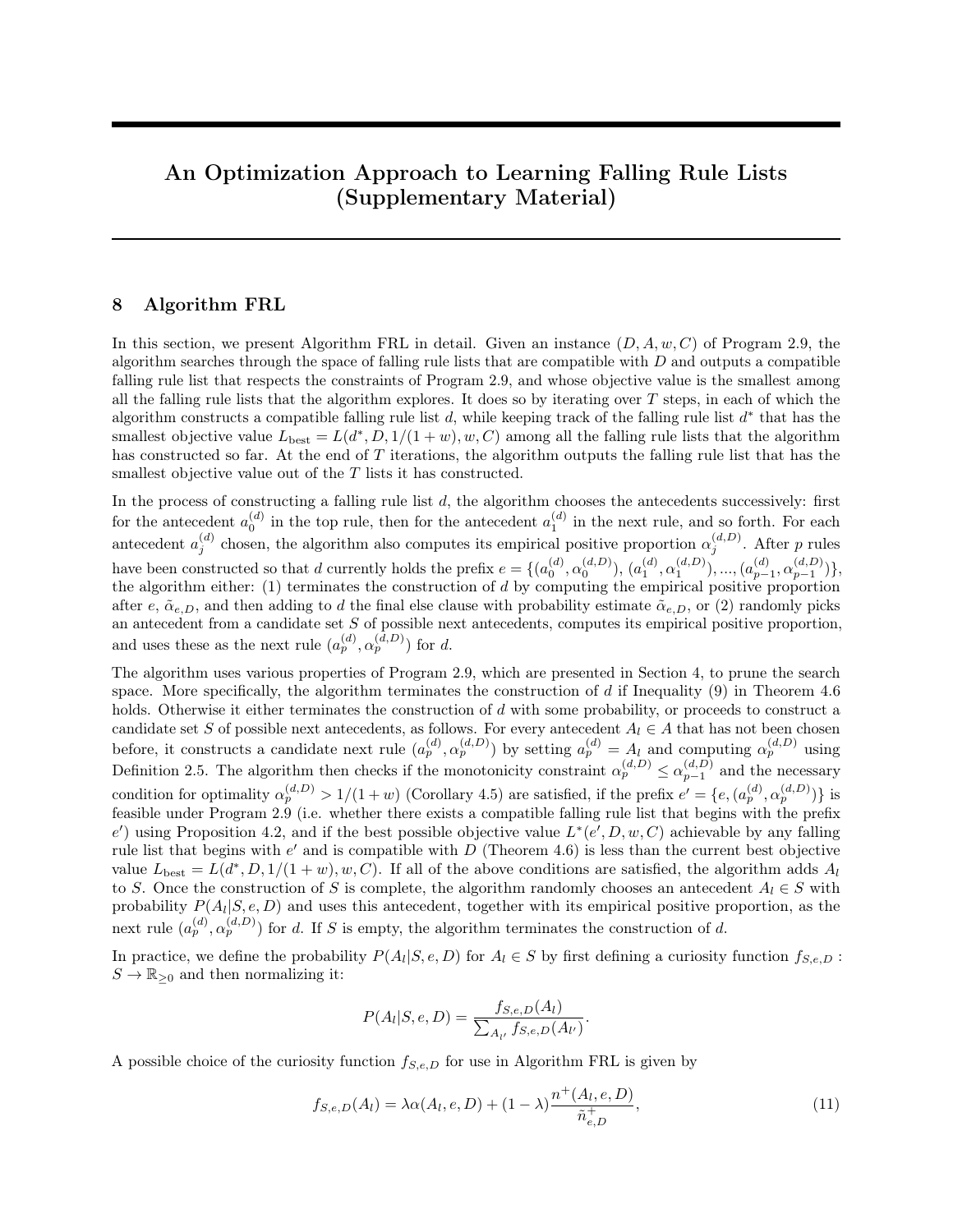

Figure 5: Plots of the weighted training loss over real runtime for the Bayesian approach and our optimization approach (Algorithm FRL): second additional run

<span id="page-36-0"></span>

|                | antecedent                       |                       | probability | positive | negative |
|----------------|----------------------------------|-----------------------|-------------|----------|----------|
|                |                                  |                       |             | support  | support  |
| ΙF             | poutcome=success                 | THEN success prob. is | 0.65        | 978      | 531      |
|                | AND default=no                   |                       |             |          |          |
| <b>ELSE IF</b> | $60 \leq age < 100$              | THEN success prob. is | 0.29        | 426      | 1030     |
|                | AND $\lambda$                    |                       |             |          |          |
| <b>ELSE IF</b> | $17 \leq age < 30$               | THEN success prob. is | 0.25        | 504      | 1539     |
|                | $AND$ housing=no                 |                       |             |          |          |
| <b>ELSE IF</b> | $campaigen=1$                    | THEN success prob. is | 0.15        | 787      | 4471     |
|                | $AND$ housing=no                 |                       |             |          |          |
| <b>ELSE IF</b> | education=tertiary               | THEN success prob. is | 0.12        | 460      | 3313     |
|                | $AND$ housing=no                 |                       |             |          |          |
| <b>ELSE IF</b> | $\text{marital} = \text{single}$ | THEN success prob. is | 0.11        | 550      | 4331     |
|                | $AND contact=cellular$           |                       |             |          |          |
|                |                                  |                       |             |          |          |
| <b>ELSE IF</b> | $contact = cellular$             | THEN success prob. is | 0.08        | 1080     | 12709    |
| <b>ELSE</b>    |                                  | success prob. is      | 0.04        | 504      | 11998    |

Table 19: Falling rule list for bank-full dataset, trained using the Bayesian approach with 6000 iterations.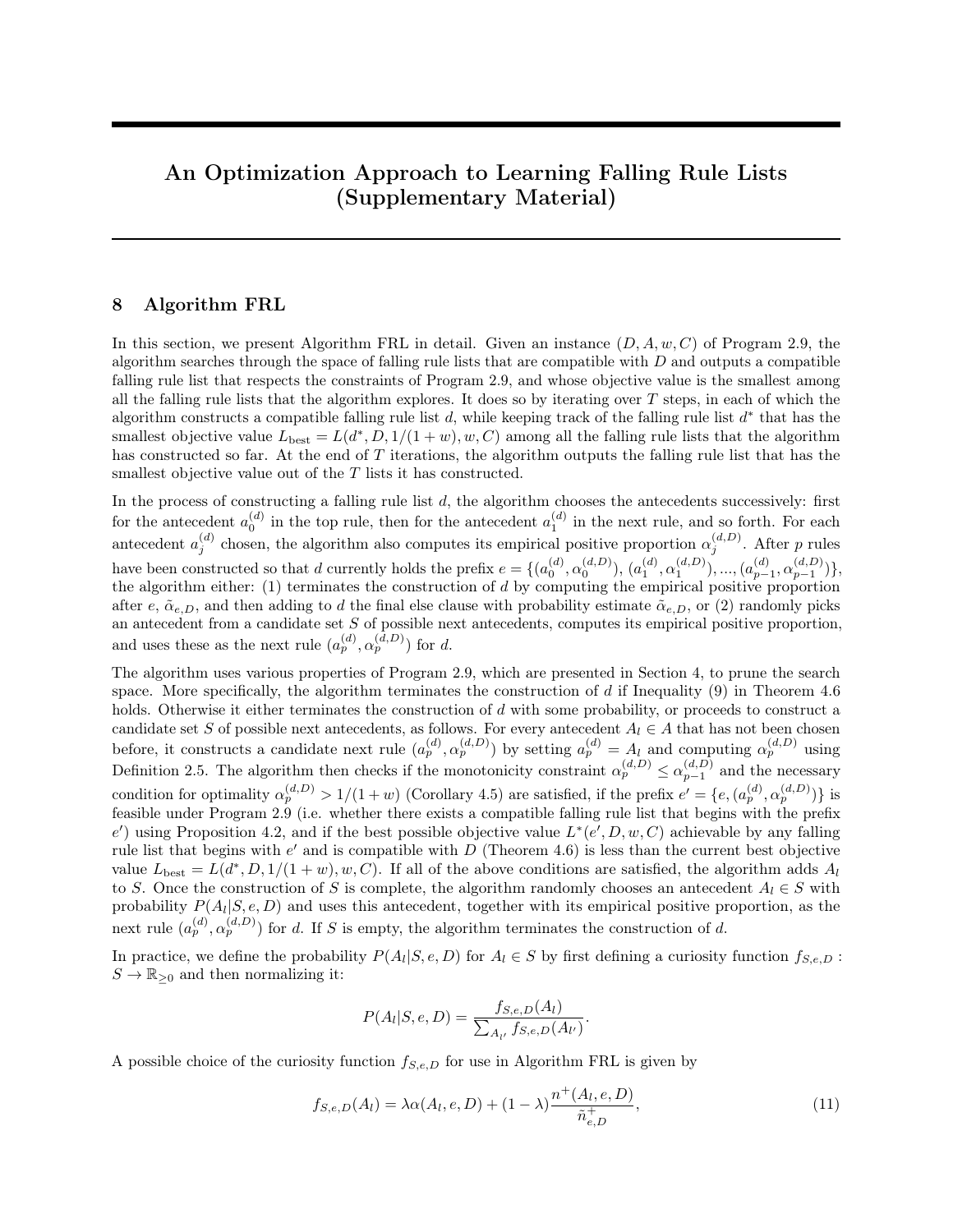<span id="page-37-0"></span>

Figure 6: Plots of the weighted training loss over real runtime for the Bayesian approach and our optimization approach (Algorithm FRL): third additional run

<span id="page-37-1"></span>

|                | antecedent                |                              | probability | positive | negative |
|----------------|---------------------------|------------------------------|-------------|----------|----------|
|                |                           |                              |             | support  | support  |
| ΙF             | poutcome=success          | THEN success prob. is $0.65$ |             | 978      | 531      |
|                | AND default=no            |                              |             |          |          |
| <b>ELSE IF</b> | $60 < \text{age} < 100$   | THEN success prob. is $0.29$ |             | 426      | 1030     |
|                | AND $\lambda$             |                              |             |          |          |
| <b>ELSE IF</b> | $17 \leq \text{age} < 30$ | THEN success prob. is        | 0.25        | 504      | 1539     |
|                | $AND$ housing=no          |                              |             |          |          |
| <b>ELSE IF</b> | $campaigen=1$             | THEN success prob. is $0.15$ |             | 787      | 4471     |
|                | $AND$ housing=no          |                              |             |          |          |
| <b>ELSE</b>    |                           | success prob. is             | 0.07        | 2594     | 32351    |

Table 20: Falling rule list for bank-full dataset, trained using the optimization approach (Algorithm FRL) with 3000 iterations and the positive class weight  $w = 7$ .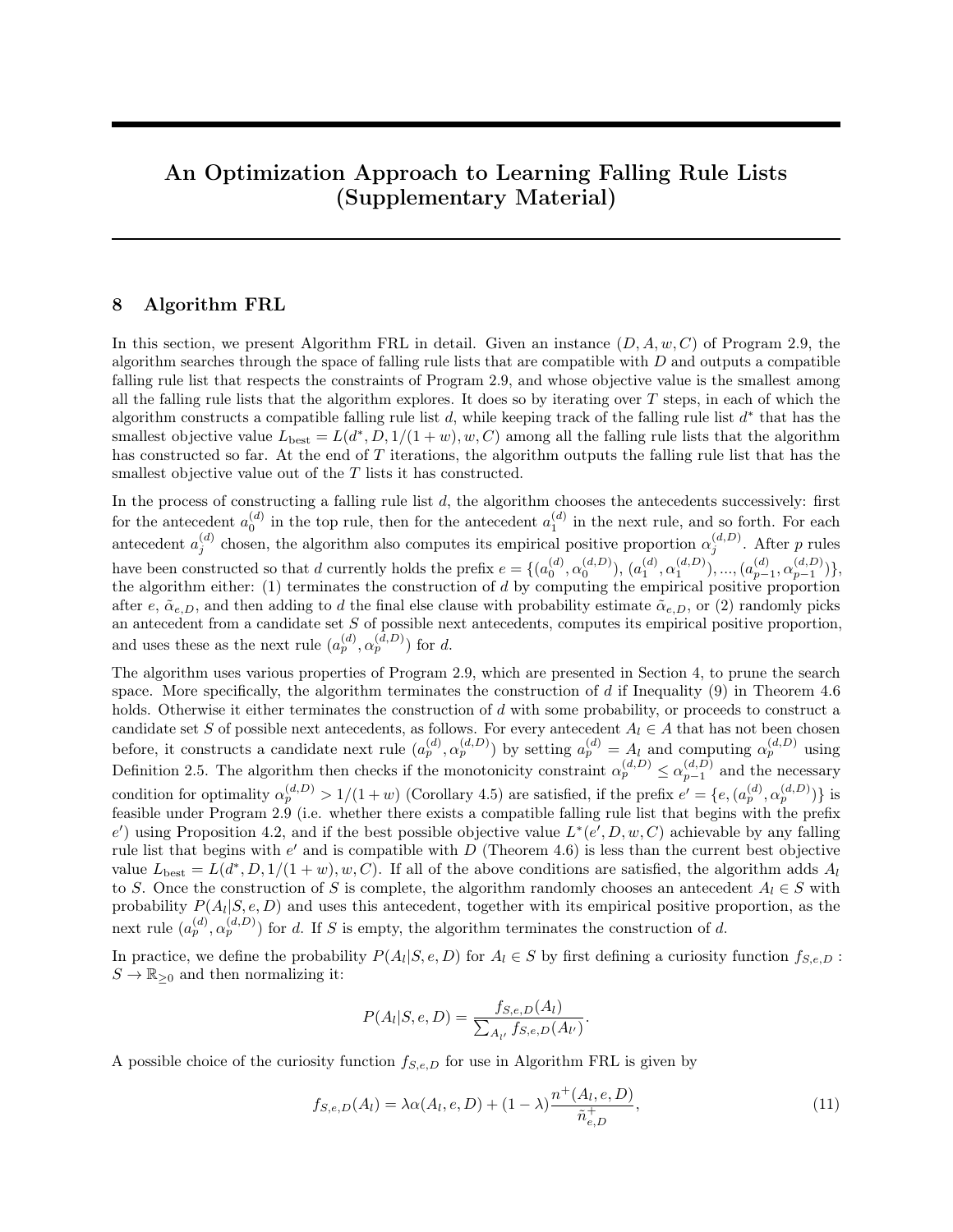<span id="page-38-0"></span>

Figure 7: Plots of the weighted training loss over real runtime for the Bayesian approach and our optimization approach (Algorithm FRL): fourth additional run